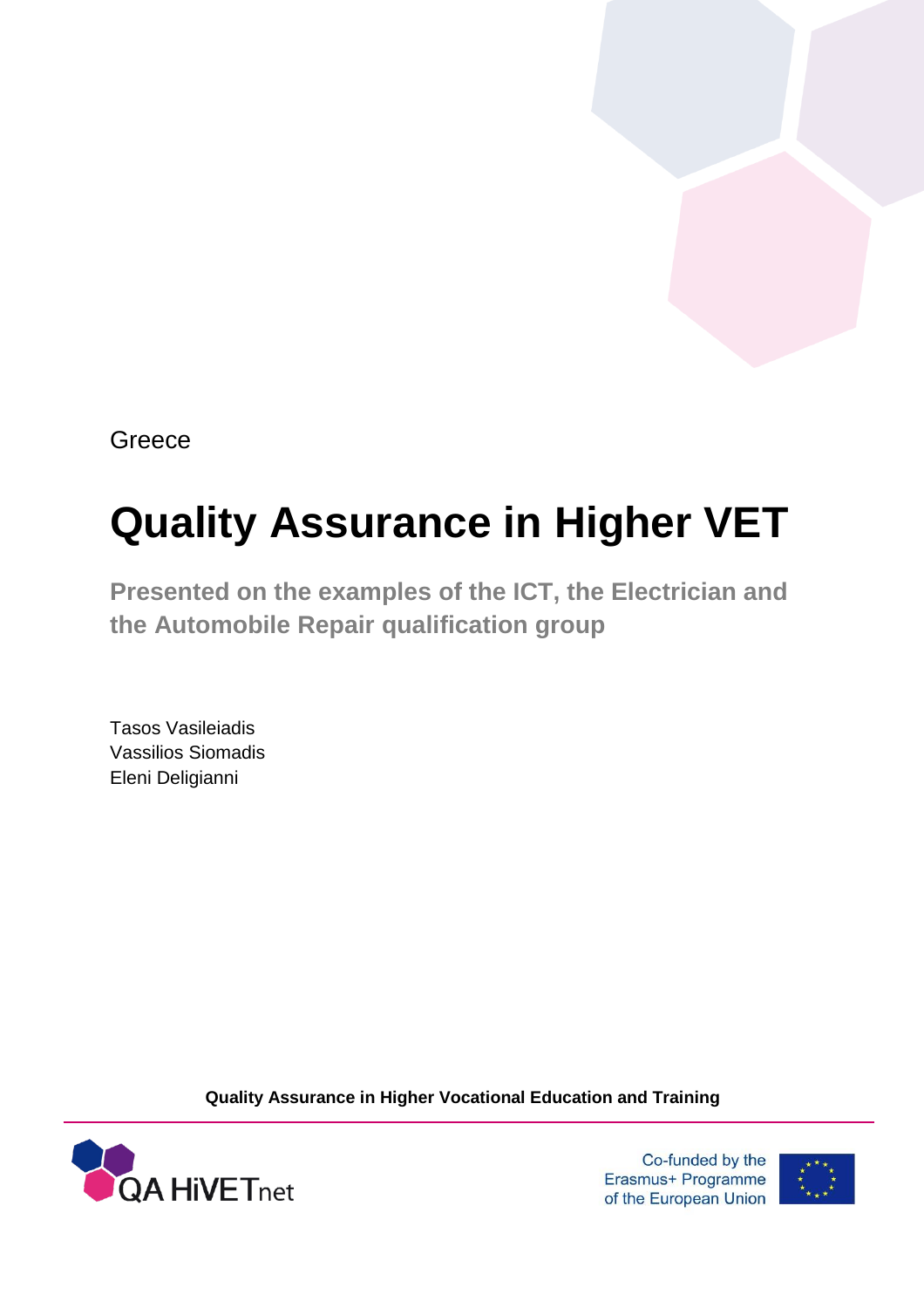



### **Copyright**

© Greece, September 2015

The European Commission support for the production of this publication does not constitute an endorsement of the contents which reflects the views only of the authors, and the Commission cannot be held responsible for any use which may be made of the information contained therein.

#### **Editor:**

Small Enterprises' Institute of the Hellenic Confederation of Professionals, Craftsmen and Merchants (IME GSEVEE) I. Koletti 24, 546 27 Thessaloniki, Greece

E: info@imegsevee.gr W: http://www.imegsevee.gr/en

Project website: [www.qa-hivet.net](http://www.qa-hivet.net/)

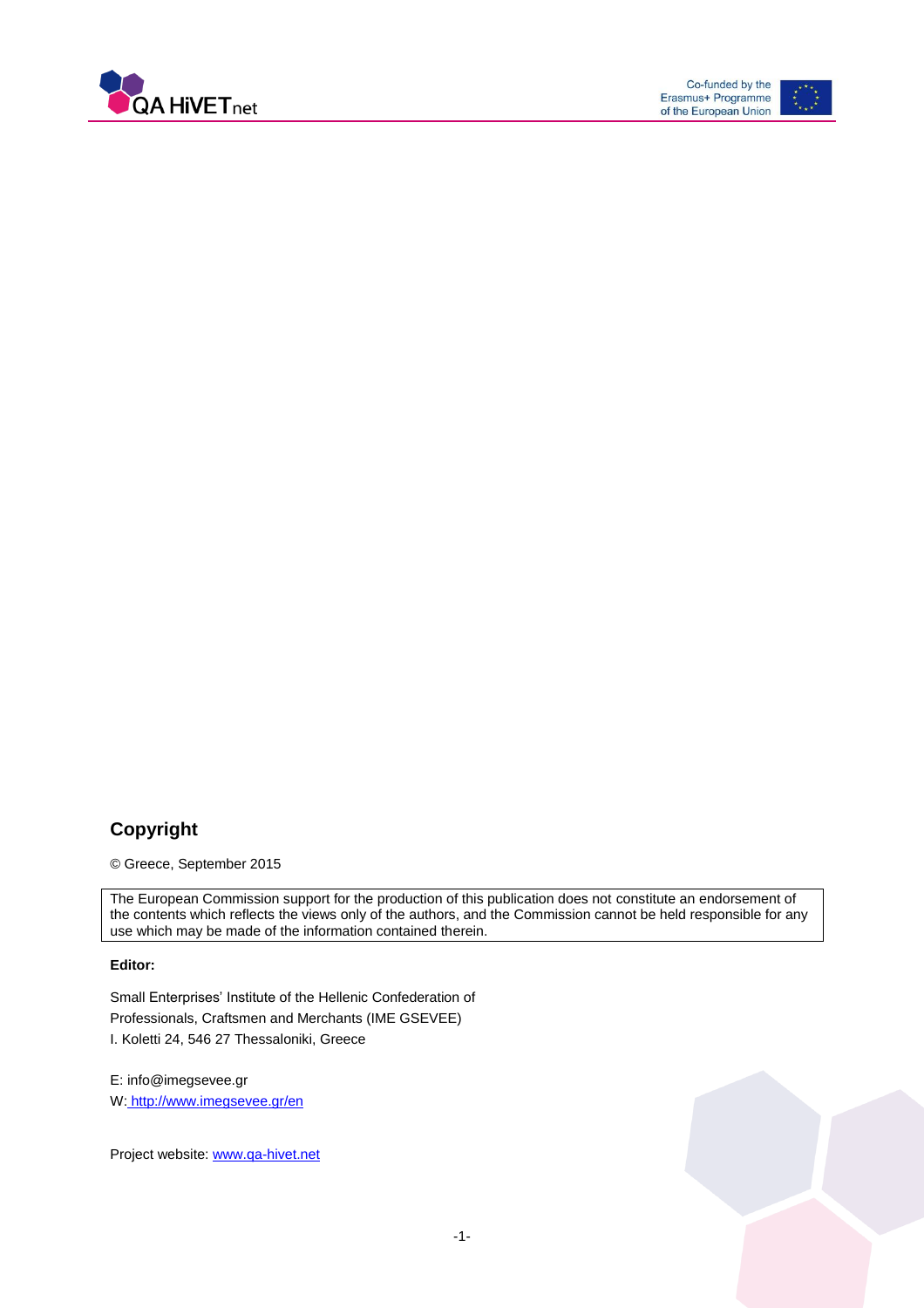

# **Table of Contents**

| 2.1 Design of new and updating of existing curricula and training regulations 5   |  |
|-----------------------------------------------------------------------------------|--|
|                                                                                   |  |
|                                                                                   |  |
|                                                                                   |  |
|                                                                                   |  |
|                                                                                   |  |
|                                                                                   |  |
|                                                                                   |  |
|                                                                                   |  |
|                                                                                   |  |
|                                                                                   |  |
| 2.1 Design of new and updating of existing curricula and trainings regulations 18 |  |
|                                                                                   |  |
|                                                                                   |  |
|                                                                                   |  |
|                                                                                   |  |
|                                                                                   |  |
|                                                                                   |  |
|                                                                                   |  |
|                                                                                   |  |
|                                                                                   |  |
|                                                                                   |  |
| 2.1 Design of new and updating of existing curricula and trainings regulations 31 |  |
|                                                                                   |  |
|                                                                                   |  |
|                                                                                   |  |
|                                                                                   |  |
|                                                                                   |  |
|                                                                                   |  |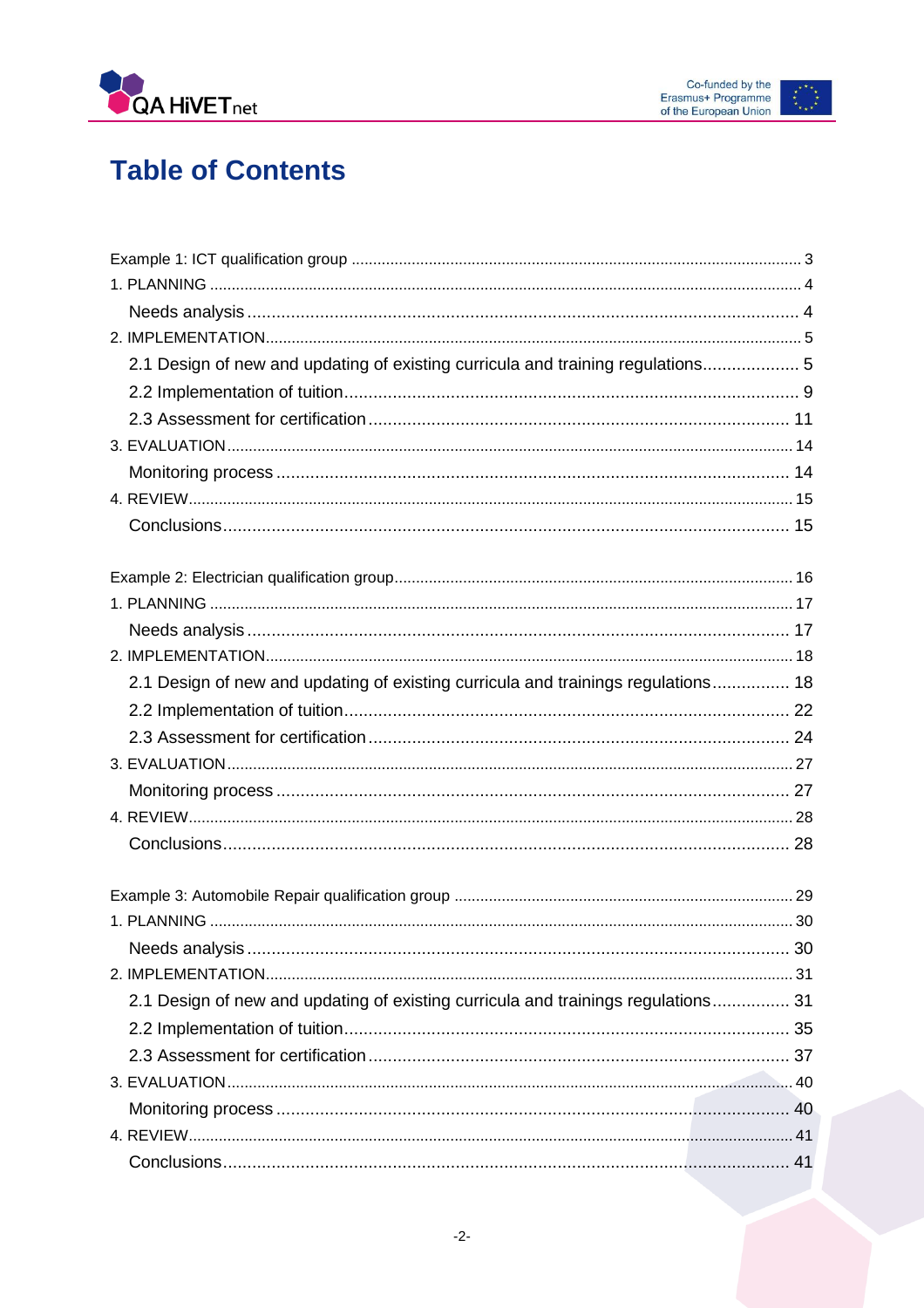



# <span id="page-3-0"></span>**Example 1: ICT qualification group**

The qualification group "ICT" **in a nutshell**:

| Qualification<br>awarding body | National Organisation for the Certification of Qualifications and Vocational<br>Guidance (EOPPEP)                                                            |
|--------------------------------|--------------------------------------------------------------------------------------------------------------------------------------------------------------|
| Legal basis                    | Law 2209/1992 on the National System of Vocational Education and Training<br>& Law 4186/2013 on the Restructure of Secondary Education                       |
| NQF/EQF level                  | NQF/EQF Level 5                                                                                                                                              |
| <b>ISCED-2011</b>              | Post-secondary (non-tertiary) non-formal education ISCED 4                                                                                                   |
| <b>Qualification focus</b>     | Basic training on high-level technical qualification; acquisition of ICT/subject-<br>specific knowledge, skills and entrepreneurial competences <sup>1</sup> |
| <b>Entitlements</b>            | Setting up a company and training apprentices; holders can also be employed<br>by companies/enterprises/organisations and the public sector                  |

The "ICT" qualification group<sup>i</sup>is a rapidly growing field of transversal qualifications, related to all economic sectors and professions in Greece, hence one of the most popular qualification groups within the Greek initial vocational education and training ("IVET") system. It is highly relevant to labour market demands as it is provides specialised ICT technical/ subject-specific knowledge and skills, as well as rudimentary know-how on entrepreneurship. As a result of growing automation and productivity gains, demand for a higher level of ICT skills is expected to grow, whilst jobs requiring lower level of technical skills are expected to diminish. Consequently, there is a corresponding need to increase the quality and relevance of available ICT skills in the labour market.

ICT qualifications are classified at level 5 of the National and European Qualifications Framework. Notably, there are various ICT qualification specialties at level 5, such as: [Web Designer-Developer,](http://europass.eoppep.gr/images/IEKSupplementsEN/texnikos%20sxediasis%20kai%20anaptyksis%20istoselidon%20(web%20designer-developer)-EN.pdf) [Video Game Developer](http://europass.eoppep.gr/images/IEKSupplementsEN/texnikos_programmatismou_paixnidion_kai_psihagogikon_efarmogon_video_games_en.pdf) and Technician [\(Computer Systems/](http://europass.eoppep.gr/images/IEKSupplementsEN/texnikos_systhmaton_ypologiston_en.pdf) [Computer Networks/](http://europass.eoppep.gr/images/IEKSupplementsEN/texnikos_diktion_ypologiston_en.pdf) [Computer and Of](http://europass.eoppep.gr/images/IEKSupplementsEN/texnikos-hy-ilektron-mixanon-grafiou-en.pdf)[fice Electronic Machines/](http://europass.eoppep.gr/images/IEKSupplementsEN/texnikos-hy-ilektron-mixanon-grafiou-en.pdf) [Telecommunications/](http://europass.eoppep.gr/images/IEKSupplementsEN/texnikos-sistimaton-tilepikoinonion-en.pdf) [Internet/](http://europass.eoppep.gr/images/IEKSupplementsEN/tehnikos_technologias_internet_en.pdf) [Multimedia Applications/](http://europass.eoppep.gr/images/IEKSupplementsEN/texnikos%20efarmogon%20pliroforikis%20me%20polimesa%20(multimedia)-EN.pdf) [IT Applications\)](http://europass.eoppep.gr/images/IEKSupplementsEN/texnikos-efarmogon-pliroforikis-en.pdf). The main tasks/ functions of this qualification are the following: a) Use and technical support of ICT systems; b) Installation, maintenance and use of ICT software and networks; c) Development of multimedia applications; d) Upgrading and updating of software applications; e) Website development; f) User support; g) Systems and database administration.

In order to acquire this qualification candidates participate in accreditation examinations which lead to the attainment of a Vocational Training Diploma at Level 5. Prior to that, candidates must have successfully completed a four semester study programme of theoretical and laboratory training, and one semester of Internship or Apprenticeship. In Greece, no professional license is required for the ICT qualification group. Main providers of this post-secondary (non-tertiary) education, leading to ICT qualifications at level 5, are the public and private Vocational Training Institutes (IEK).

The presentation of the quality assurance (QA) mechanism below follows the **lifecycle of qualification**, i.e. from needs analysis to review of qualification. In order to structure the information herein, we use the four phases of the **European Quality Assurance Reference Framework (EQARF)<sup>2</sup>** :

Phase 1: planning Phase 2: implementation Phase 3: evaluation Phase 4: review

 $\overline{a}$ 

<sup>&</sup>lt;sup>1</sup> Including the ability to supervise others, develop initiatives, collaborate/communicate effectively, operate according to professional ethics, etc.<br><sup>2</sup> EQARF is a reference instrument aimed at helping the Member States and VET providers promote and monitor

the continuous improvement of their VET systems and/or VET provision based on common European references (cf. [http://www.eqavet.eu/gns/policy-context/european-quality-assurance-reference-framework.aspx\)](http://www.eqavet.eu/gns/policy-context/european-quality-assurance-reference-framework.aspx).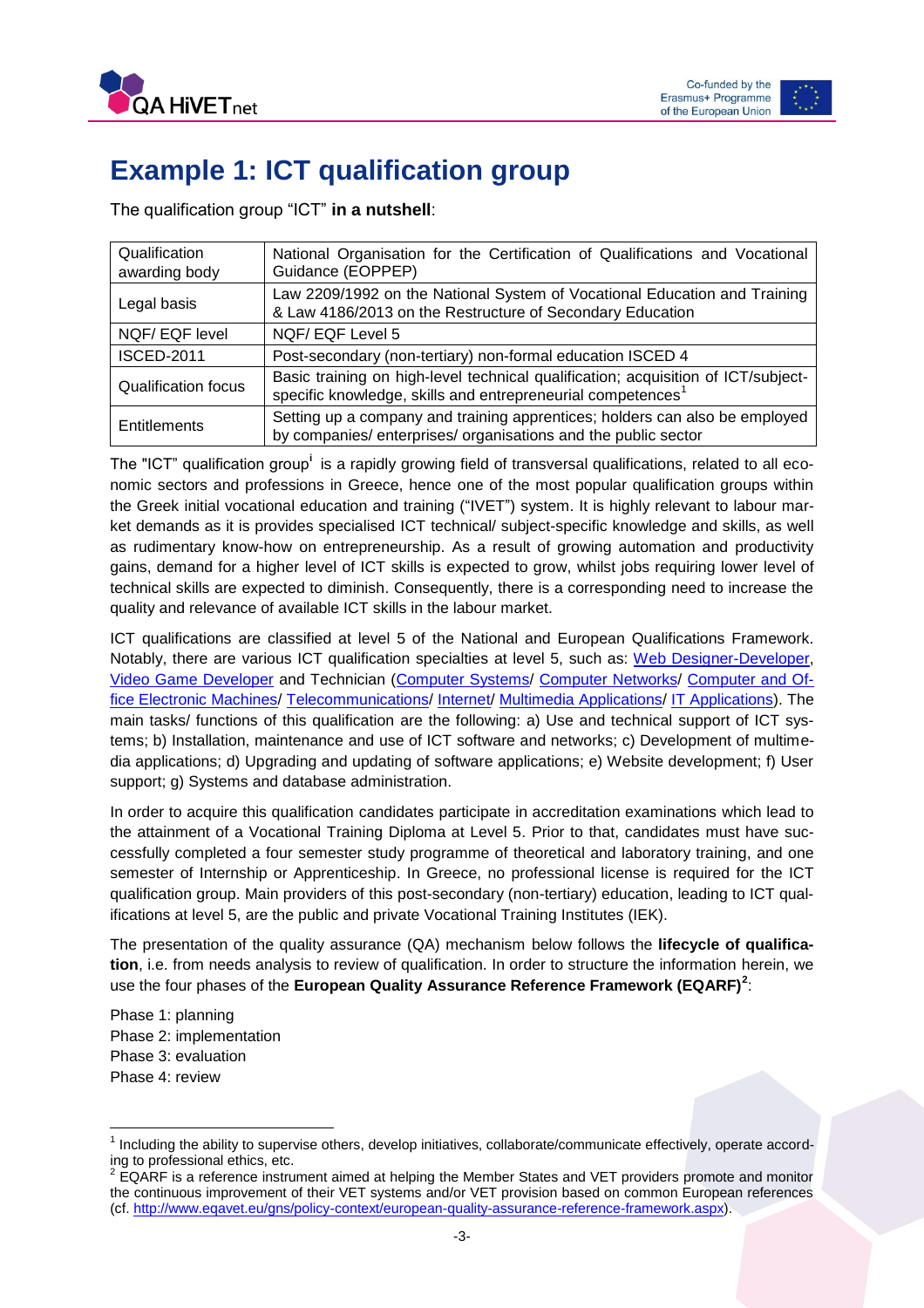



# <span id="page-4-0"></span>**1. PLANNING**

<span id="page-4-1"></span>**Needs analysis**

| 1. Labour market information:                                                                                                                                                                                                                                              | In view of assisting labour market accession, public and private Voca-                                                                                                                                                                                                                                                                                                                                                                                                                                                                                                                                                                                                                                                                                                                                                                                                                                                                                                                                                                                                                                                                                                                                                                                                                                                                                                                                                                                                                                                                                                                                                                                                                                                                                                                                               |
|----------------------------------------------------------------------------------------------------------------------------------------------------------------------------------------------------------------------------------------------------------------------------|----------------------------------------------------------------------------------------------------------------------------------------------------------------------------------------------------------------------------------------------------------------------------------------------------------------------------------------------------------------------------------------------------------------------------------------------------------------------------------------------------------------------------------------------------------------------------------------------------------------------------------------------------------------------------------------------------------------------------------------------------------------------------------------------------------------------------------------------------------------------------------------------------------------------------------------------------------------------------------------------------------------------------------------------------------------------------------------------------------------------------------------------------------------------------------------------------------------------------------------------------------------------------------------------------------------------------------------------------------------------------------------------------------------------------------------------------------------------------------------------------------------------------------------------------------------------------------------------------------------------------------------------------------------------------------------------------------------------------------------------------------------------------------------------------------------------|
| Do you collect data at this stage of<br>the qualification development<br>process? If so which data? How<br>do you collect data? Who is in<br>charge of collecting data? Are<br>stakeholders involved? What are<br>the roles of companies and of<br>business organisations? | tional Training Institutes ("IEK") in Greece, are tasked with providing<br>high-level qualifications. This is achieved by a long qualification de-<br>velopment process corresponding to specific job profiles <sup>3</sup> based on<br>specialties with high labour market demand that reflect the needs of<br>the economy and the proposals of stakeholders. The National Organ-<br>isation for the Certification of Qualifications & Vocational Guidance <sup>4</sup><br>("EOPPEP"), which accredits and licences all Vocational Education<br>and Training ("VET") providers in Greece, is responsible for the de-<br>velopment of job profiles, upon which the study programmes and the<br>curricula are based. These job profiles are developed with the input<br>of the stakeholders and are later certified by EOPPEP. The modera-<br>tors of the relevant working-groups, set-up by the Education Ministry,<br>are responsible for the research. Labour market information is col-<br>lected via: a) Desk research (literature review, sectoral studies, voca-<br>tional monographs, and data from stakeholders and the National<br>Statistical Service); b) A variation of the expert-based "Delphi sur-<br>veys" with semi-structured questionnaires; c) Interviews with profes-<br>sionals in the ICT qualification group; d) Review/ feedback from rele-<br>vant professional organizations of Employers and Employees. The<br>whole process is developed after consultation with advisory commit-<br>tees of experts, representatives of chambers, employers/ employees<br>associations, etc. The major social partners that co-sign the National<br>General Collective Agreement are highly involved in this phase, as<br>their representatives sit on advisory committees and the board of<br>EOPPEP. |
| 2. Justification: Is it necessary to<br>justify the introduction of a new<br>programme/qualification or update<br>an existing one? Who is in charge<br>of the justification/ motivation<br>report? Are stakeholders<br>involved?                                           | The job profiles related to the ICT qualification group are novel; thus,<br>their introduction or update doesn't require any justification. By and<br>large, EOPPEP is in charge of the justification report every six years,<br>with the active contribution of the relevant stakeholders. It is included<br>in the qualification report developed by EOPPEP, which describes<br>the updating process.                                                                                                                                                                                                                                                                                                                                                                                                                                                                                                                                                                                                                                                                                                                                                                                                                                                                                                                                                                                                                                                                                                                                                                                                                                                                                                                                                                                                              |
| 3. Piloting / pre-testing: Is there<br>a pilot stage before qualification is<br>"formally" introduced? If so, who is<br>involved in this phase? How is the<br>qualification tested/piloted/<br>evaluated? What does this pilot                                             | No pilot stage and/ or pre-testing is foreseen when a new ICT qualifi-<br>cation is formally introduced.                                                                                                                                                                                                                                                                                                                                                                                                                                                                                                                                                                                                                                                                                                                                                                                                                                                                                                                                                                                                                                                                                                                                                                                                                                                                                                                                                                                                                                                                                                                                                                                                                                                                                                             |

 3 An occupational (or job) profile in Greece includes, inter alia, the definition of the job and/or speciality, background history, current legal framework, job functions and the required knowledge, skills and competencies for exercising the occupation or speciality, as well as proposed pathways for acquiring the qualification and indicative ways of accessing them.

<sup>&</sup>lt;sup>4</sup> EOPPEP is the national authority for the accreditation of VET and the certification of qualifications. It aims at linking VET with labour market needs, upgrading people's occupational qualifications and enhancing their employment perspectives. EOPPEP is also the statutory body for the development and implementation of the Hellenic Qualifications Framework (NQF) in alignment with the European Qualifications Framework (EQF). [http://www.eoppep.gr/index.php](http://www.eoppep.gr/index.php/en/eoppep-en) [/en/eoppep-en](http://www.eoppep.gr/index.php/en/eoppep-en)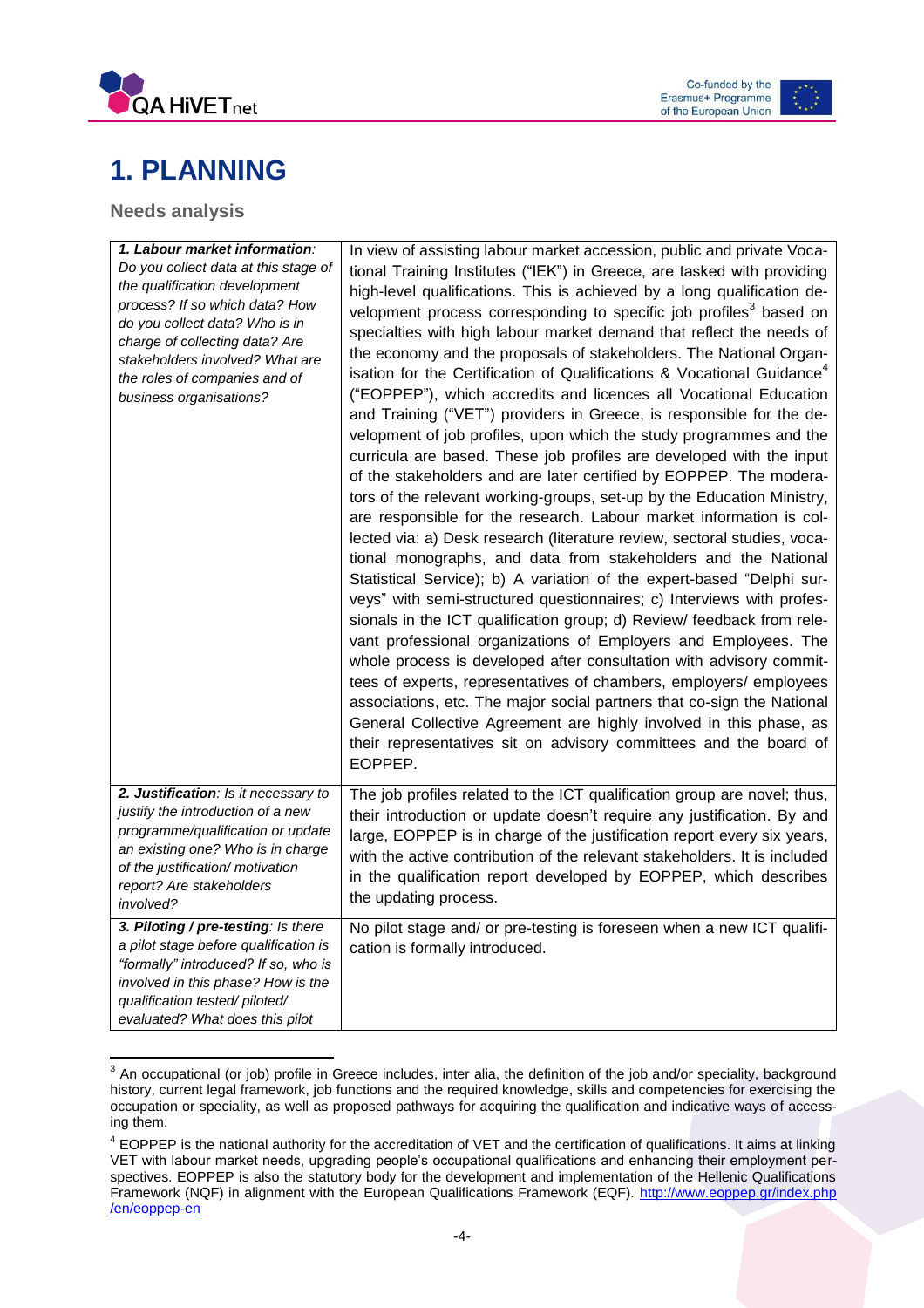



*phase involve? What consequences does it have?*

# <span id="page-5-0"></span>**2. IMPLEMENTATION**

### <span id="page-5-1"></span>**2.1 Design of new and updating of existing curricula and training regulations**

| 2.1.1 Legal basis / competent<br>authority:<br>Who is responsible for the design<br>of the curriculum/ training<br>regulation? What exactly is legally<br>regulated (examination areas,<br>KSC standards, etc.)? | The detailed curricula of each ICT qualification specialty are devel-<br>oped by the General Secretariat for Lifelong Learning (hereinafter<br>referred to as the "GSLL") which also supervises their implementa-<br>tion, and are later certified by EOPPEP. The GSLL is also responsi-<br>ble for drawing up the training regulation and the Minister of Educa-<br>tion for their approval. The training regulation concerns the following:<br>the organisation of all aspects of education/training, internships/ ap-<br>prenticeships, the quality assurance procedures/ criteria and the in-<br>ternal/ external evaluation. Based on the training regulation per spe-<br>cialty, EOPPEP is responsible for the training accreditation examina-<br>tions and the certification of the Vocational Training Institutes (here-<br>inafter referred to as "IEKs") graduates.                                                                                                                                                                                                                                                                                                                                                |
|------------------------------------------------------------------------------------------------------------------------------------------------------------------------------------------------------------------|------------------------------------------------------------------------------------------------------------------------------------------------------------------------------------------------------------------------------------------------------------------------------------------------------------------------------------------------------------------------------------------------------------------------------------------------------------------------------------------------------------------------------------------------------------------------------------------------------------------------------------------------------------------------------------------------------------------------------------------------------------------------------------------------------------------------------------------------------------------------------------------------------------------------------------------------------------------------------------------------------------------------------------------------------------------------------------------------------------------------------------------------------------------------------------------------------------------------------|
| 2.1.2 Standards for the process<br>of designing curricular and<br>training regulations:<br>Are there standard procedures for<br>the development of qualifications?<br>Are there templates to be used?            | The GSLL is responsible for the training curricula/regulation design<br>process. Curricula are drawn up by GSLL taking into account any<br>existing job profile and/or the required vocational standards, in ac-<br>cordance with the ECVET <sup>5</sup> guidelines. There are Curricular Tem-<br>plates and Training Regulation Templates for each specialty. The law<br>specifies the standard procedures for designing curricula/ regulations<br>in terms of: (a) All matters of organizing the students' educa-<br>tion/training, i.e. study programmes, internships/ apprenticeships etc.<br>(b) Quality assurance, i.e. responsible bodies, procedures, criteria;<br>(c) Transparency of administrative/ teaching processes and deci-<br>sions; (d) Processes of internal evaluation and improvement, forma-<br>tive/ student assessment (i.e. research and external evaluation).<br>EOPPEP, within its competence of accrediting job profiles and curric-<br>ula standards, is planning to develop standards/ specifications for<br>modularised curricula with credits, based upon the accredited occu-<br>pational profiles. These procedures are relatively new, thus they ha-<br>ven't been fully implemented yet. |
| 2.1.3 Review and update of                                                                                                                                                                                       | According to Greek law <sup>6</sup> , all curricula are to be regularly assessed,                                                                                                                                                                                                                                                                                                                                                                                                                                                                                                                                                                                                                                                                                                                                                                                                                                                                                                                                                                                                                                                                                                                                            |
| curricula:<br>Are curricula regularly assessed                                                                                                                                                                   | revised and updated, at least once every six years, by the GSLL and                                                                                                                                                                                                                                                                                                                                                                                                                                                                                                                                                                                                                                                                                                                                                                                                                                                                                                                                                                                                                                                                                                                                                          |
| and reviewed?                                                                                                                                                                                                    | EOPPEP. This process is relatively new and given the challenge of                                                                                                                                                                                                                                                                                                                                                                                                                                                                                                                                                                                                                                                                                                                                                                                                                                                                                                                                                                                                                                                                                                                                                            |
|                                                                                                                                                                                                                  | restructuring the Greek VET system and improving its quality assur-<br>ance, it has not been fully implemented yet (e.g. updating the learn-                                                                                                                                                                                                                                                                                                                                                                                                                                                                                                                                                                                                                                                                                                                                                                                                                                                                                                                                                                                                                                                                                 |
|                                                                                                                                                                                                                  | ing outcomes in the job profiles remains pending).                                                                                                                                                                                                                                                                                                                                                                                                                                                                                                                                                                                                                                                                                                                                                                                                                                                                                                                                                                                                                                                                                                                                                                           |
| 2.1.4 Involvement of key stake-                                                                                                                                                                                  | The involvement and engagement of all key stakeholders is a matter                                                                                                                                                                                                                                                                                                                                                                                                                                                                                                                                                                                                                                                                                                                                                                                                                                                                                                                                                                                                                                                                                                                                                           |
| holders:                                                                                                                                                                                                         | of high priority in Greece. All major social partners, both from the                                                                                                                                                                                                                                                                                                                                                                                                                                                                                                                                                                                                                                                                                                                                                                                                                                                                                                                                                                                                                                                                                                                                                         |

 5 The European Credit System for Vocational Education and Training (ECVET) is a "technical framework for the transfer, recognition and, where appropriate, accumulation of individuals' learning outcomes with a view to achieving a qualification." More information at[: http://ec.europa.eu/education/policy/vocational-policy/ecvet\\_en.htm](http://ec.europa.eu/education/policy/vocational-policy/ecvet_en.htm)

<sup>6</sup> Law 4186/2013 (Government Gazette 193/issue Α΄/17-9-2013): "Restructuring of Secondary Education and other regulations". It contains regulations regarding Upper Secondary Schools, Vocational Upper Secondary Schools, the National Organisation of Examinations, the organisation and operation of bodies in non-formal education, the certificates of vocational education and training and the professional rights, the organisation of the regional bodies of nonformal education of the Ministry of Education and Religious Affairs.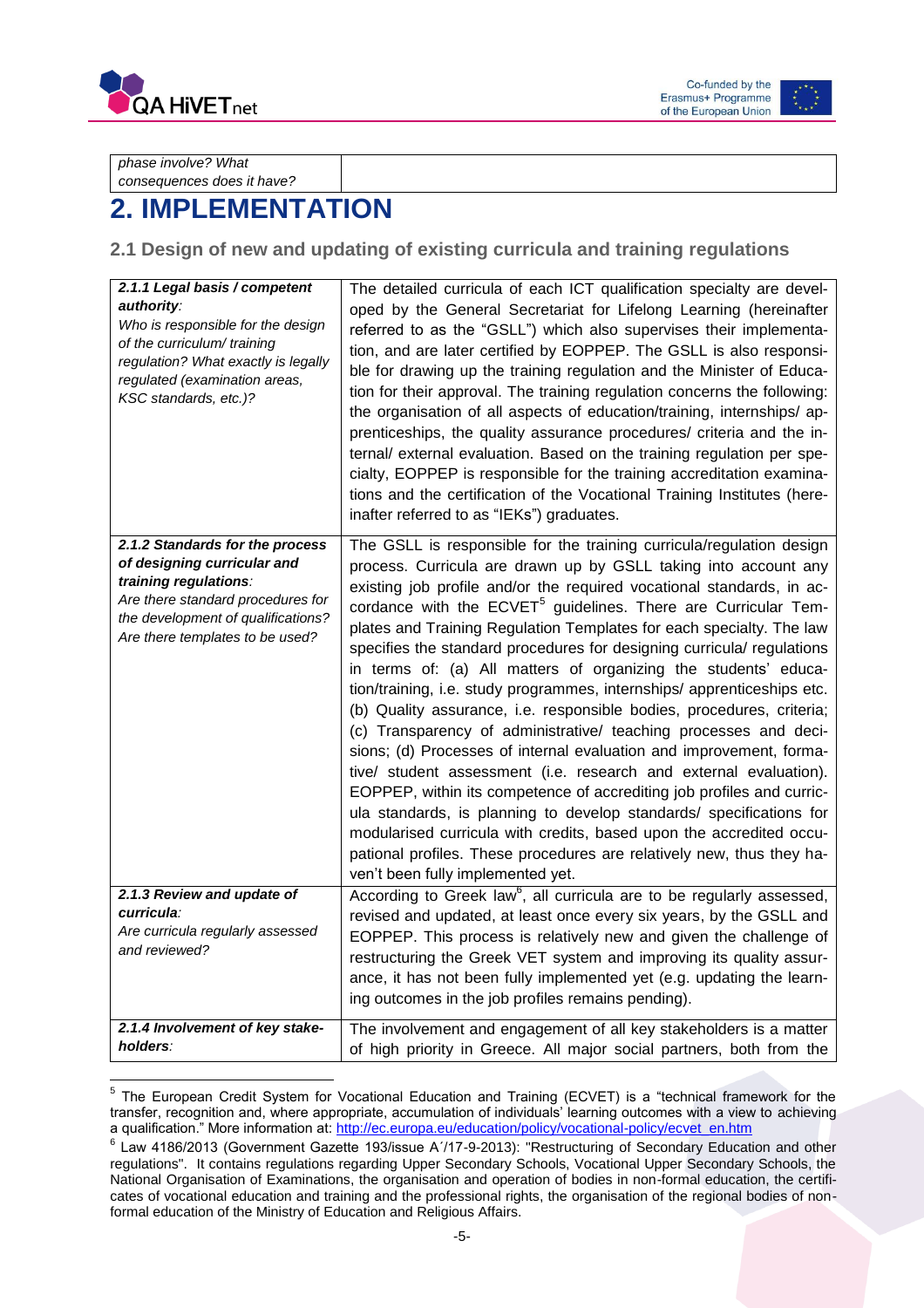



| Are stakeholders (social partners,<br>companies, sector organisations,<br>pedagogical experts, VET<br>providers, etc.) involved in the<br>design of new / in the update of<br>existing curricula/ training<br>regulations?                                                                                                                                 | Employers' and the Employees' side, in partnership with their scien-<br>tific or/and VET centres, pedagogical experts and representatives of<br>EOPPEP, the Ministry of Education and all the other competent au-<br>thorities, are involved in the development of curricula for IVET qualifi-<br>cation attainment. Furthermore, representatives of the social partners<br>are regular members of the Governing Board of EOPPEP, which is<br>the national organisation for the accreditation of VET and the certifi-<br>cation of qualifications.                                                                                                                                                                                                                                                                                                                      |
|------------------------------------------------------------------------------------------------------------------------------------------------------------------------------------------------------------------------------------------------------------------------------------------------------------------------------------------------------------|-------------------------------------------------------------------------------------------------------------------------------------------------------------------------------------------------------------------------------------------------------------------------------------------------------------------------------------------------------------------------------------------------------------------------------------------------------------------------------------------------------------------------------------------------------------------------------------------------------------------------------------------------------------------------------------------------------------------------------------------------------------------------------------------------------------------------------------------------------------------------|
| 2.1.5 Link to the labour market:<br>How is the curriculum linked to<br>labour market needs? How is it<br>guaranteed that the curriculum<br>complies with labour market and<br>company needs?                                                                                                                                                               | Relevance to labour market needs is assured via the involvement of<br>labour market actors in the development of job profiles, based upon<br>which the curricula are shaped, and via the emphasis on work-based<br>training and compulsory apprenticeships/internships, and via regular<br>updating of the curricula, as needed, and at least once every six<br>years. The GSLL nominates experts and organises expert working<br>groups for each specialty. These working groups review the curricu-<br>lum with the active participation of the social partners and other rele-<br>vant stakeholders. Furthermore, in response to the skill matching<br>challenge, the Ministry of Education is establishing a new system for<br>early identification of labour market needs and skill demands, in<br>which the social partners will play an important advisory role. |
| 2.1.6 Application of learning<br>outcome concept: Are LOs used<br>in curricula/ training regulations?<br>How are they defined? Which<br>domains of learning are used?<br>Who is involved in the definition<br>and what role do they have? Who<br>is involved in the design of<br>curricula/training regulations?<br>How is the cooperation<br>coordinated? | In an effort to upgrade VET provision, by increasing transparency and<br>strengthening accountability of qualifications, all new and/or updated<br>vocational education and training curricula, are to be designed based<br>on Learning Outcomes (LOs). A methodology <sup>7</sup> was developed in<br>2006 for analysing job profiles (in functions) by incorporating the LO<br>approach, which lead to 202 detailed job profiles based on learning<br>outcomes, as of yet. LOs are used also when describing qualifica-<br>tions in the national qualification levels (classified in knowledge, skills<br>and competencies) <sup>8</sup> , new curricula, and/ or when designing assess-<br>ment approaches.                                                                                                                                                          |
| 2.1.7 Information in curricula<br>and training regulations:<br>What information is provided in<br>curricula/training regulations (e.g.<br>title, duration, entry requirements,<br>learning contents, costs, etc.)?                                                                                                                                         | The ICT qualification curricula and training regulation are illustrated in<br>the respective 'study guide' per specialty. Each study guide includes<br>a distinct job profile, matching of specialties with vocational classifica-<br>tions, a detailed curriculum, the LOs expressed as knowledge, skills<br>and competencies for each subject, a timetable for the teaching ma-<br>terials in line with the LOs, information on credits, costs, duration of<br>study and teacher qualification, instructions for teachers/ trainers on<br>knowledge assessment, teaching methods and learning tools, as well<br>as specifications for the exams and the assessment of knowledge<br>and guidelines for the certification of the LOs.                                                                                                                                   |

 $\overline{\phantom{a}}$  $^7$  Ministerial Decree 110998/19-04-2006 (Gazette 566/B'/02-05-2006) "On the Accreditation of Occupational Profiles"

 $8$  EOPPEP has developed a methodology for designing LOs based on KSC standards, using EQF definitions. The LOs constitute the qualifications of each level of the National Quality Framework (N.Q.F.) which includes a set of skills, competences and knowledge. Thus, LOs are used for describing qualifications and referring national qualification levels to the EQF.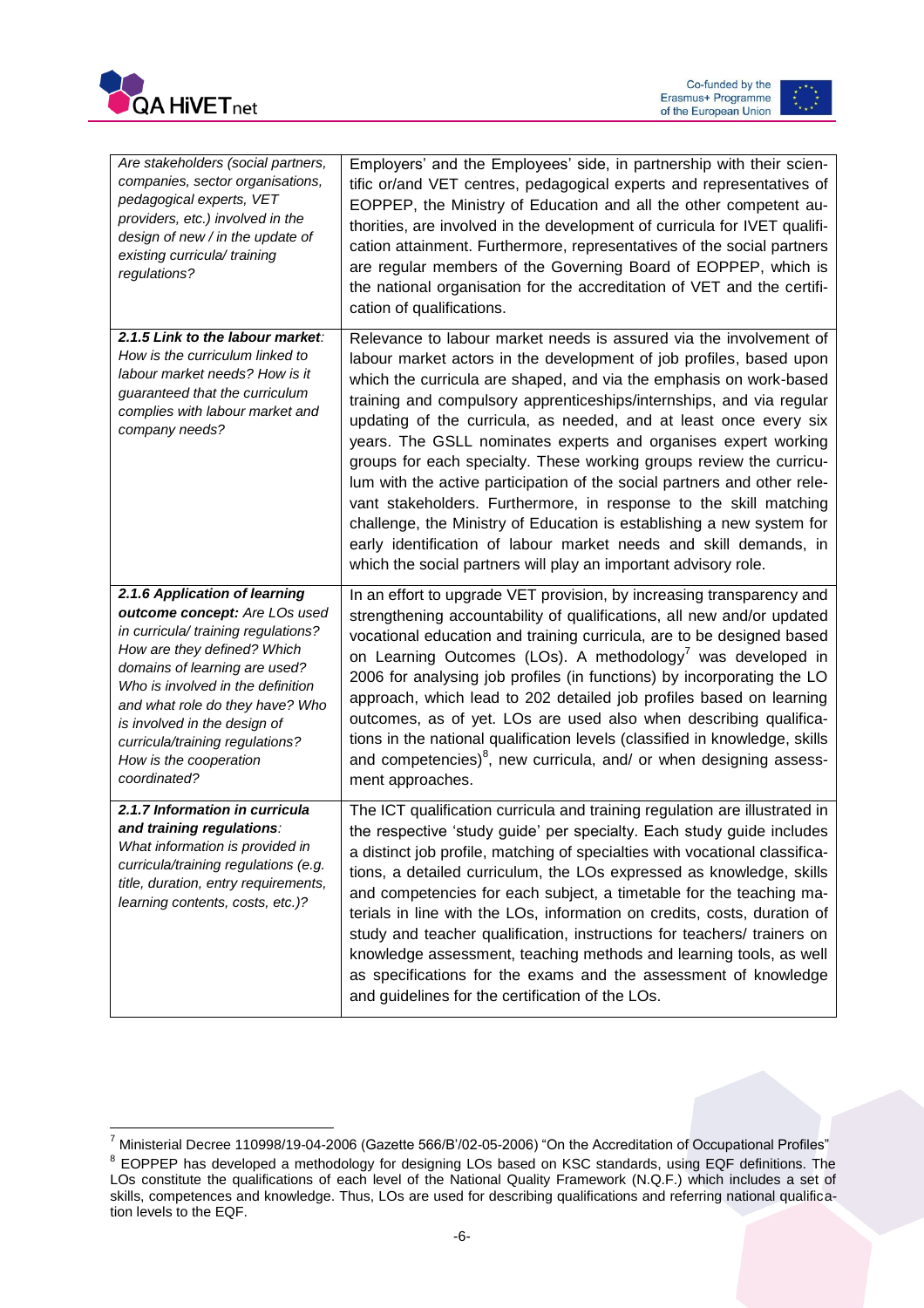



| 2.1.8 Pathways, progression<br>and bridges (permeability):<br>What does this certificate entitle<br>its holder to do (on the labour<br>market and within the education<br>system)?                                                                                                              | Holders of a 'Vocational Training Diploma' (Diploma Epaggelmatikis<br>Eidikotitas $I.E.K.9$ in specializations within the ICT qualification group<br>at EQF level 5 may work either as self-employed or as employees of<br>the private and public <sup>10</sup> sector, in their own specialty, and in accord-<br>ance with the applicable legal framework <sup>11</sup> . They can start and run<br>their own business in their respective ICT profession and train ap-<br>prentices. In Greece, no professional license is provisioned for the<br>ICT qualification group at level 5. Holders of ICT qualification diplo-<br>mas in most specializations are also exempt from the obligation to<br>present certificates like the ECDL in order to occupy administrative<br>posts in the public sector. In addition, according to the Hellenic<br>$NQF12$ , there is no provision for permeability between post-secondary<br>vocational training at level 5 and tertiary academic education at levels<br>6-8. Holders of this type of qualification do not have access to upper<br>levels of education/ training.              |
|-------------------------------------------------------------------------------------------------------------------------------------------------------------------------------------------------------------------------------------------------------------------------------------------------|---------------------------------------------------------------------------------------------------------------------------------------------------------------------------------------------------------------------------------------------------------------------------------------------------------------------------------------------------------------------------------------------------------------------------------------------------------------------------------------------------------------------------------------------------------------------------------------------------------------------------------------------------------------------------------------------------------------------------------------------------------------------------------------------------------------------------------------------------------------------------------------------------------------------------------------------------------------------------------------------------------------------------------------------------------------------------------------------------------------------------------|
| 2.1.9 Entrepreneurial attitude<br>and skills:<br>Do they play a role in the<br>curriculum? In what way are they<br>imparted?                                                                                                                                                                    | Teaching is organized in ICT specialties and each specialty offers its<br>own distinct package of subjects/ courses. Within the curricula of<br>most specializations leading to ICT qualifications, specific courses/<br>modules are included, aiming to cultivate an entrepreneurial mind-set<br>and develop entrepreneurial skills (e.g. Communication Techniques,<br>Entrepreneurship, Interdisciplinary Assignment/ Projects, etc.), as<br>well as the instruction of the English language which is considered a<br>pre-requisite for success in the global market. Capacity building ap-<br>proaches combine theoretical knowledge with practical training.                                                                                                                                                                                                                                                                                                                                                                                                                                                                |
| 2.1.10 Companies as learning<br>sites:<br>What is the share of practical<br>learning (work-based, work-place<br>learning)? How is it organised?<br>How is the quality of the practical<br>learning phases assured? How<br>are they assessed? How are they<br>linked to the theoretical tuition? | Training includes 4 semesters of theoretical, laboratory and mixed<br>courses, as well as 1 semester of apprenticeship or internship which<br>is counted for the obtainment of professional rights. Learning is<br>shared in 1200 hours of specialized theoretical, practical laboratory<br>and mixed training, and six months (960 hours, i.e. $6 - 8$ hours per<br>day/ 5 days per week) of apprenticeship/ internship, which is manda-<br>tory and can be subsidised by national and/or EU funds. Only train-<br>ees, who have completed 120 daily wages in the specialization they<br>are enrolled in, can be exempted from the 5 <sup>th</sup> semester of appren-<br>ticeship, if they choose to. In this way, the programmes help trainees<br>gain initial working experience in the ICT sector, relevant to their<br>training, and ease their transition to work. Practical learning occurs in<br>appropriately equipped laboratories and during the Apprentice-<br>ship/Internship, which takes place either in parallel with the final (2)<br>semesters of study, or in a fifth semester, following the completion of |

**EXECTS THE VOCATION CONCORDED THE VILLE-**<br>The Vocational Training Diploma can be acquired after the completion of 4/5 semesters of study (depending on whether the Apprenticeship/ Internship will take place in parallel or after the 4 semesters of training) at a public/private Vocational Training Institute (I.E.K.) attested by a Vocational Training Certificate (V.E.K.), and success in the theoretical and practical parts of the vocational training accreditation examinations organised and operated by EOPPEP.

<sup>&</sup>lt;sup>10</sup> The 'Vocational Training Diploma' is recognised as qualification for appointment in the public sector falling in the category 'secondary education' according to the Presidential Decree no.50/2001 (Greek Official Gazette 39/vol. A/ 5- 3-2001).

<sup>&</sup>lt;sup>11</sup> Legal basis: Law 2009/1992 on the National System of Vocational Education and Training & Law 4186/2013 on the Restructure of Secondary Education

<sup>&</sup>lt;sup>12</sup> Hellenic Qualification Framework (H.Q.F.):<http://en.nqf.gov.gr/index.php/en/>| The Greek Qualification Register: <http://proson.eoppep.gr/en>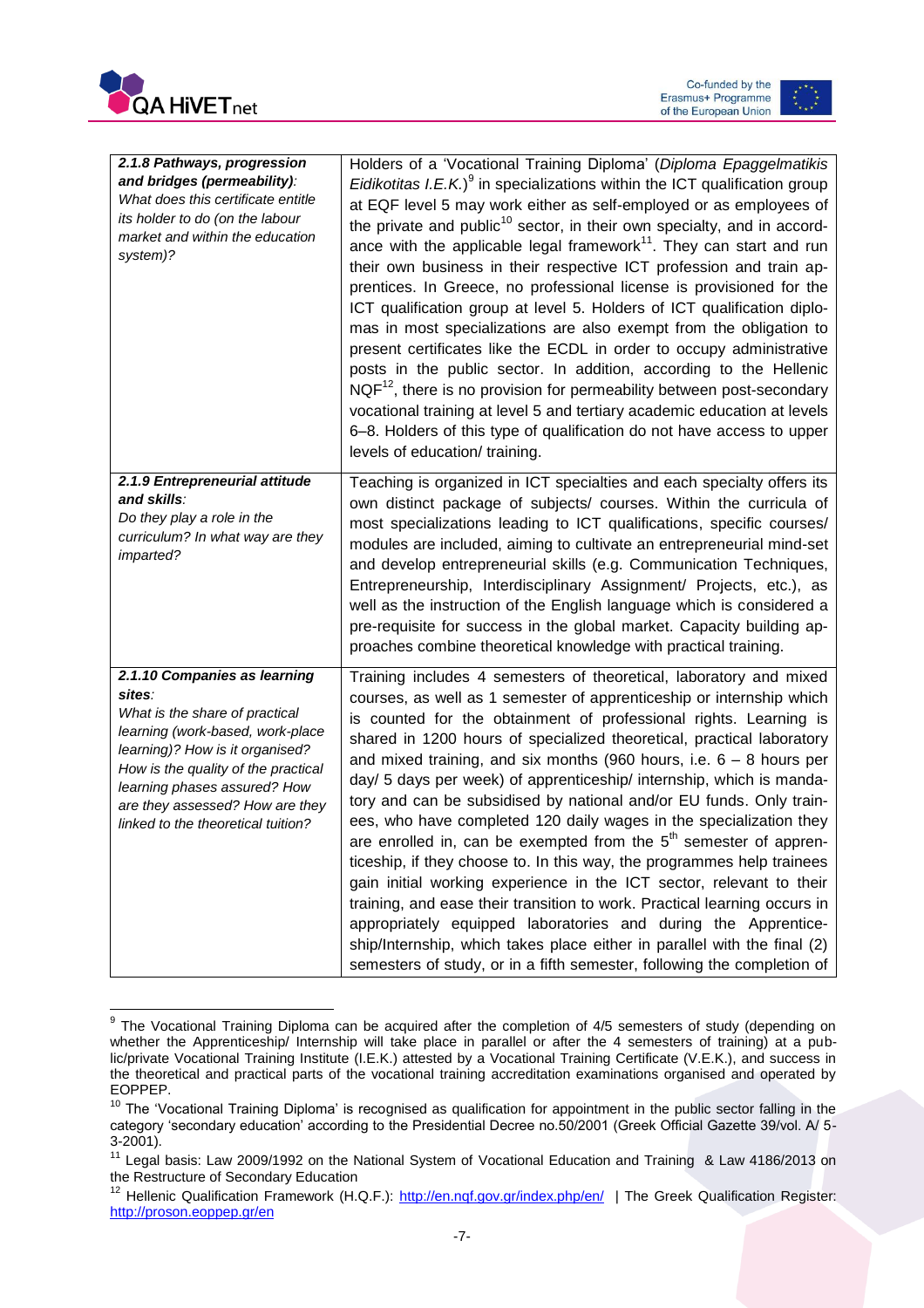



|                                                                                                                                                                                                        | study; it can extend maximum to 1 year. Hitherto, theoretical subjects<br>are taught only in classrooms and laboratory courses exclusively in<br>laboratory centres, while mixed courses combine both (theoretical<br>training and skills acquisition). Since 2013, public IEKs may also offer<br>distance learning curricula <sup>13</sup> .                                                                                                                                                                                                                                                                                                                                                                                                                                                                                                                                                                                                                                                                                                                                                                                                                                                                                                                                                                                                                                                                                                                                                                                                                                                                                                                                                                                                                                                                                                                                                                      |
|--------------------------------------------------------------------------------------------------------------------------------------------------------------------------------------------------------|--------------------------------------------------------------------------------------------------------------------------------------------------------------------------------------------------------------------------------------------------------------------------------------------------------------------------------------------------------------------------------------------------------------------------------------------------------------------------------------------------------------------------------------------------------------------------------------------------------------------------------------------------------------------------------------------------------------------------------------------------------------------------------------------------------------------------------------------------------------------------------------------------------------------------------------------------------------------------------------------------------------------------------------------------------------------------------------------------------------------------------------------------------------------------------------------------------------------------------------------------------------------------------------------------------------------------------------------------------------------------------------------------------------------------------------------------------------------------------------------------------------------------------------------------------------------------------------------------------------------------------------------------------------------------------------------------------------------------------------------------------------------------------------------------------------------------------------------------------------------------------------------------------------------|
|                                                                                                                                                                                                        | The ratio of theoretical, laboratory and mixed hours of training, as<br>provided by the study guides, must be completed upon the end of<br>each semester. <sup>14</sup> Work-based learning takes place during the intern-<br>ship/ apprenticeship (at a workplace, i.e. private company, relevant<br>departments of the public sector, etc.) where the trainees can acquire<br>professional experience relevant to their ICT specialization. Quality<br>assurance, and supervision, coordination and evaluation of intern-<br>ships fall under the responsibility of the IEK Directors or the 'Intern-<br>ship Coordinators' who are designated members of the IEK teaching<br>staff. The Internship Coordinator is responsible for monitoring the<br>work of the trainees, ensuring the quality of the working environment<br>and the physical attendance of the trainee, documenting and filing<br>relevant monthly progress reports.                                                                                                                                                                                                                                                                                                                                                                                                                                                                                                                                                                                                                                                                                                                                                                                                                                                                                                                                                                           |
| 2.1.11 Entry requirements:<br>Who is accepted to the<br>programme/qualifications? What<br>criteria do learners have to fulfil<br>(e.g. age, pre-qualification, etc.)?<br>Is prior learning recognised? | Access to programmes leading to ICT qualifications at level 5 can be<br>granted to everyone who is at least 18 years old, and a graduate of<br>formal (non-compulsory) upper secondary education, general and/or<br>vocational. Graduates of the General Upper-Secondary Schools<br>(GEL-Geniko Lykeio) are entitled to enrol in the ICT programmes of<br>IEK, in order to acquire initial training, while graduates of Vocational<br>Upper-Secondary Schools (EPAL-Epaggelmatiko Lykeio), Vocational<br>Schools (EPA.S-Epagelmatiki Sholi) and Vocational Training Schools<br>(SEK-Sholi Epagelmatikis Katartisis) <sup>15</sup> , in order to complete their<br>vocational training. Admission requirements include an upper-<br>secondary school certificate (or a university degree) and a duly sub-<br>mitted application with the candidate's specialisation preference ac-<br>companied with the required supporting documents. Prior vocational<br>training certified by an EPA.S or EPAL school degree, in a specialty<br>related to the one applied for, may grant admission to the $3rd$ semes-<br>ter of study (e.g. IEK operated by OAED - the Manpower Employ-<br>ment Organisation). Several criteria are taken into account for the<br>selection of candidates such as: a) the grade of the upper-secondary<br>school degree/ certificate; b) relevant work experience; c) social crite-<br>ria (e.g. age, large family members, single parents, etc.), d) date of<br>graduation from upper-secondary General or Vocational school. Prior<br>learning of candidate trainees in the workplace is awarded points as<br>"professional experience" counting towards their selection. Candi-<br>dates with certified qualification can be exempt, upon their request<br>and approval by the IEK Director, from respective subjects, excluding<br>the professional foreign language terminology courses. |

 $\overline{a}$ <sup>13</sup> According to Law 4186/2013, IEK may offer distance learning courses for ICT qualification, upon the development and accreditation of appropriate study programmes and educational materials which fall under the jurisdiction of the GSLL.

<sup>14</sup> Upon Ministerial Decision 5954/23-6-2014

<sup>&</sup>lt;sup>15</sup> The three-year long alternance programmes (Vocational Training Schools, SEK) leading to qualifications EQF level 3, which were introduced and offered by the Ministry of Education at upper secondary level in 2013-14, have been discontinued.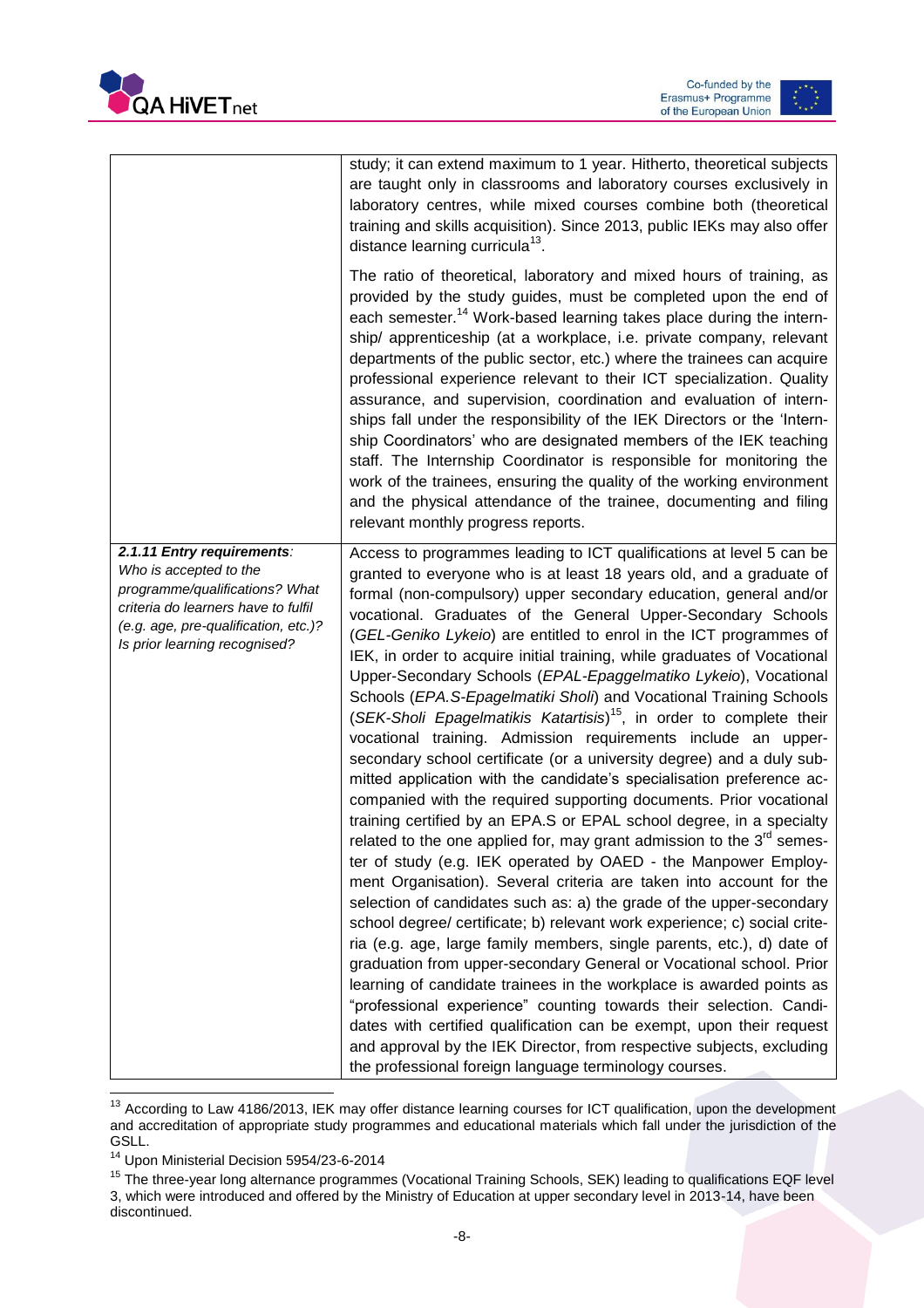



### <span id="page-9-0"></span>**2.2 Implementation of tuition**

| 2.2.1 Teachers and trainers:<br>Who can teach in the programme<br>leading to the qualification in<br>question? Which qualifications are<br>they required to have? Is there<br>obligatory in-service training for<br>these teachers? | Secondary and primary education teachers, adult trainers, special<br>scientific personnel (e.g. special education teachers, teaching assis-<br>tants, etc.), and professionals having the statutory formal qualifica-<br>tions required, can teach in the programmes leading to ICT qualifica-<br>tion at level 5, provided that they are members of the Register of<br>Adult Educators kept by EOPPEP. As of 2014, in an effort to upgrade<br>the qualifications of educators and the quality of services provided,<br>educational proficiency became a prerequisite for the teaching staff of<br>public and private Vocational Training Institutes (IEK). Hence, teach-<br>ers and trainers must be certified as Adult Educators in the context of<br>Lifelong Learning ("LLL") and in order to obtain their certification of<br>educational attainment they must first hold a tertiary education de-<br>gree, or a diploma of any level of the formal non-tertiary educational<br>system, granting ICT professional rights, and 3 years of appropriate<br>professional and/ or teaching experience related to their specializa-<br>tion. After they become evaluated and validated in terms of the re-<br>quired knowledge skills and ability to work as trainers, they obtain<br>their certification and enter the Adult Educators Register. Before their<br>assessment, they have to successfully complete a certified Teacher's<br>Training programme, unless they already hold a tertiary degree in<br>adult education, or equivalent, or are members of the former adult<br>educator sub-registries, or university professors, or have at least 150<br>hours of teaching experience with adults.<br>A list of the required trainer qualifications by subject is included in the<br>study guides of the programmes leading to ICT qualification at level<br>5. Recruitment of IEK teachers/ trainers depends highly upon their<br>relevant professional and/or teaching experience in the subjects they<br>wish to teach. If their formal education is irrelevant with ICT qualifica-<br>tion, they usually require more years of professional experience. For<br>their selection, and in line with the courses they wish to teach, work<br>experience, teaching experience, specialisation, postgraduate titles in<br>ICT, performance, social skills and social criteria are taken into ac-<br>count. In-service training is not obligatory, and their certification is<br>valid for 10 years only. The online Register of Adult Educators in-<br>cludes individual e-portfolios of all its members illustrating their quali-<br>fications, but it is the instructors' responsibility to update their e-<br>portfolios and renew the certification of their qualification.<br>In public IEKs, the selection of trainers is carried out by a committee<br>consisting of the IEK Director, a representative of a local national<br>authority and a member of the GSLL. Some privately-owned IEK use<br>Quality Assurance Systems (ISO 9000) which describe their specific |
|-------------------------------------------------------------------------------------------------------------------------------------------------------------------------------------------------------------------------------------|----------------------------------------------------------------------------------------------------------------------------------------------------------------------------------------------------------------------------------------------------------------------------------------------------------------------------------------------------------------------------------------------------------------------------------------------------------------------------------------------------------------------------------------------------------------------------------------------------------------------------------------------------------------------------------------------------------------------------------------------------------------------------------------------------------------------------------------------------------------------------------------------------------------------------------------------------------------------------------------------------------------------------------------------------------------------------------------------------------------------------------------------------------------------------------------------------------------------------------------------------------------------------------------------------------------------------------------------------------------------------------------------------------------------------------------------------------------------------------------------------------------------------------------------------------------------------------------------------------------------------------------------------------------------------------------------------------------------------------------------------------------------------------------------------------------------------------------------------------------------------------------------------------------------------------------------------------------------------------------------------------------------------------------------------------------------------------------------------------------------------------------------------------------------------------------------------------------------------------------------------------------------------------------------------------------------------------------------------------------------------------------------------------------------------------------------------------------------------------------------------------------------------------------------------------------------------------------------------------------------------------------------------------------------------------------------------------------------------------------------------------------------------------------------------------------------------------------------------------------------------------------------------------------------------------------------------------------------------------------------------------------------------------------------------------------------------------|
|                                                                                                                                                                                                                                     | teacher/ trainer selection processes and procedures in detail.                                                                                                                                                                                                                                                                                                                                                                                                                                                                                                                                                                                                                                                                                                                                                                                                                                                                                                                                                                                                                                                                                                                                                                                                                                                                                                                                                                                                                                                                                                                                                                                                                                                                                                                                                                                                                                                                                                                                                                                                                                                                                                                                                                                                                                                                                                                                                                                                                                                                                                                                                                                                                                                                                                                                                                                                                                                                                                                                                                                                                   |
| 2.2.2 Equipment and tools:<br>Is there special equipment<br>required for the tuition?                                                                                                                                               | The study guides of programmes leading to ICT qualification, per<br>speciality, include an indicative list of minimum special requirements<br>in terms of educational means and tools, i.e. the required ICT infra-<br>structure and software applications, educational methodologies, as<br>well as any additional materials (i.e. internship materials) for the theo-<br>retical, laboratory and mixed courses. Teaching of specialized cours-<br>es may be carried out with innovative methods (web teaching, e-                                                                                                                                                                                                                                                                                                                                                                                                                                                                                                                                                                                                                                                                                                                                                                                                                                                                                                                                                                                                                                                                                                                                                                                                                                                                                                                                                                                                                                                                                                                                                                                                                                                                                                                                                                                                                                                                                                                                                                                                                                                                                                                                                                                                                                                                                                                                                                                                                                                                                                                                                              |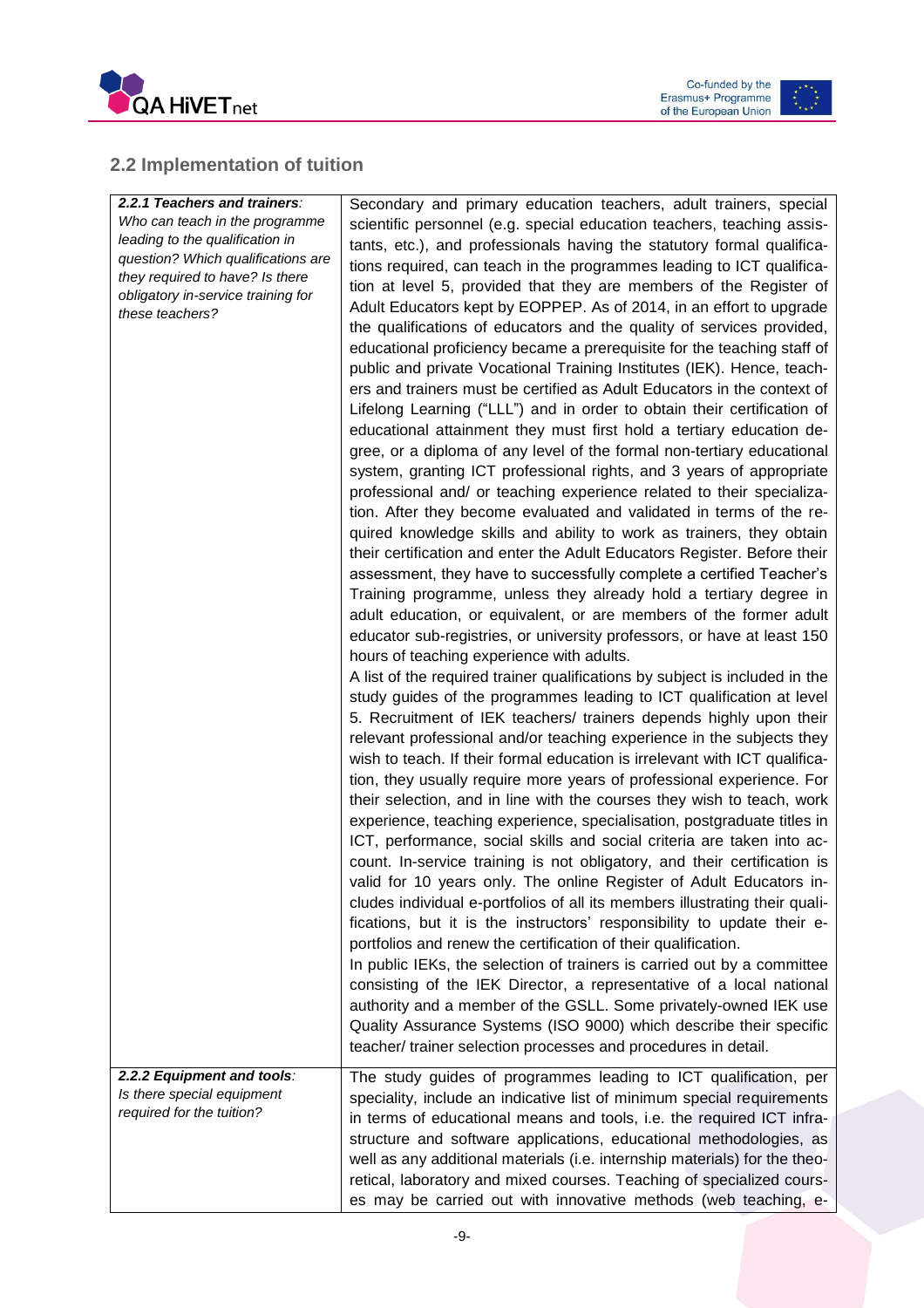



| 2.2.3 Teaching and training<br>materials:<br>Who compiles these materials?<br>Who guarantees that the contents<br>are relevant and up-to-date?                                                      | learning, simulations, case studies, role playing etc.), while the labor-<br>atory and part of the mixed subjects are taught in the Laboratory<br>Centres which are fully equipped with the required ICT infrastructure<br>and software applications, ensuring the right environment for the<br>transformation of the trainees theoretical knowledge in concrete vo-<br>cational skills and the ability to perform real work-based tasks.<br>Neither certified teaching materials nor textbooks are used in the IEK,<br>due to the nature of the training provided. IEK teachers/ trainers are<br>independent and autonomous in finding, preparing, updating and<br>distributing teaching materials to the trainees. They are however<br>guided by the relevant curricula, syllabus and suggested training<br>content of all the theoretical/ laboratory modules which are tailored to<br>the intended LOs of each course and are outlined in the respective<br>study guides per ICT specialty. The GSLL supervises the implemen-<br>tation of the curricula, evaluates, reassesses and updates them at<br>least every six years, and their certification is conducted by EOPPEP.<br>IEK instructors are assisted in compiling their teaching/training mate-<br>rials, as well as in all their duties by the Director of each IEK who<br>provides guidelines, and also by their colleagues through teamwork,<br>which is highly encouraged. |
|-----------------------------------------------------------------------------------------------------------------------------------------------------------------------------------------------------|---------------------------------------------------------------------------------------------------------------------------------------------------------------------------------------------------------------------------------------------------------------------------------------------------------------------------------------------------------------------------------------------------------------------------------------------------------------------------------------------------------------------------------------------------------------------------------------------------------------------------------------------------------------------------------------------------------------------------------------------------------------------------------------------------------------------------------------------------------------------------------------------------------------------------------------------------------------------------------------------------------------------------------------------------------------------------------------------------------------------------------------------------------------------------------------------------------------------------------------------------------------------------------------------------------------------------------------------------------------------------------------------------------------------------------------------|
| 2.2.4 Pedagogy:<br>Which teaching methods are<br>used? How much practical training<br>(in companies, but also in<br>laboratories, workshops, etc.) is<br>foreseen?                                  | The use of appropriate teaching methods and adult education tech-<br>niques, as well as the suitability and regular updating of the instruc-<br>tors' teaching skills, constitute required conditions for ensuring the<br>quality of training. For this reason, the respective curricula (shown in<br>the study guides per specialty) include clear instructions regarding<br>the qualifications of instructors for each course and the educational<br>means, methodologies and tools. Nevertheless, the selection of the<br>most appropriate training methods and their proper implementation<br>remains at the discretion of the IEK teachers/ trainers.<br>The hours of practical training, within the framework of laboratory<br>courses, fluctuate according to the specialization of each ICT qualifi-<br>cation programme, but in every, and all cases, it is above 50% of the<br>total hours of training provided, and it can even reach as high as<br>above 80% of the total training. In addition to that, a mandatory peri-<br>od of six months (up to one year) of internship/ apprenticeship in<br>private companies/ public organisations is foreseen.                                                                                                                                                                                                                                                                        |
| 2.2.5 Learners' support:<br>Are career guidance and/or<br>individualised and target-group<br>oriented counselling services<br>offered? What support service for<br>potential drop-outs is foreseen? | In terms of support measures, tuition in public IEK is offered free of<br>charge. Other measures include the incentives offered to trainees on<br>accessing/ continuing their training, according to geographical, in-<br>come, social and other criteria, and the honours/ awards provided<br>upon performance criteria. Hitherto, within public IEK, the Director<br>assigns the vocational guidance programs to the teaching staff mem-<br>bers <sup>16</sup> . Therefore, the responsibility for career guidance, counselling<br>services and/ or support services belongs to the teacher who as-<br>sumes this role under supervision of the IEK Director. In the public                                                                                                                                                                                                                                                                                                                                                                                                                                                                                                                                                                                                                                                                                                                                                               |

 $\overline{a}$ <sup>16</sup> Ministerial Decision 5954/2-7-2014 (Gazette 1807/issue Β΄/2-7-2014): "Regulation of Operation of Vocational Training Institutes (IEK) falling under the General Secretariat of Lifelong Learning". Since 30/06/2013, responsibility for the organisation/ operation of public IEK was transferred from the General Secretariat for Lifelong Learning (GSLL) to the Regional Authorities. The GSLL keeps the authority to formulate/ supervise their educational framework (Law 3879/2010).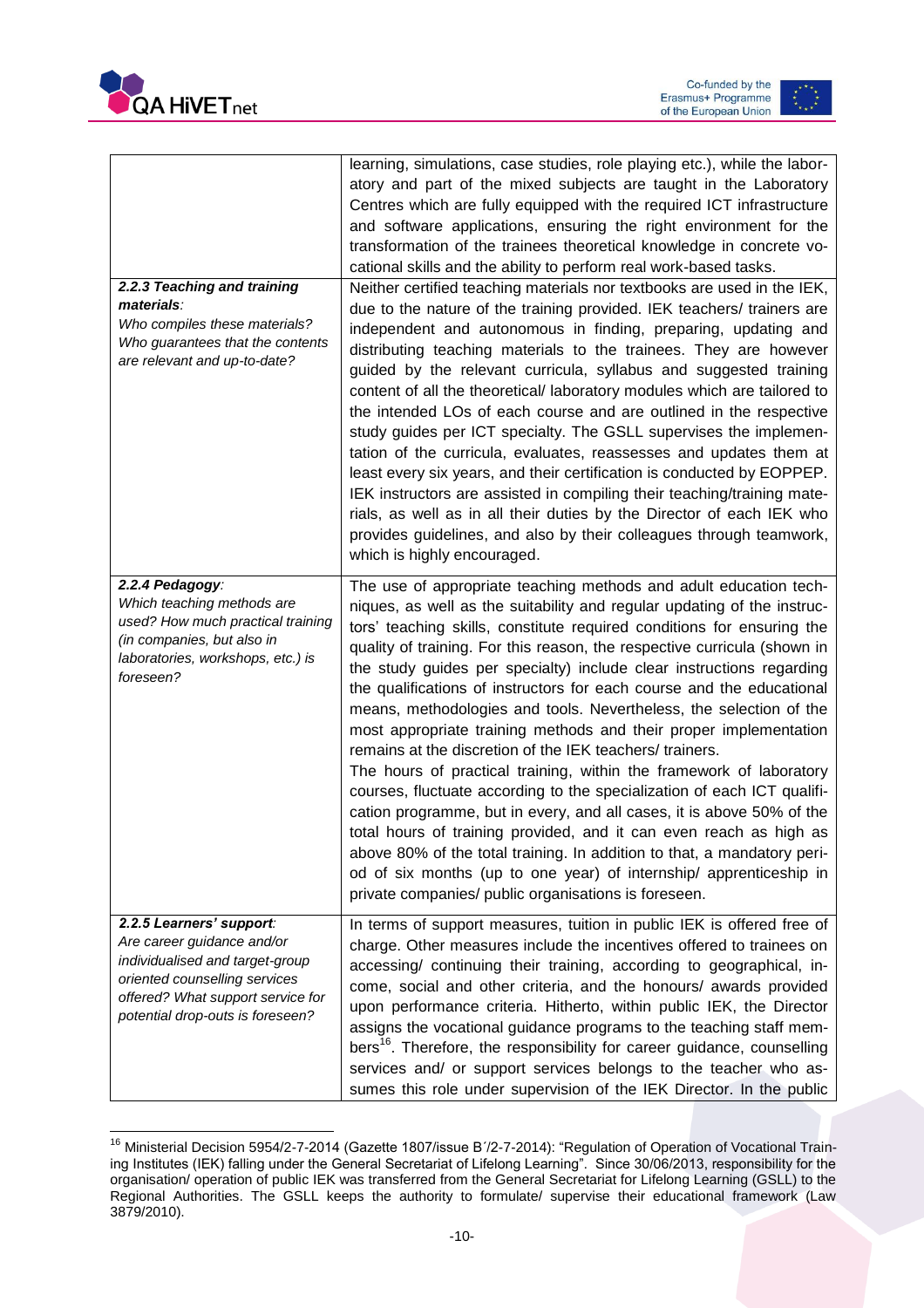



| IEK, these programs and services are usually offered exclusively on             |
|---------------------------------------------------------------------------------|
| a needs basis. Career offices and systematic support services for               |
| potential drop-outs can be found in the private IEKs which are also             |
| linked with companies, and inform the students about labour market              |
| needs/ demands. EOPPEP <sup>17</sup> , as the National Authority for Vocational |
| Guidance, offers considerable support in lifelong career development            |
| for youngsters and adults. Through the Lifelong Career Development              |
| Portal <sup>18</sup> on EOPPEP's website, students/graduates can: access use-   |
| ful information about the labour market and education/training oppor-           |
| tunities in Greece and Europe, chat with career guidance counsellors,           |
| complete tests on their interests, values and professional decisions            |
| and develop e-Portfolios. Nevertheless, accessing and benefiting                |
| from these services remains the learners' responsibility.                       |
|                                                                                 |

### <span id="page-11-0"></span>**2.3 Assessment for certification**

| 2.3.1 Examiners:<br>Who is involved in the exam<br>(single examiners/group of<br>examiners)? What<br>qualifications/which (professional)<br>background are examiners<br>required to have? Are they<br>allowed to teach as well? How are<br>they selected? How is their work<br>assessed/monitored? | EOPPEP creates and maintains a Register (i.e. a database) of quali-<br>fied Assessors for the certification of IEK graduates. Candidates qual-<br>ify for entry in the Register based on their relevant educational back-<br>ground, and/or professional license and appropriate working experi-<br>ence, and only after they have been successful tested, in terms of<br>their theoretical and/or practical assessment skills. Professionals, IEK<br>trainers and public school teachers with ICT qualification relevant to<br>the specializations, have the right to participate as evaluators/exam-<br>iners, unless there is case of incompatibility (e.g. if they were the<br>teachers/trainers of the candidates examined, etc.). EOPPEP nomi-<br>nates the examiners from the respective Register. In the theoretical<br>part, 2 examiners are assigned to each paper, and in cases of sub-<br>stantial score deviations, the paper advances automatically to re-<br>grading from a third assessor. In the practical part, candidates are<br>assessed by a group of 3 examiners who are named according to<br>their specialization. In order to succeed in this part, they have to re-<br>ceive at least two passing grades. The examiners' work is monitored<br>and assessed during the exams, by two auditors, who conduct on-<br>the-spot checks in 50% of the total number of examination centres<br>(via random sampling). |
|----------------------------------------------------------------------------------------------------------------------------------------------------------------------------------------------------------------------------------------------------------------------------------------------------|----------------------------------------------------------------------------------------------------------------------------------------------------------------------------------------------------------------------------------------------------------------------------------------------------------------------------------------------------------------------------------------------------------------------------------------------------------------------------------------------------------------------------------------------------------------------------------------------------------------------------------------------------------------------------------------------------------------------------------------------------------------------------------------------------------------------------------------------------------------------------------------------------------------------------------------------------------------------------------------------------------------------------------------------------------------------------------------------------------------------------------------------------------------------------------------------------------------------------------------------------------------------------------------------------------------------------------------------------------------------------------------------------------------------------------------|
| 2.3.2 Entry requirement:<br>Who has access to the exam? Do<br>candidates have to fulfil certain<br>requirements (e.g. age, pre-<br>qualification, etc.)? Is prior<br>learning recognised?                                                                                                          | EOPPEP organises common examinations for public and private IEK<br>graduates of all specialities, at national/regional level, according to<br>the exam regulations per speciality <sup>19</sup> . Every candidate holding a Vo-<br>cational Training Certificate (V.E.K.) after the successful completion<br>of theoretical and practical training (5 or 4 semesters of study) at an<br>IEK, has access to the certification exams. However, in order to com-<br>plete their training, learners have to attend at least 85% of their pro-<br>gramme and individual courses, and also fulfil the 6-month internship                                                                                                                                                                                                                                                                                                                                                                                                                                                                                                                                                                                                                                                                                                                                                                                                                     |

<sup>&</sup>lt;sup>17</sup> National Euroguidance Centre: [http://www.eoppep.gr/index.php/en/counseling-a-vocational-guidance-en/eurogui](http://www.eoppep.gr/index.php/en/counseling-a-vocational-guidance-en/euroguidance-national-centre)[dance-national-centre](http://www.eoppep.gr/index.php/en/counseling-a-vocational-guidance-en/euroguidance-national-centre)

 $\overline{a}$ 

<sup>&</sup>lt;sup>18</sup> Lifelong Career Development Portal:<http://e-stadiodromia.eoppep.gr/>

<sup>&</sup>lt;sup>19</sup> A new Certification System has been established for the graduates of Vocational Training Institutes (IEK) and Vocational Training Schools (SEK) with the Joint Ministerial Decision 2944 (Gazette B 1098/30-04-2014).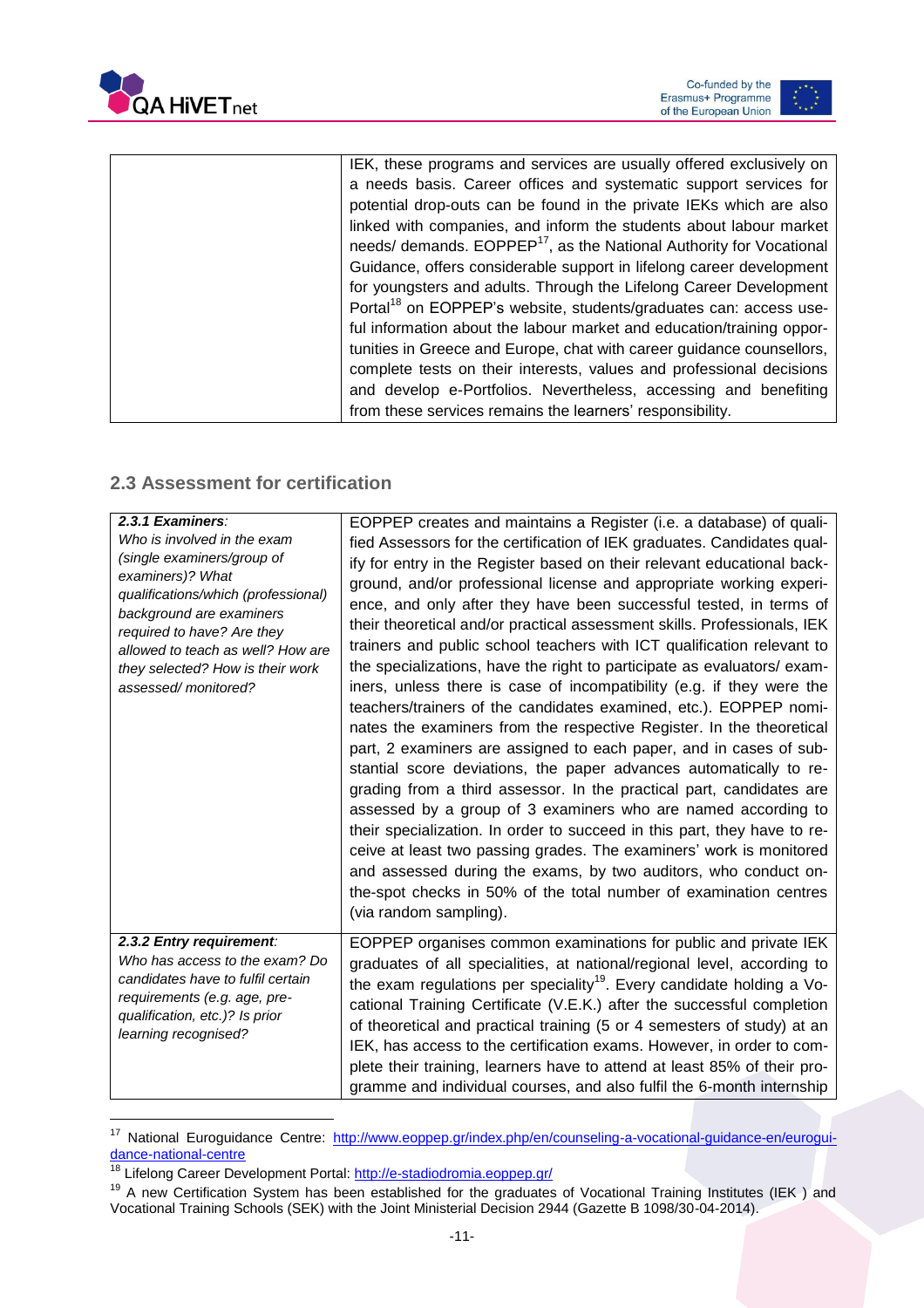



|                                                                                                                                                                                                                                                   | requirement. The scope of the exams is the certification of the gradu-<br>ates' qualifications, i.e. the outputs or results of their vocational train-<br>ing. Prior learning, however, is not recognised in terms of credit<br>awards for the exams. Registration to the examinations includes an<br>online subscription to the candidates' register for participation in the<br>exams, an application, and proof of identity. Upon successful exami-<br>nation results, IEK graduates are awarded the Vocational Training<br>Diploma at EQF level 5, which is recognised both in Greece and in<br>EU member states.                                                                                                                                                                                                                                                                                                                                                                                                                                                                                                                                                                                                                                                                                                                                                                                         |
|---------------------------------------------------------------------------------------------------------------------------------------------------------------------------------------------------------------------------------------------------|---------------------------------------------------------------------------------------------------------------------------------------------------------------------------------------------------------------------------------------------------------------------------------------------------------------------------------------------------------------------------------------------------------------------------------------------------------------------------------------------------------------------------------------------------------------------------------------------------------------------------------------------------------------------------------------------------------------------------------------------------------------------------------------------------------------------------------------------------------------------------------------------------------------------------------------------------------------------------------------------------------------------------------------------------------------------------------------------------------------------------------------------------------------------------------------------------------------------------------------------------------------------------------------------------------------------------------------------------------------------------------------------------------------|
| 2.3.3 Standards (KSC):<br>Who defines the standards? How<br>are they linked to the LOs? How<br>are they linked to the labour<br>market? Are assessment criteria<br>based on LOs and to what extent<br>are they used in the assessment<br>process? | EOPPEP is responsible for defining the LOs (learning outcomes) in<br>the respective job profiles and curricula, which take into account the<br>labour market needs of each sector. All the above form the basis for<br>the KSC (knowledge, skills and competencies) standards definition.<br>The national examinations for the certification of the IEK graduates<br>and the accreditation of their vocational training are based on the<br>respective occupational profiles and curricula which are designed in<br>terms of LOs. As a result, the assessment criteria for both the theo-<br>retical and practical part of the exams are also based on LOs which<br>are expressed in KSC standards.                                                                                                                                                                                                                                                                                                                                                                                                                                                                                                                                                                                                                                                                                                           |
| 2.3.4 Transparency of<br>processes, assessment<br>instruments, evaluation criteria:<br>Is it necessary to make this<br>information public?                                                                                                        | The examination regulations (Rules of Certification of Vocational<br>Training for each specialty) and the evaluation process/ procedures,<br>including information on exam registration/ certificate applications,<br>exam schedules and results, as well as a list of exam questions/ sub-<br>jects/ cases for each speciality, are available via EOPPEP's website<br>and are openly accessible to the public <sup>20</sup> . The examinations per say<br>are not public, but two auditors are assigned to inspect them via ran-<br>dom on-the-spot-checks for quality assurance purposes.                                                                                                                                                                                                                                                                                                                                                                                                                                                                                                                                                                                                                                                                                                                                                                                                                   |
| 2.3.5 Appropriateness of<br>assessment procedures:<br>Which/How many assessment<br>methods/instruments are used?<br>Do they correspond to real work-<br>life situations?                                                                          | For the theoretical part, candidates are required to answer a number<br>of questions in writing (or orally for candidates with special assess-<br>ment needs), assessing their knowledge of the cognitive aspects of<br>their training, and establishing whether they are able to use the<br>knowledge acquired to exercise their profession in real work-life.<br>These questions are part of the list of subjects included in the Rules<br>of Certification per specialty, which are notified to the public at least<br>20 days before the tests via EOPPEP's website. The topics of the<br>theoretical exams are selected by the Central Examination Commit-<br>tee for the Certification of Vocational Training (KEEPEK) of EOPPEP,<br>via electronic ballot, on the day of the exams. In the practical part,<br>trainees are examined on topics selected by their group of assessors,<br>based on a list of target skills and competencies, as described in the<br>respective job profiles, curricula and Rules of Certification for each<br>specialty. Practical examinations take place in laboratories and/or<br>real workplaces which are selected by EOPPEP. The assessment<br>methods/instruments correspond to real work-life situations, since<br>the trainees' skills/competencies are assessed against the successful<br>completion of work-based tasks relevant to their professional duties. |
| 2.3.6 Competent institution:                                                                                                                                                                                                                      | EOPPEP is the body responsible for assessing IEK graduates and                                                                                                                                                                                                                                                                                                                                                                                                                                                                                                                                                                                                                                                                                                                                                                                                                                                                                                                                                                                                                                                                                                                                                                                                                                                                                                                                                |

 $20$ Access at: [http://www.eoppep.gr/index.php/el/qualification-certificate/certificate-of-qualifications/certificate](http://www.eoppep.gr/index.php/el/qualification-certificate/certificate-of-qualifications/certificate-graduates)[graduates](http://www.eoppep.gr/index.php/el/qualification-certificate/certificate-of-qualifications/certificate-graduates)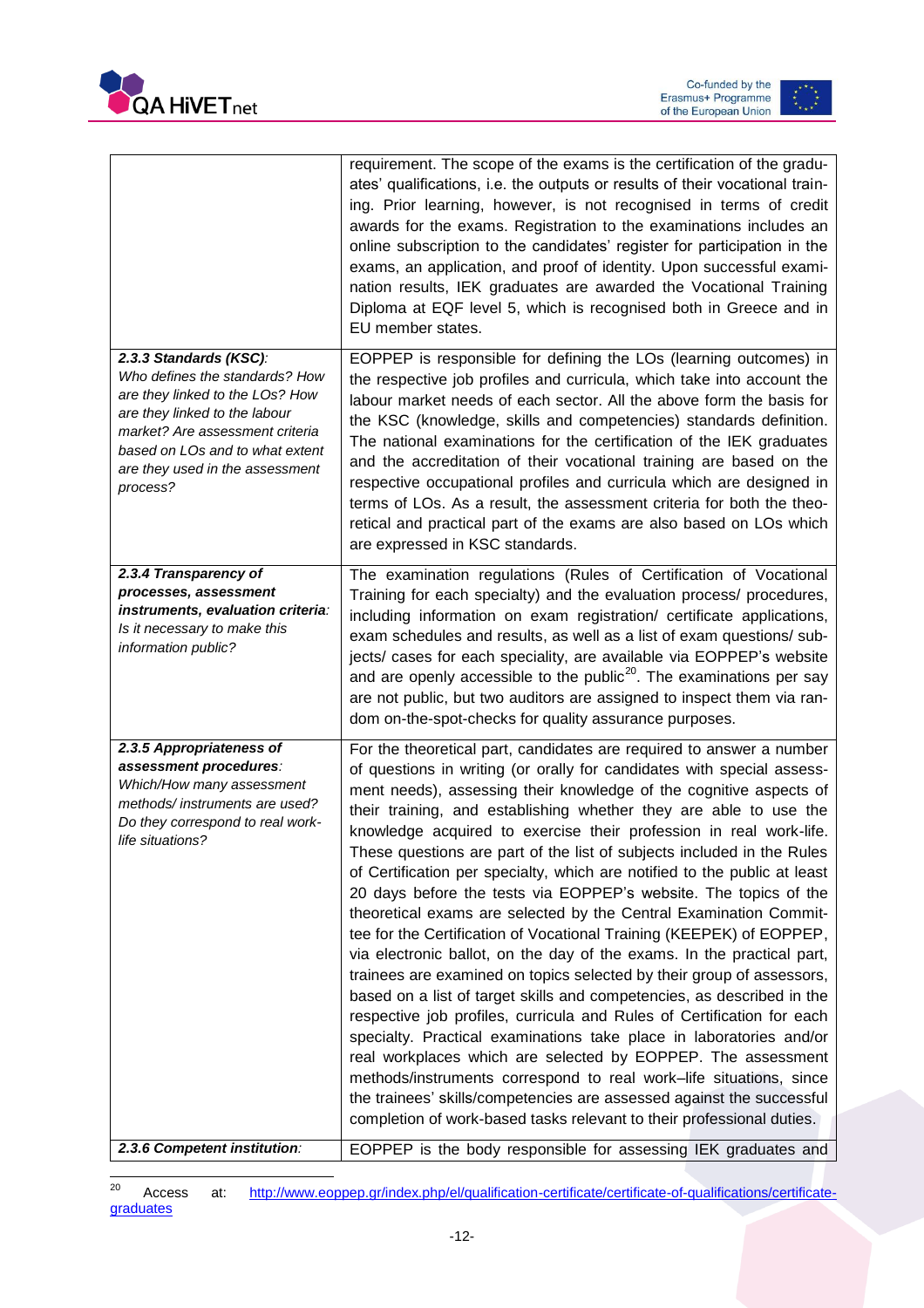



| Who is in charge of the<br>assessment? What rights does<br>this institution have?                                                                     | awarding Vocational Training Diplomas. A Central Examination<br>Committee for the Certification of Vocational Training (K.E.E.P.E.K.)<br>is established by decree of the Board of EOPPEP in order to conduct<br>the certification exams, which are final examinations of the graduates<br>in a theoretical and a practical part, in accordance with the Rules of<br>Certification of Vocational Training for each specialty. K.E.E.P.E.K. is<br>comprised of representatives of EOPPEP, social partners (employer<br>and employee associations), and the Ministry of Education. In more<br>detail, EOPPEP is in charge for the following: a) certification proce-<br>dures; b) selection of examination centres/premises for the exams; c)<br>grading participants; d) organization and operation of the examination<br>centres; e) quality assurance of the certification process; f) placement<br>of candidates as exam participants and appointment of examiners; g)<br>exam fees; h) announcement of the exam results and awarding titles. |
|-------------------------------------------------------------------------------------------------------------------------------------------------------|------------------------------------------------------------------------------------------------------------------------------------------------------------------------------------------------------------------------------------------------------------------------------------------------------------------------------------------------------------------------------------------------------------------------------------------------------------------------------------------------------------------------------------------------------------------------------------------------------------------------------------------------------------------------------------------------------------------------------------------------------------------------------------------------------------------------------------------------------------------------------------------------------------------------------------------------------------------------------------------------------------------------------------------------|
| 2.3.7 Complaint management:<br>Is it possible to view the<br>assessment results? What can<br>learners do if they do not agree<br>with the assessment? | The assessment results are announced on EOPPEP's website and<br>also posted outside the examination centres as written announce-<br>ments. No review or appeal process is provided by the legislative<br>framework. Candidates can only request to view their theoretical ex-<br>amination papers within one month after the announcement of re-<br>sults, but, the announced scores are final and no changes are stipu-<br>lated by the legislative framework of the certification process. If can-<br>didates are successful in either the theoretical or the practical part of<br>the exams, then they can keep their successful scores for the follow-<br>ing six consecutive exam periods, during which they will only partici-<br>pate in the part in which they failed.                                                                                                                                                                                                                                                                 |

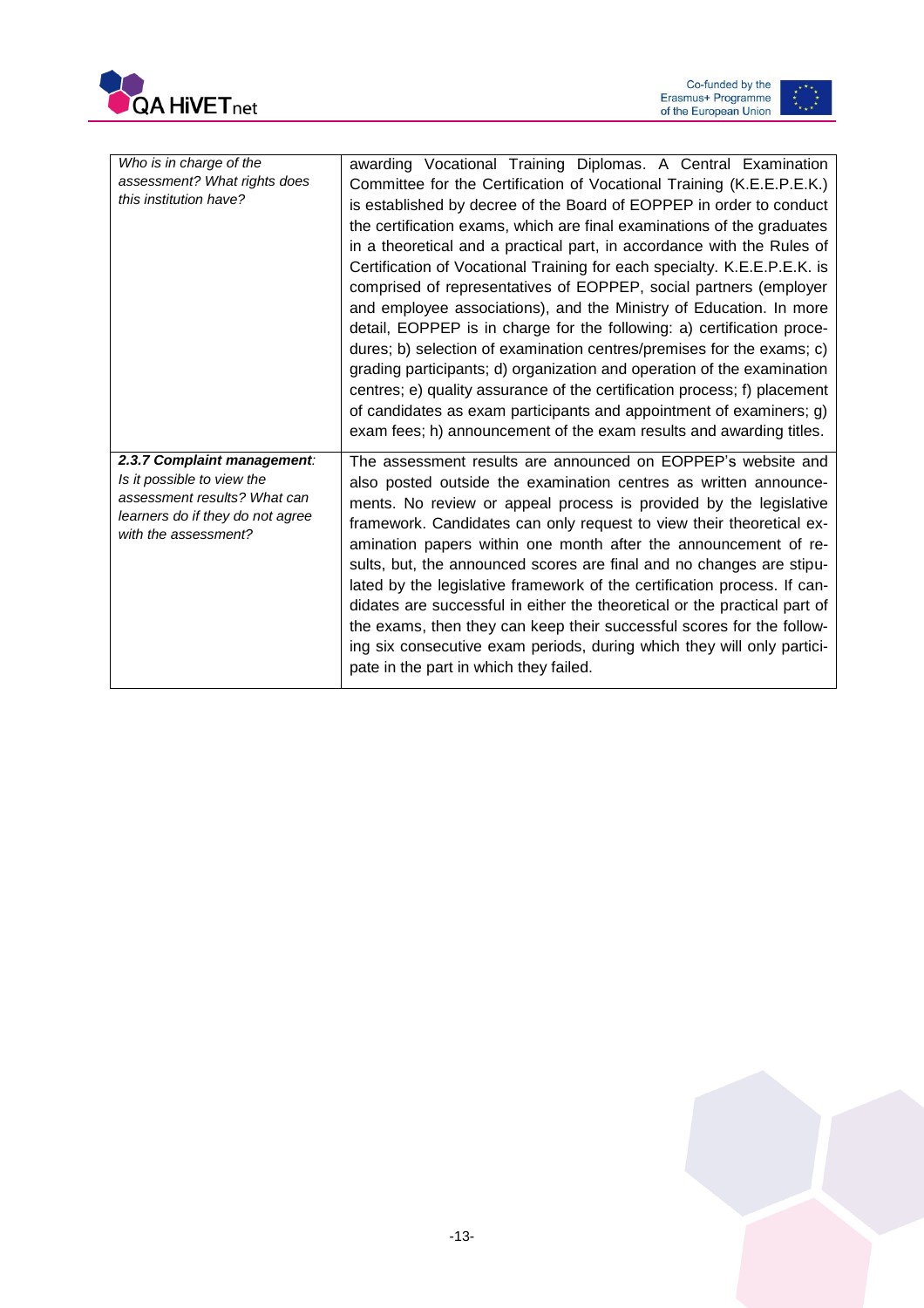



# <span id="page-14-0"></span>**3. EVALUATION**

### <span id="page-14-1"></span>**Monitoring process**

 $\overline{a}$ 

| 1. Internal evaluation:<br>Statistical data on drop-outs and<br>failure/success rates in the exam,<br>satisfaction rate of individuals and<br>employers with the programme,<br>the examination and the acquired<br>skills/competences; results of<br>complaint management. Are the<br>results of internal evaluation<br>measure made public?                                                                                                                                                                                                                               | According to the newly reactivated National Quality Assurance<br>Framework <sup>21</sup> , namely the $p^3$ , an annual self-assessment is mandato-<br>ry for all public IEK. This includes an evaluation in terms of compli-<br>ance with the $p^3$ fundamental principles of quality, and alignment<br>improvements. The internal evaluation of IEK is based on formative<br>(on-going) evaluations of their policies/ procedures and management,<br>by the GSLL/ executive management authorities, and measurable<br>performance results against the quality indicators of $p^3$ , i.e. trainers'/<br>learners' performance, participation/ placement/ completion/ satisfac-<br>tion rates in VET programmes, use of support services/ innovative<br>teaching methods, certification/ recognition of qualification by the<br>labour market, utilisation of acquired skills at the workplace, and<br>graduate unemployment rates, based on trainee/ trainer/ graduate/<br>employer surveys. Results are to be documented regularly in a spe-<br>cial database, in order to create benchmarks and support the contin-<br>uous improvement of the services provided. They are also notified to<br>the GSLL, for the overall annual report on LLL. IEK implementing<br>self-assessment and improvement measures based on the identified<br>areas for improvement and in accordance with the Cycle of Quality,<br>can apply to obtain the $p^3$ mark (license) which is valid for 2 years. |
|----------------------------------------------------------------------------------------------------------------------------------------------------------------------------------------------------------------------------------------------------------------------------------------------------------------------------------------------------------------------------------------------------------------------------------------------------------------------------------------------------------------------------------------------------------------------------|------------------------------------------------------------------------------------------------------------------------------------------------------------------------------------------------------------------------------------------------------------------------------------------------------------------------------------------------------------------------------------------------------------------------------------------------------------------------------------------------------------------------------------------------------------------------------------------------------------------------------------------------------------------------------------------------------------------------------------------------------------------------------------------------------------------------------------------------------------------------------------------------------------------------------------------------------------------------------------------------------------------------------------------------------------------------------------------------------------------------------------------------------------------------------------------------------------------------------------------------------------------------------------------------------------------------------------------------------------------------------------------------------------------------------------------------------------------------------------------|
| 2. External evaluation:<br>Information on occupation<br>obtained by individuals after<br>completion of training, according<br>to type of training and individual<br>criteria (transition), type of<br>employment. Are the results of<br>external evaluation measure<br>made public? On which level is<br>external evaluation carried out<br>(national/regional/provider)? Is it<br>carried out systematically? Are<br>graduate surveys made? How is<br>the feedback of the labour market<br>taken into account? To what<br>extent and how are LOs used in<br>this process? | The $p^3$ framework was reactivated as of recently, thus the afore-<br>mentioned procedures haven't been implemented yet.<br>Graduate and employer surveys, including labour market feedback<br>and information on type/ rates of employment after training, as well<br>as managerial reviews by the GSLL and management authorities, are<br>to be conducted systematically at provider level, as part of the annual<br>self-assessment of IEK. Their results and materials documenting the<br>findings are evaluated externally by a team of specially trained as-<br>sessors, assigned by EOPPEP. Surveys may be conducted also at<br>national level, the results of which are notified to local IEKs, in order<br>to take measures for improvement. Moreover, in compliance with the<br>applicable provisions for IEK licencing/ operation requirements, GSLL<br>may conduct or delegate regular/ unannounced inspections during<br>the implementation of the programmes, and charge penalties based<br>on the result reports, which are notified to the Regional Authorities<br>and published on the official website of the GSLL within 30 days.<br>During inspections, class schedules are assessed according to the<br>curriculum, and in accordance with the intended LOs of each course,<br>as are also the qualifications of instructors, and the teaching means/<br>methods/ equipment. $P^3$ was reactivated as of recently, thus the                                        |

<sup>&</sup>lt;sup>21</sup> The p $^3$  (π $^3$ ) framework for quality assurance in lifelong learning denotes "quality, always and everywhere". The "π" stands for quality (*poiótita*) in educational inputs, processes and outputs: (a) Quality of inputs, i.e. human/financial natural resources used in education/training provision, infrastructure, teaching materials, programs, and teachers; (b) Quality procedures, i.e. selection of trainees/ trainers, teaching methods, vocational guidance counselling services, implementation; (c) Quality of outputs, i.e. outcomes of learning, knowledge/skills/competencies acquired after completion of training, labour market integration, etc.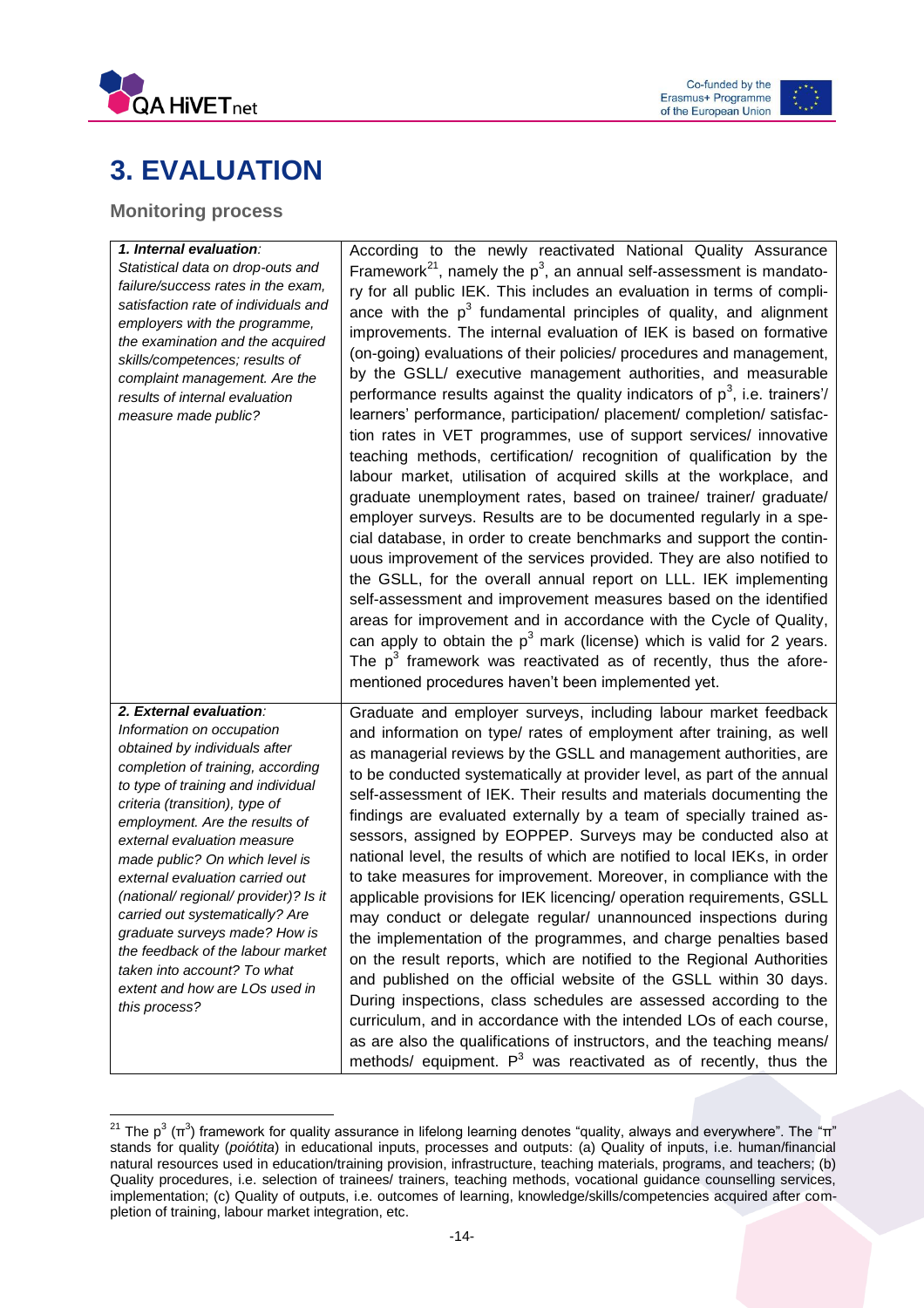



# <span id="page-15-0"></span>**4. REVIEW**

afore-mentioned procedures haven't been fully implemented yet.

### <span id="page-15-1"></span>**Conclusions**

Although the implementation of the annual self-assessments of the Vocational Training Institutes (IEK) is still incomplete, since the National Quality Assurance Framework (P<sup>3</sup>) was re-activated just recently, its pilot implementation<sup>22</sup> has already led to the creation and implementation of general regulations on the operation of IEK<sup>23</sup> which stipulate continuous monitoring, evaluation and improvement of the qualification cycle. Pursuant to these rules, IEK are expected to refine their quality indicators and apply measurement and evaluation in order to form plans for improvement, by using the Cycle of Quality (with its 5 stages: planning, implementation, measurement, evaluation and review) and the  $P<sup>3</sup>$  scoring tool that assists in prioritizing improvements. These processes of self-assessment together with the external inspections/ evaluations and the national benchmarking, as well as the re-assessment of their structures and student performance will lead to the improvement of IEK systems/ procedures, including the alignment of course timetables with the certified ICT curricula and intended LOs, trainer qualification, training means/ methods/ equipment.

For the purpose of ensuring responsiveness to the changing needs of the economy, the effectiveness of the training programmes is to be evaluated against the degree of certification of the qualification acquired and the degree of usefulness of the acquired skills at the workplace, in order to lead to their review. Feedback from the labour market is to be collected systematically not only in the planning phase of the development of job profiles and curricula, but since the labour market actors are members of the Governing Board of EOPPEP and the advisory committees, their feedback is requested and included in the revision/ updating of programmes during the whole development cycle of qualifications. Certified programmes leading to ICT qualification at level 5 are to be adjusted to the specific job profiles within the specialties that are in demand in the labour market and their respective curricula are to be reassessed, evaluated and, if deemed necessary, renewed at least every six years. Currently, the Ministry of Education, in collaboration with the stakeholders, is creating a new system for early identification of labour market needs and skill demands in order to improve their matching with the qualification acquired by vocational training.

<span id="page-15-2"></span>Another outcome of the pilot implementation and evaluation of the  $p^3$  quality assurance framework was the creation and implementation of a uniform selection and evaluation system for IEK trainers (Register of Educators of non-formal Adult Education), with requirements of teaching competence (Educational Attainment certification process of Adult Educators) and a common point system (criteria) for all IEK in Greece, which also provides for the establishment of a system for the continuous education, evaluation and skill updating of educators and staff involved in non-formal vocational education and training.

 $\overline{a}$ <sup>22</sup> The 1<sup>st</sup> pilot phase took place in 2011 and its results were evaluated in 2012; the 2<sup>nd</sup> pilot phase occurred in 2013, and lead to a revised edition of p<sup>3</sup> and an action plan for its establishment as of the end of 2015.

<sup>&</sup>lt;sup>23</sup> Ministerial Decision 5954/2-7-2014 (Gazette 1807/issue B'/2-7-2014): "Regulation of Operation of Vocational Training Institutes (IEK) falling under the General Secretariat of Lifelong Learning".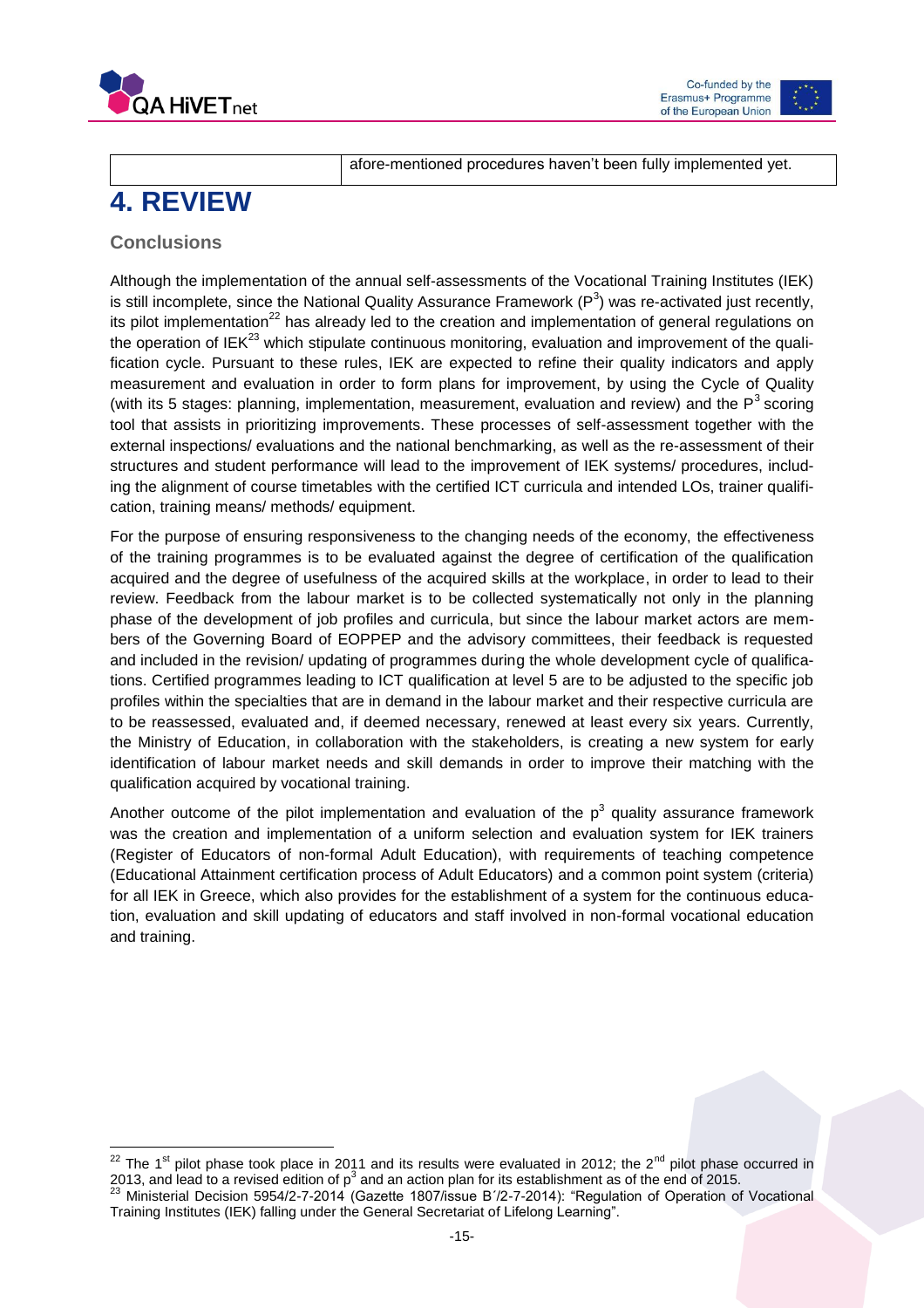

# **Example 2: Electrician qualification group**

The qualification group "Electrician" **in a nutshell**:

| Qualification awarding<br>body | National Organisation for the Certification of Qualifications and Vocational<br>Guidance (EOPPEP)                                                                                                              |
|--------------------------------|----------------------------------------------------------------------------------------------------------------------------------------------------------------------------------------------------------------|
| Legal basis                    | Law 2209/1992 on the National System of Vocational Education and<br>Training & Law 4186/2013 on the Restructure of Secondary Education                                                                         |
| NQF-level / EQF-level          | NQF/EQF level 5                                                                                                                                                                                                |
| <b>ISCED-2011</b>              | Post-secondary (non-tertiary) education at ISCED 4                                                                                                                                                             |
| Qualification focus            | Basic training on specialized technical IVET qualification; acquisition of<br>electricity/ energy and electronics/ automation subject-specific skills, and<br>basic entrepreneurial <sup>24</sup> competencies |
| Entitlements                   | Setting up a company and training apprentices; may work either as self-<br>employed, or, as employees of companies/ enterprises/ organisations in<br>their specialty.                                          |

The "Electrician" qualification group is very important within the Greek skilled crafts sector, and it can be achieved via the following 3 specialties/ professions: [Technician of Internal Electrical Facilities,](http://europass.eoppep.gr/images/IEKSupplementsEN/texnikos_esoterikon_hlektrikon_egkatastaseon_en.pdf) [Household Appliances Electrician](http://europass.eoppep.gr/images/IEKSupplementsEN/texnikos%20ilektrologos%20ilektrikon%20oikiakon%20syskevon-EN.pdf) and [Automations](http://europass.eoppep.gr/images/IEKSupplementsEN/texnikos-aftomatismon-en.pdf) Technician. Training for these 3 specialties is provided by the Vocational Training Centres (IEKs), and leads to the certification of the relevant qualifications at NQF/EQF level 5. The technological evolutions in this sector are rapid and continuous, thus, professionals are called upon to upgrade their qualification constantly. Professions in the Greek electricity sector are part of the construction industry, and as such, they are a very significant economic sector in Greece. About 10.000 enterprises and more than 15.000 employees and self-employed professionals are occupied in this industry. For the past few years several electrician enterprises have closed down as a result of the impact that the economic crisis has had in the construction industry.

This qualification group is highly relevant to labour market needs, as it is provides specialised technical/ subject-specific knowledge and electricity/ energy and electronics/ automation subject-specific skills, as well as rudimentary entrepreneurial know-how. The main tasks/ functions of the Electrician qualification group at level 5 are the following: a) construction, repair or maintenance of internal electrical/ automation installations, b) installation of various types of electrical supplies, c) connecting or disconnecting electrical & automation devices, d) control of electrical/ automation installations. Holders of the Electrician qualification certification are entitled to work as Basic Electrician Technicians. After one year of work experience as basic technician, they have the right to work as a Master Electrician.

The presentation of the quality assurance (QA) mechanism follows the **lifecycle of qualification**, i.e. from needs analysis to review of qualification. In order to structure the information herein, we use the four phases of the **European Quality Assurance Reference Framework (EQARF)<sup>25</sup>**:

Phase 1: planning Phase 2: implementation Phase 3: evaluation Phase 4: review

 $\overline{\phantom{a}}$ 

<sup>&</sup>lt;sup>24</sup> i.e. ability to supervise others, develop initiatives, collaborate/ communicate effectively, operate according to professional ethics, etc.<br> $^{25}$  The FC  $^{15}$ 

The EQARF is a reference instrument to help Member States and VET providers to promote and monitor continuous improvement of their VET systems and/or VET provision based on common European references (cf. [http://www.eqavet.eu/gns/policy-context/european-quality-assurance-reference-framework.aspx\)](http://www.eqavet.eu/gns/policy-context/european-quality-assurance-reference-framework.aspx).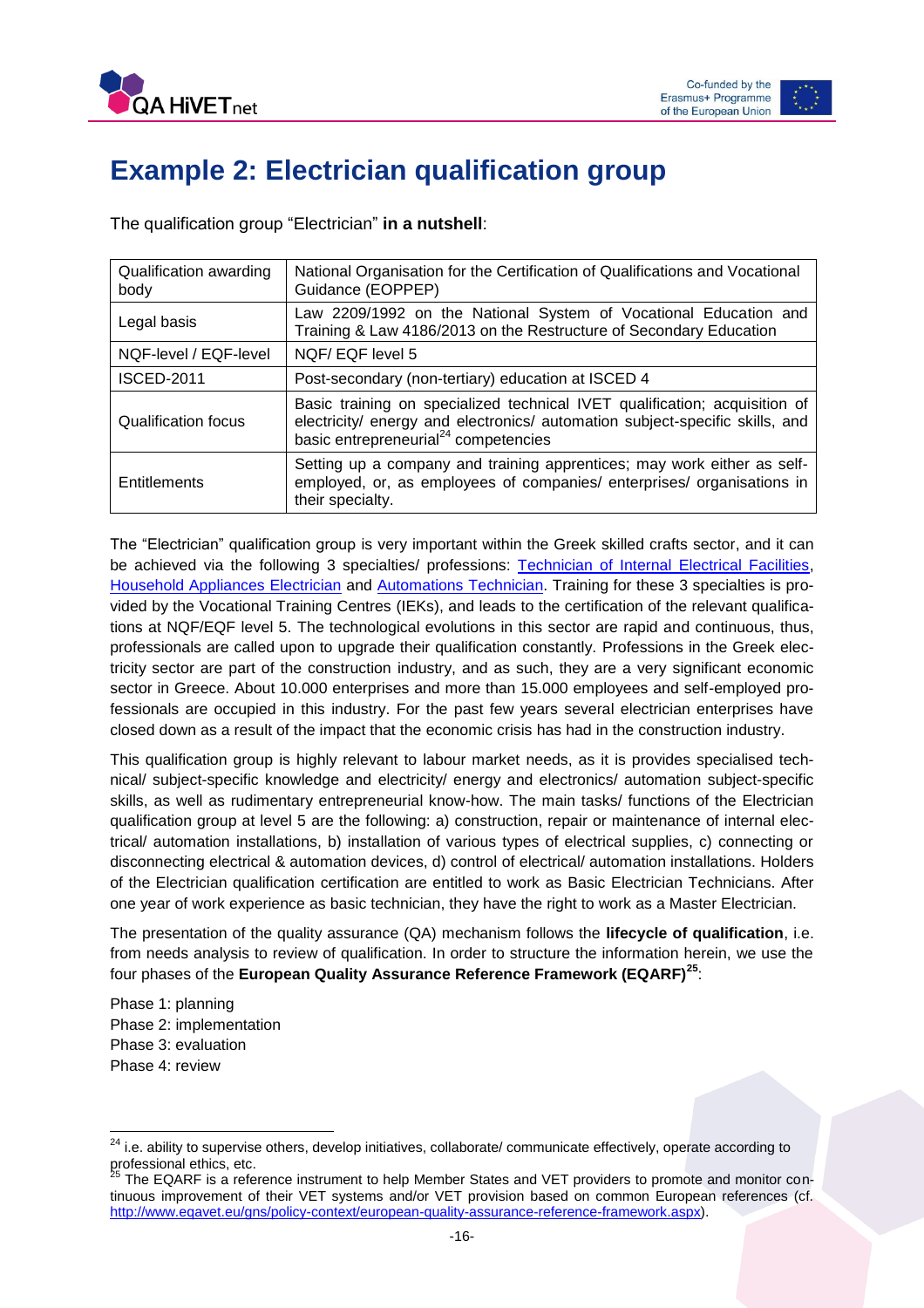



# <span id="page-17-0"></span>**1. PLANNING**

### <span id="page-17-1"></span>**Needs analysis**

| 1. Labour market information:<br>Do you collect data at this stage of<br>the qualification development<br>process? If so which data? How<br>do you collect data? Who is in<br>charge of collecting data? Are<br>stakeholders involved? What are<br>the roles of companies and of<br>business organisations? | In view of assisting labour market accession, public and private Voca-<br>tional Training Institutes ("IEK") in Greece, are tasked with providing<br>high-level qualifications. This is achieved by a long qualification de-<br>velopment process corresponding to specific job profiles <sup>26</sup> based on<br>specialties with high labour market demand that reflect the needs of<br>the economy and the proposals of stakeholders. The National Organ-<br>isation for the Certification of Qualifications & Vocational Guidance <sup>27</sup><br>("EOPPEP"), which accredits and licences all VET providers in<br>Greece, is responsible for the development of job profiles, upon<br>which the study programmes and the curricula are based. These job<br>profiles are developed with the input of the stakeholders and are later<br>certified by EOPPEP. The moderators of the relevant working-<br>groups, set-up by the Education Ministry, are responsible for the re-<br>search. Labour market information is collected via: a) Desk research<br>(literature review, sectoral studies, vocational monographs, and data<br>from stakeholders and the National Statistical Service); b) A variation<br>of the expert-based "Delphi surveys" with semi-structured question-<br>naires; c) Interviews with professionals in the Electrician qualification<br>group; d) Review/ feedback from relevant professional organizations<br>of Employers and Employees. The whole process is developed after<br>consultation with advisory committees of experts, representatives of<br>chambers, employers/ employees associations, etc. The major social<br>partners that co-sign the National General Collective Agreement are |
|-------------------------------------------------------------------------------------------------------------------------------------------------------------------------------------------------------------------------------------------------------------------------------------------------------------|------------------------------------------------------------------------------------------------------------------------------------------------------------------------------------------------------------------------------------------------------------------------------------------------------------------------------------------------------------------------------------------------------------------------------------------------------------------------------------------------------------------------------------------------------------------------------------------------------------------------------------------------------------------------------------------------------------------------------------------------------------------------------------------------------------------------------------------------------------------------------------------------------------------------------------------------------------------------------------------------------------------------------------------------------------------------------------------------------------------------------------------------------------------------------------------------------------------------------------------------------------------------------------------------------------------------------------------------------------------------------------------------------------------------------------------------------------------------------------------------------------------------------------------------------------------------------------------------------------------------------------------------------------------------------------------------------------------------------------|
|                                                                                                                                                                                                                                                                                                             | highly involved in this phase, as their representatives sit on the com-<br>mittees and the board of EOPPEP.                                                                                                                                                                                                                                                                                                                                                                                                                                                                                                                                                                                                                                                                                                                                                                                                                                                                                                                                                                                                                                                                                                                                                                                                                                                                                                                                                                                                                                                                                                                                                                                                                        |
| 2. Justification:<br>Is it necessary to justify the<br>introduction of a new programme/<br>qualification or update an existing<br>one? Who is in charge of the<br>justification/ motivation report?<br>Are stakeholders involved?                                                                           | The job profiles related to the Electrician qualification group are nov-<br>el; thus, their introduction or update doesn't require any justification.<br>By and large, EOPPEP is in charge of the justification report every six<br>years, with the active contribution of the relevant stakeholders. It is<br>included in the qualification report developed by EOPPEP, which<br>describes the updating process.                                                                                                                                                                                                                                                                                                                                                                                                                                                                                                                                                                                                                                                                                                                                                                                                                                                                                                                                                                                                                                                                                                                                                                                                                                                                                                                  |
| 3. Piloting / pre-testing:<br>Is there a pilot stage before the<br>qualification is "formally"<br>introduced? If so, who is involved<br>in this phase? How is the<br>qualification tested/piloted/<br>evaluated?                                                                                            | No pilot stage and/ or pre-testing is foreseen when a new Electrician<br>qualification is formally introduced.                                                                                                                                                                                                                                                                                                                                                                                                                                                                                                                                                                                                                                                                                                                                                                                                                                                                                                                                                                                                                                                                                                                                                                                                                                                                                                                                                                                                                                                                                                                                                                                                                     |

 <sup>26</sup> An occupational (or job) profile in Greece includes, inter alia, the definition of the job and/or speciality, background history, current legal framework, job functions and the required knowledge, skills and competencies for exercising the occupation or speciality, as well as proposed pathways for acquiring the qualification and indicative ways of accessing them.

<sup>&</sup>lt;sup>27</sup> EOPPEP is the national authority for the accreditation of VET and the certification of qualifications. It aims at linking VET with labour market needs, upgrading people's occupational qualifications and enhancing their employment perspectives. EOPPEP is also the statutory body for the development and implementation of the Hellenic Qualifications Framework (NQF) in alignment with the European Qualifications Framework (EQF). [http://www.eoppep.gr/index.](http://www.eoppep.gr/index.php/en/eoppep-en) [php/en/eoppep-en](http://www.eoppep.gr/index.php/en/eoppep-en)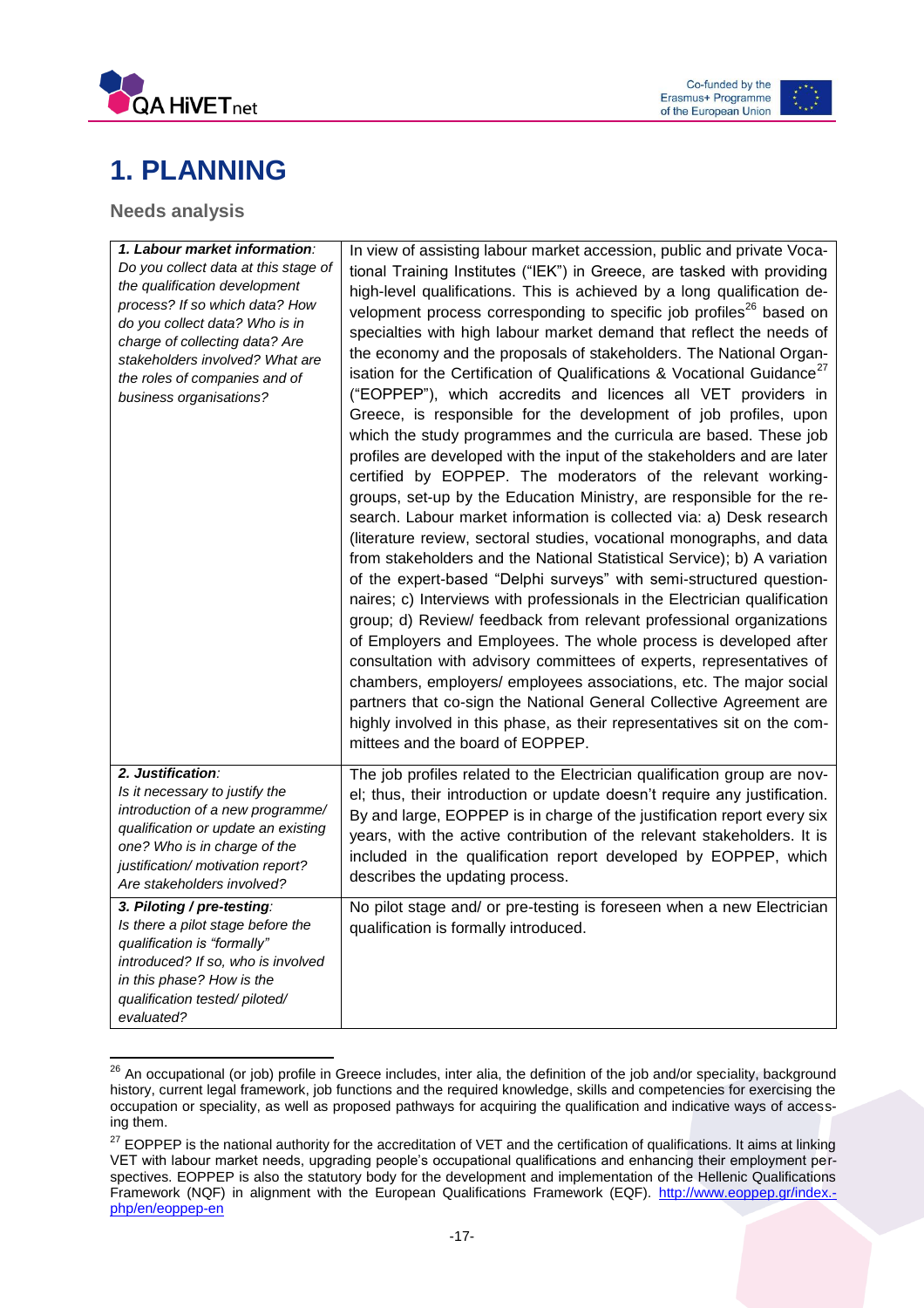



# <span id="page-18-0"></span>**2. IMPLEMENTATION**

### <span id="page-18-1"></span>**2.1 Design of new and updating of existing curricula and trainings regulations**

| 2.1.1 Legal basis / competent<br>authority:<br>Who is responsible for the design<br>of the curriculum/training<br>regulation? What exactly is legally<br>regulated (examination areas,<br>KSC standards, etc.)? | The detailed curricula of each Electrician qualification specialty are<br>developed by the General Secretariat for Lifelong Learning (hereinaf-<br>ter referred to as the "GSLL") which also supervises their implemen-<br>tation, and are later certified by EOPPEP. The GSLL is also respon-<br>sible for drawing up the training regulation and the Minister of Educa-<br>tion for their approval. The training regulation concerns the following:<br>the organisation of all aspects of education/training, internships/ ap-<br>prenticeships, the quality assurance procedures/ criteria and the in-<br>ternal/ external evaluation. Based on the training regulation per spe-<br>cialty, EOPPEP is responsible for the training accreditation examina-<br>tions and the certification of the Vocational Training Institutes (here-<br>inafter referred to as "IEK") graduates.                                                                                                                                                                                                                                                                                                                                          |
|-----------------------------------------------------------------------------------------------------------------------------------------------------------------------------------------------------------------|-------------------------------------------------------------------------------------------------------------------------------------------------------------------------------------------------------------------------------------------------------------------------------------------------------------------------------------------------------------------------------------------------------------------------------------------------------------------------------------------------------------------------------------------------------------------------------------------------------------------------------------------------------------------------------------------------------------------------------------------------------------------------------------------------------------------------------------------------------------------------------------------------------------------------------------------------------------------------------------------------------------------------------------------------------------------------------------------------------------------------------------------------------------------------------------------------------------------------------|
| 2.1.2 Standards for the process<br>of designing of curricular and<br>training regulations:<br>Are there standard procedures for<br>the development of qualifications?<br>Are there templates to be used?        | The GSLL is responsible for the training curricula/regulation design<br>process. Curricula are drawn up by GSLL taking into account any<br>existing job profile and/or the required vocational standards, in ac-<br>cordance with the ECVET <sup>28</sup> guidelines. There are Curricular Tem-<br>plates and Training Regulation Templates for each specialty. The law<br>specifies the standard procedures for designing curricula/ regulations<br>in terms of: (a) All matters of organizing the students' educa-<br>tion/training, i.e. study programmes, internships/ apprenticeships etc.<br>(b) Quality assurance, i.e. responsible bodies, procedures, criteria;<br>(c) Transparency of administrative/ teaching processes and deci-<br>sions; (d) Processes of internal evaluation and improvement, forma-<br>tive/ student assessment (i.e. research and external evaluation).<br>EOPPEP, within its competence of accrediting job profiles and curric-<br>ula standards, is planning to develop standards/ specifications for<br>modularised curricula with credits, based upon the accredited occu-<br>pational profiles. These procedures are relatively new, thus they ha-<br>ven't been fully implemented yet. |
| 2.1.3 Review and update of<br>curricula:<br>Are curricula regularly assessed<br>and reviewed?                                                                                                                   | According to Greek law <sup>29</sup> , all curricula are to be regularly assessed,<br>revised and updated, at least once every six years, by the GSLL and<br>EOPPEP. This process is relatively new and given the challenge of<br>restructuring the Greek VET system and improving its quality assur-<br>ance, it has not been fully implemented yet (e.g. updating the learn-<br>ing outcomes in the job profiles remains pending).                                                                                                                                                                                                                                                                                                                                                                                                                                                                                                                                                                                                                                                                                                                                                                                          |
| 2.1.4 Involvement of key stake-<br>holders:<br>Are stakeholders (social partners,<br>companies, sector organisations,                                                                                           | The involvement and engagement of all key stakeholders is a matter<br>of high priority in Greece. All major social partners from the Employ-<br>ers' and the Employees' side, in partnership with their scientific or/                                                                                                                                                                                                                                                                                                                                                                                                                                                                                                                                                                                                                                                                                                                                                                                                                                                                                                                                                                                                        |

 $^{28}$  The European Credit System for Vocational Education and Training (ECVET) is a "technical framework for the transfer, recognition and, where appropriate, accumulation of individuals' learning outcomes with a view to achieving a qualification." More information at[: http://ec.europa.eu/education/policy/vocational-policy/ecvet\\_en.htm](http://ec.europa.eu/education/policy/vocational-policy/ecvet_en.htm)

<sup>&</sup>lt;sup>29</sup> Law 4186/2013 (Government Gazette 193/issue A'/17-9-2013): "Restructuring of Secondary Education and other regulations". It contains regulations regarding Upper Secondary Schools, Vocational Upper Secondary Schools, the National Organisation of Examinations, the organisation and operation of bodies in non-formal education, the certificates of vocational education and training and the professional rights, the organisation of the regional bodies of nonformal education of the Ministry of Education and Religious Affairs.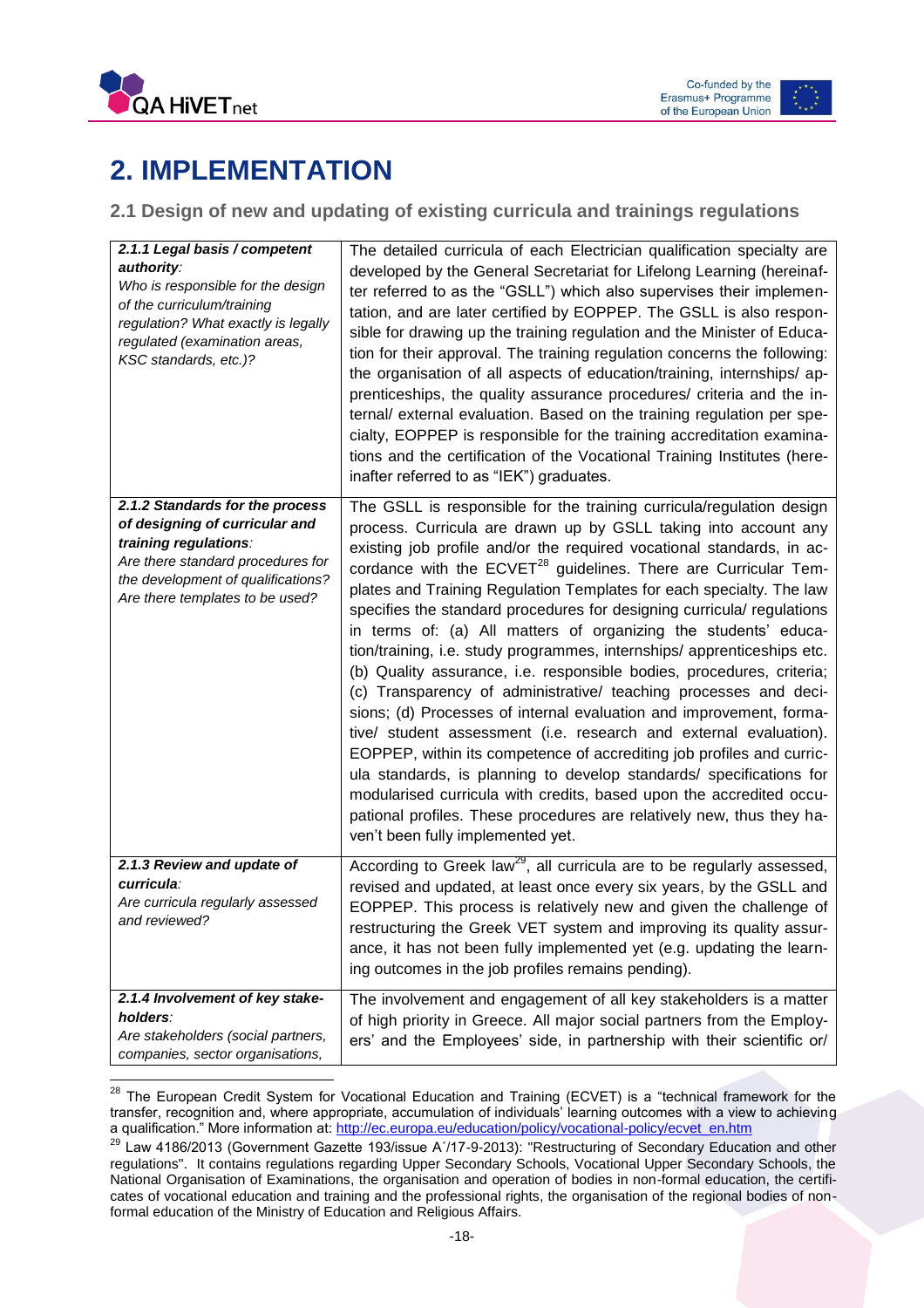



| pedagogical experts, VET<br>providers, etc.) involved in the<br>design of new / in the update of<br>existing curricula/training<br>regulations? Note: If you refer to<br>stakeholder involvement in each<br>criterion, there is no need to have<br>a separate criterion for this.                                                                            | and VET centres, pedagogical experts and representatives of<br>EOPPEP, the Ministry of Education and all the other competent au-<br>thorities, are involved in the development of curricula for IVET qualifi-<br>cation attainment. Furthermore, representatives of the social partners<br>are regular members of the Governing Board of EOPPEP, which is<br>the national organisation for the accreditation of VET and the certifi-<br>cation of qualifications.                                                                                                                                                                                                                                                                                                                                                                                                       |
|--------------------------------------------------------------------------------------------------------------------------------------------------------------------------------------------------------------------------------------------------------------------------------------------------------------------------------------------------------------|-------------------------------------------------------------------------------------------------------------------------------------------------------------------------------------------------------------------------------------------------------------------------------------------------------------------------------------------------------------------------------------------------------------------------------------------------------------------------------------------------------------------------------------------------------------------------------------------------------------------------------------------------------------------------------------------------------------------------------------------------------------------------------------------------------------------------------------------------------------------------|
| 2.1.5 Link to the labour market:<br>How is the curriculum linked to<br>labour market needs? How is it<br>guaranteed that the curriculum<br>complies with labour market and<br>company needs?                                                                                                                                                                 | Relevance to labour market needs is assured via the involvement of<br>labour market actors in the development of job profiles, based upon<br>which the curricula are shaped, and via the emphasis on work-based<br>training and compulsory apprenticeships/internships, and via regular<br>updating of the curricula, as needed, and at least once every six<br>years. The GSLL nominates experts and organises expert working<br>groups for each specialty. These working groups review the curricu-<br>lum with the active participation of the social partners and other rele-<br>vant stakeholders. Furthermore, in response to the skill matching<br>challenge, the Ministry of Education is establishing a new system for<br>early identification of labour market needs and skill demands, in<br>which the social partners will play an important advisory role. |
| 2.1.6 Application of learning<br>outcome concept:<br>Are LOs used in curricula/training<br>regulations? How are they<br>defined? Which domains of<br>learning are used? Who is<br>involved in the definition and what<br>role do they have? Who is<br>involved in the design of<br>curricula/training regulations?<br>How is the cooperation<br>coordinated? | In an effort to upgrade VET provision, by increasing transparency and<br>strengthening accountability of qualifications, all new and/or updated<br>vocational education and training curricula, are to be designed based<br>on Learning Outcomes (LOs). A methodology <sup>30</sup> was developed in<br>2006 for analysing job profiles (in functions) by incorporating the LO<br>approach, which lead to 202 detailed job profiles based on learning<br>outcomes, as of yet. LOs are used also when describing qualifica-<br>tions in the national qualification levels (classified in knowledge, skills<br>and competencies) <sup>31</sup> , new curricula, and/ or when designing assess-<br>ment approaches.                                                                                                                                                        |
| 2.1.7 Information in curricula<br>and training regulations: What<br>information is provided in<br>curricula/training regulations (e.g.<br>title, duration, entry requirements,<br>learning contents, costs, etc.)?                                                                                                                                           | The Electrician qualification curricula and training regulation are illus-<br>trated in the respective 'study guide' per specialty. Each study guide<br>includes a distinct job profile, matching of specialties with vocational<br>classifications, a detailed curriculum, the LOs expressed as<br>knowledge, skills and competencies for each subject, a timetable for<br>the teaching materials in line with the LOs, information on credits,<br>costs, duration of study and teacher qualification, instructions for<br>teachers/ trainers on knowledge assessment, teaching methods and<br>learning tools, as well as specifications for the exams and the as-<br>sessment of knowledge and guidelines for the certification of the LOs.                                                                                                                           |

 $\overline{\phantom{a}}$  $^{\rm 30}$  Ministerial Decree 110998/19-04-2006 (Gazette 566/B'/02-05-2006) "On the Accreditation of Occupational Profiles"

 $31$  EOPPEP has developed a methodology for designing LOs based on KSC standards, using EQF definitions. The LOs constitute the qualifications of each level of the National Quality Framework (N.Q.F.) which includes a set of skills, competences and knowledge. Thus, LOs are used for describing qualifications and referring national qualification levels to the EQF.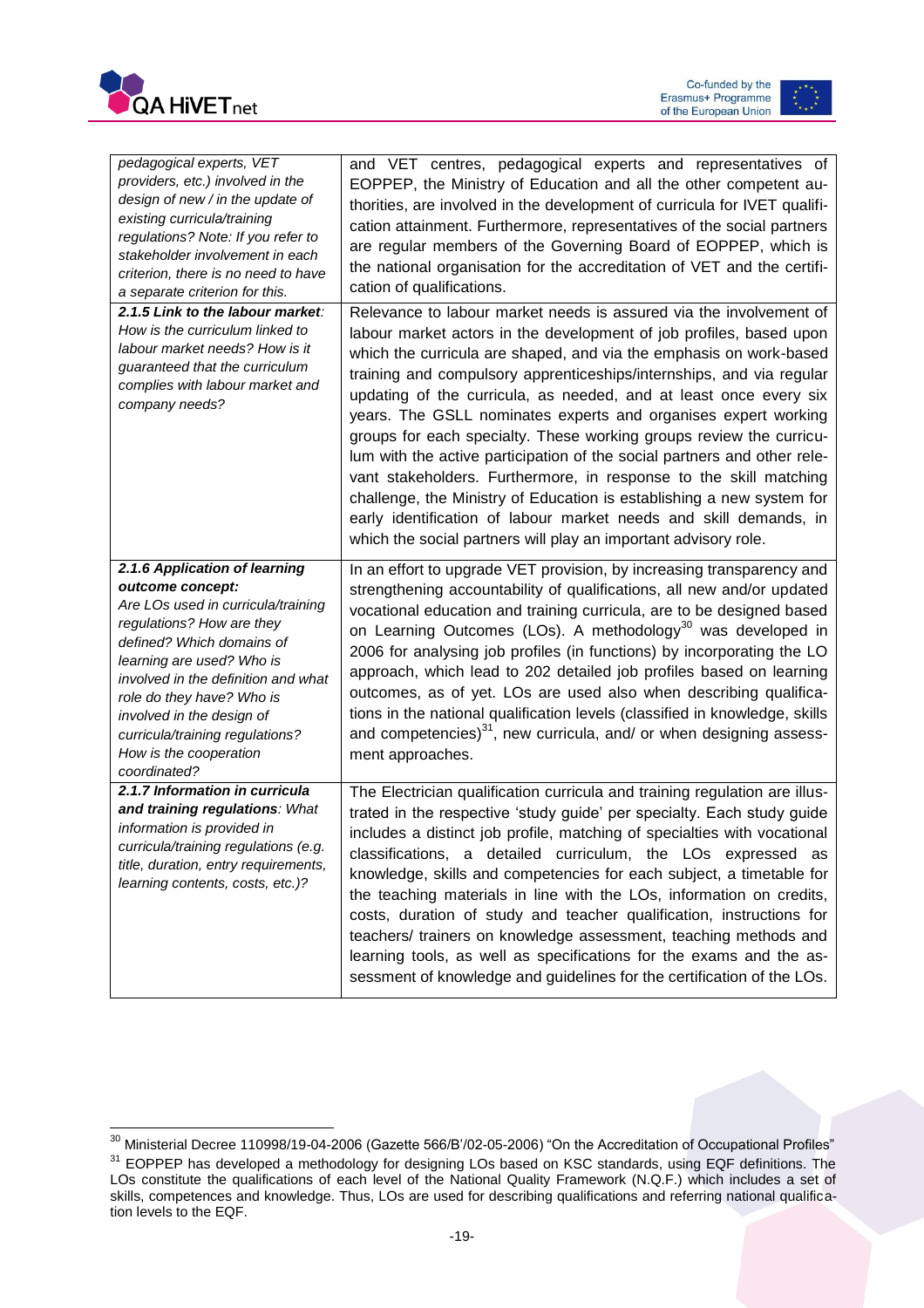





| 2.1.8 Pathways, progression<br>and bridges (permeability):<br>What does this certificate entitle<br>its holder to do (on the labour<br>market and within the education<br>system)?                                                                                                    | Holders of the 'Vocational Training Diploma' (Diploma Epaggelmatikis<br>Eidikotitas I.E.K.) <sup>32</sup> in the Electrician qualification group at level 5,<br>may work in their own specialty, as self-employed or as employees in<br>small or big industries and companies, in the public <sup>33</sup> or private sec-<br>tor, in accordance with the applicable legal framework <sup>34</sup> . According to<br>national legislation, qualification holders are entitled to work as Basic<br>Electricians and after 1 year of full-time working experience as basic<br>technicians, they have the right to work as a Master Electricians.<br>They can start and run their own business in their respective Electri-<br>cian profession and train apprentices, e.g. Automation Technicians in<br>production/maintenance of automated installations or systems,<br>Household Appliances Electricians in installation/ connection/ discon-<br>nection of electrical supplies for domestic appliances and their in-<br>spection/repair/maintenance, and Electrician of Internal Facilities in<br>maintenance of electrical installations of constructions/ buildings/<br>complexes, etc. In accordance with the Hellenic $NQF^{35}$ , holders of<br>this type of qualification at level 5 do not have access to upper levels<br>of education/ training (levels 6-8). |
|---------------------------------------------------------------------------------------------------------------------------------------------------------------------------------------------------------------------------------------------------------------------------------------|-----------------------------------------------------------------------------------------------------------------------------------------------------------------------------------------------------------------------------------------------------------------------------------------------------------------------------------------------------------------------------------------------------------------------------------------------------------------------------------------------------------------------------------------------------------------------------------------------------------------------------------------------------------------------------------------------------------------------------------------------------------------------------------------------------------------------------------------------------------------------------------------------------------------------------------------------------------------------------------------------------------------------------------------------------------------------------------------------------------------------------------------------------------------------------------------------------------------------------------------------------------------------------------------------------------------------------------------------------------------------|
| 2.1.9 Entrepreneurial attitude<br>and skills: Do they play a role in<br>the curriculum? In what way are<br>they imparted?                                                                                                                                                             | Teaching is organized in specialties and each Electrician specialty<br>offers its own distinct package of subjects/ courses. Within all special-<br>izations leading to Electrician qualifications, specific courses/ mod-<br>ules are included in the curricula, aiming to cultivate an entrepreneur-<br>ial mind-set and develop entrepreneurial skills (e.g. Communication<br>Techniques, Entrepreneurship, Business Dexterity, Laboratory Or-<br>ganisation and Operation, etc.), as well as the instruction of English<br>and Computer use which is considered a pre-requisite for success in<br>the new economy. Capacity building approaches combine theoretical<br>knowledge with practical training.                                                                                                                                                                                                                                                                                                                                                                                                                                                                                                                                                                                                                                                         |
| 2.1.10 Companies as learning<br>sites:<br>What is the share of practical<br>learning (work-based, work-place<br>learning)? How is it organised?<br>How are practical learning phases<br>quality assured? How are they<br>assessed? How are they linked to<br>the theoretical tuition? | Training includes 4 semesters of theoretical, laboratory and mixed<br>courses, as well as 1 semester of apprenticeship or internship which<br>is counted for the obtainment of professional rights. Learning is<br>shared in 1200 hours of specialized theoretical, practical laboratory<br>and mixed training, and six months (960 hours, i.e. $6 - 8$ hours per<br>day/ 5 days per week) of apprenticeship/ internship, which is manda-<br>tory and can be subsidised by national and/or EU funds. Only train-<br>ees, who have completed 120 daily wages in the specialization they<br>are enrolled in, can be exempted from the $5th$ semester of appren-<br>ticeship, if they choose to. In this way, the programmes help trainees<br>gain initial working experience in the Electrician sector, relevant to                                                                                                                                                                                                                                                                                                                                                                                                                                                                                                                                                     |

 $\overline{\phantom{a}}$  $32$  The Vocational Training Diploma can be acquired after the completion of 4/5 semesters of study (depending on whether the Apprenticeship/ Internship will take place in parallel or after the 4 semesters of training) at a public/private Vocational Training Institute (I.E.K.) attested by a Vocational Training Certificate (V.E.K.), and success in the theoretical and practical parts of the vocational training accreditation examinations organised and operated by EOPPEP.

<sup>&</sup>lt;sup>33</sup> The 'Vocational Training Diploma' is recognised as qualification for appointment in the public sector falling in the category 'secondary education' according to the Presidential Decree no.50/2001 (Greek Official Gazette 39/vol. A/ 5- 3-2001).

<sup>&</sup>lt;sup>34</sup> Legal basis: Law 2009/1992 on the National System of Vocational Education and Training & Law 4186/2013 on the Restructure of Secondary Education

<sup>35</sup> Hellenic Qualification Framework (H.Q.F.):<http://en.nqf.gov.gr/index.php/en/>| The Greek Qualification Register: <http://proson.eoppep.gr/en>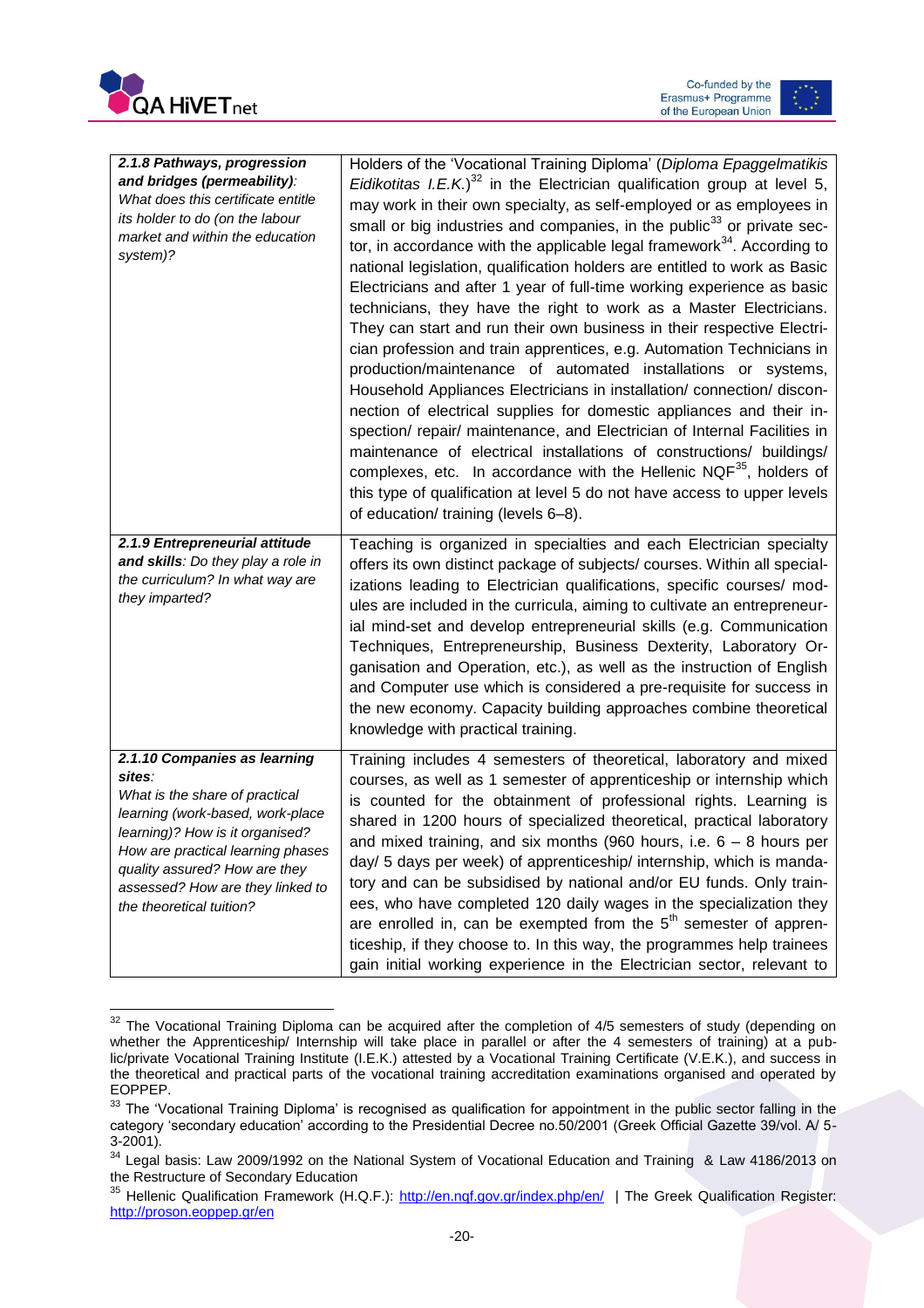



|                                                                                                                                                                                                        | their training, and ease their transition to work. Practical learning<br>occurs in appropriately equipped laboratories and during the Appren-<br>ticeship/Internship, which takes place either in parallel with the final<br>(2) semesters of study, or in a fifth semester, following the completion<br>of study; it can extend maximum to 1 year. Hitherto, theoretical sub-<br>jects are taught only in classrooms and laboratory courses exclusive-<br>ly in laboratory centres, while mixed courses combine both (theoreti-<br>cal training and skills acquisition). Since 2013, public IEKs may also<br>offer distance learning curricula <sup>36</sup> .<br>The ratio of theoretical, laboratory and mixed hours of training, as<br>provided by the study guides, must be completed upon the end of<br>each semester. <sup>37</sup> Work-based learning takes place during the intern-<br>ship/ apprenticeship (at a workplace, i.e. private company, relevant<br>departments of the public sector, etc.) where the trainees can acquire<br>professional experience relevant to their Electrician specialization.<br>Quality assurance, and supervision, coordination and evaluation of<br>internships fall under the responsibility of the IEK Directors or the<br>'Internship Coordinators' who are designated members of the IEK                                                                                                                                                                                                                                   |
|--------------------------------------------------------------------------------------------------------------------------------------------------------------------------------------------------------|------------------------------------------------------------------------------------------------------------------------------------------------------------------------------------------------------------------------------------------------------------------------------------------------------------------------------------------------------------------------------------------------------------------------------------------------------------------------------------------------------------------------------------------------------------------------------------------------------------------------------------------------------------------------------------------------------------------------------------------------------------------------------------------------------------------------------------------------------------------------------------------------------------------------------------------------------------------------------------------------------------------------------------------------------------------------------------------------------------------------------------------------------------------------------------------------------------------------------------------------------------------------------------------------------------------------------------------------------------------------------------------------------------------------------------------------------------------------------------------------------------------------------------------------------------------------------|
|                                                                                                                                                                                                        | teaching staff. The Internship Coordinator is responsible for monitor-<br>ing the work of the trainees, ensuring the quality of the working envi-<br>ronment and the physical attendance of the trainee, documenting and<br>filing relevant monthly progress reports.                                                                                                                                                                                                                                                                                                                                                                                                                                                                                                                                                                                                                                                                                                                                                                                                                                                                                                                                                                                                                                                                                                                                                                                                                                                                                                        |
| 2.1.11 Entry requirements:<br>Who is accepted to the<br>programme/qualifications? What<br>criteria do learners have to fulfil<br>(e.g. age, pre-qualification, etc.)?<br>Is prior learning recognised? | Access to programmes leading to Electrician qualifications at level 5<br>can be granted to everyone who is at least 18 years old, and a grad-<br>uate of formal (non-compulsory) upper secondary education, general<br>and/or vocational. Graduates of the General Upper-Secondary<br>Schools (GEL-Geniko Lykeio) are entitled to enrol in the Electrician<br>programmes of IEK, in order to acquire initial training, while gradu-<br>ates of Vocational Upper-Secondary Schools (EPAL-Epaggelmatiko<br>Lykeio), Vocational Schools (EPA.S-Epagelmatiki Sholi) and Voca-<br>tional Training Schools (SEK-Sholi Epagelmatikis Katartisis) <sup>38</sup> , in<br>order to complete their vocational training. Admission requirements<br>include an upper-secondary school certificate (or a university degree)<br>and a duly submitted application with the candidate's specialization<br>preference accompanied with the required supporting documents.<br>Prior vocational training certified by an EPA.S or EPAL school de-<br>gree, in a specialty related to the one applied for, may grant admis-<br>sion to the $3^{rd}$ semester of study (e.g. IEK operated by OAED - the<br>Manpower Employment Organisation). Several criteria are taken into<br>account for the selection of candidates such as: a) the grade of the<br>upper-secondary school degree/ certificate; b) relevant work experi-<br>ence; c) social criteria (e.g. age, large family members, single par-<br>ents, etc.), d) date of graduation from upper-secondary General or<br>Vocational school. |

 $\overline{\phantom{a}}$  $36$  According to Law 4186/2013, IEK may offer distance learning courses for Electrician qualification, upon the development and accreditation of appropriate study programmes and educational materials which fall under the jurisdiction of the GSLL.

<sup>37</sup> Upon Ministerial Decision 5954/23-6-2014

 $^{38}$  The three-year long alternance programmes (Vocational Training Schools, SEK) leading to qualifications EQF level 3, which were introduced and offered by the Ministry of Education at upper secondary level in 2013-14, have been discontinued.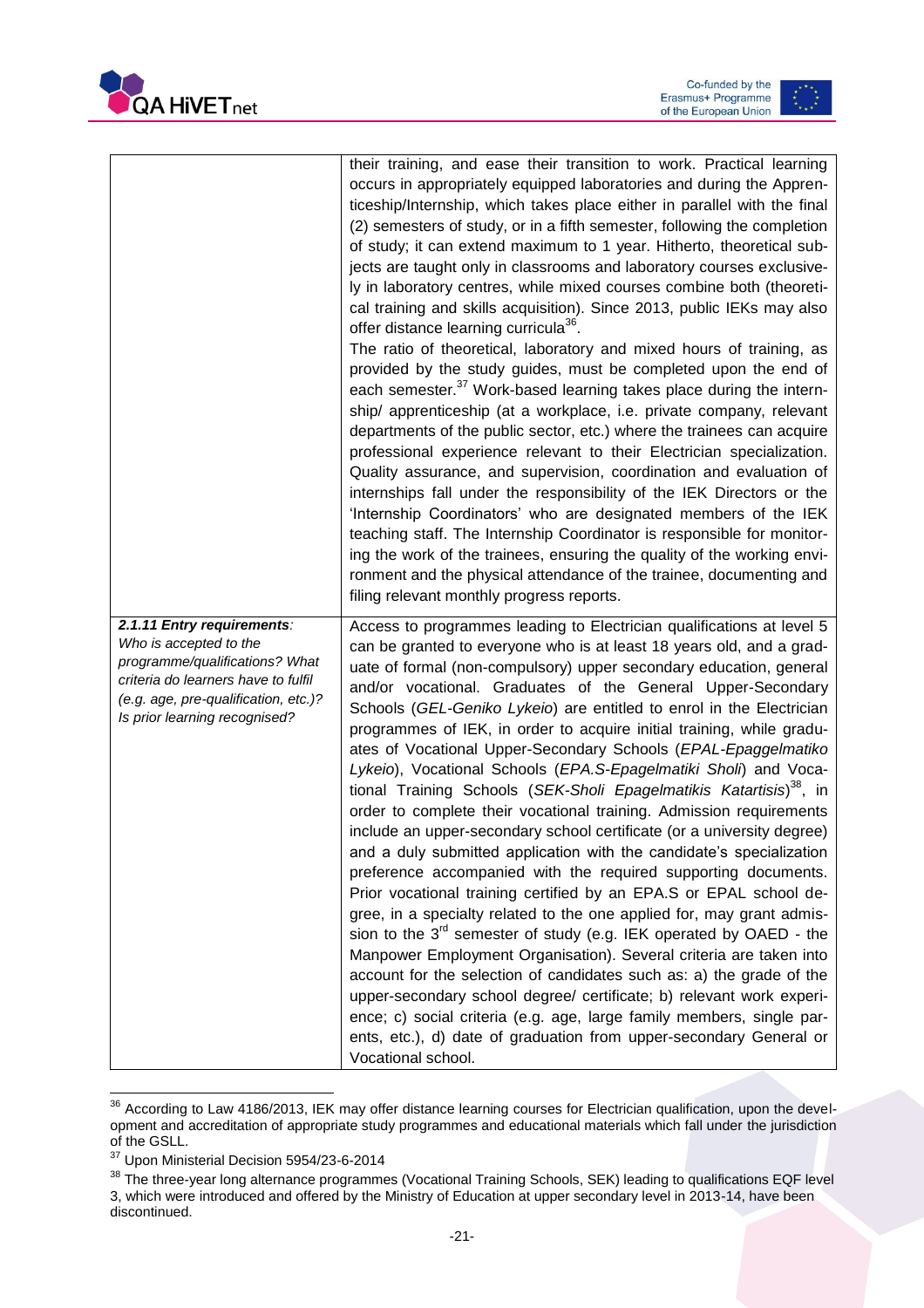



| Prior learning of candidate trainees in the workplace is awarded      |
|-----------------------------------------------------------------------|
| points as "professional experience" counting towards their selection. |
| Candidates with certified qualification can be exempt, upon their re- |
| quest and approval by the IEK Director, from respective subjects,     |
| excluding the professional foreign language terminology courses.      |
|                                                                       |

### <span id="page-22-0"></span>**2.2 Implementation of tuition**

| 2.2.1 Teachers and trainers:       | University professors, secondary education teachers, adult trainers,         |
|------------------------------------|------------------------------------------------------------------------------|
| Who can teach in the programme     | special scientific personnel (e.g. special education teachers, etc.),        |
| leading to the qualification in    | and professionals having the required statutory formal qualification,        |
| question? Which qualifications are | can teach in programmes leading to Electrician qualification at level        |
| they required to have? Is there    | 5, provided they are members of the Register of Adult Educators kept         |
| obligatory in-service training for | by EOPPEP. As of 2014, educational proficiency became a prerequi-            |
| these teachers?                    | site, thus, teachers/ trainers of public and private IEK must become         |
|                                    | evaluated and certified in terms of the required knowledge, skills and       |
|                                    |                                                                              |
|                                    | ability to work as adult trainers, before entering the Register. They        |
|                                    | may also have to attend a Teacher's Training programme, unless               |
|                                    | they already hold a Bachelor's in adult education, or are members of         |
|                                    | the former adult educator sub-registries, or university professors, or       |
|                                    | have at least 150 hours of teaching experience with adults.                  |
|                                    | A list of required trainer qualifications by subject is included in the      |
|                                    | study guides of programmes leading to the Electrician qualification.         |
|                                    | The Automations Technician specialty requires trainers with qualifica-       |
|                                    | tion at level 5 minimum, and 3 years of relevant working experience.         |
|                                    | The other two specialties require a relevant Bachelor's diploma/ de-         |
|                                    | gree (preferably in Electrical Engineering) and 5 years of certified         |
|                                    | working experience in the respective specialty for theoretical courses       |
|                                    | and practical courses. Professionals holding lower than level 6 quali-       |
|                                    | fication, e.g. IEK Vocational Training Diploma at level 5, or Vocational     |
|                                    | School Certificate (Ptychio EPA.S.) and/ or Vocational Upper-                |
|                                    | Secondary School Degree (EPA.L.-Ptychio Epaggelmatikis Eidikoti-             |
|                                    | tas) at level 4, and have 10 years of working experience on the sub-         |
|                                    | ject can teach practical course in laboratories. For the Entrepreneur-       |
|                                    | ship, English and Computer courses/ modules trainers must hold at            |
|                                    | least level 6 qualification (Bachelor's) and 5 years of certified working    |
|                                    | experience in the respective subject.                                        |
|                                    | Recruitment of IEK teachers/ trainers depends highly upon their rele-        |
|                                    | vant professional and/or teaching experience in the subjects they            |
|                                    | wish to teach. For their selection, and in line with the courses they        |
|                                    | wish to teach, work experience, teaching experience, specialisation,         |
|                                    |                                                                              |
|                                    | postgraduate titles, performance, social skills and social criteria are      |
|                                    | taken into account. In-service training is not obligatory, and their certi-  |
|                                    | fication is valid for 10 years only. The online Register of Adult Educa-     |
|                                    | tors includes individual e-portfolios of all its members illustrating their  |
|                                    | qualifications, but it is the instructors' responsibility to update their e- |
|                                    | portfolios and renew the certification of their qualification. In public     |
|                                    | IEKs, the selection of trainers is carried out by a committee consisting     |
|                                    | of the IEK Director, a representative of a local national authority and      |
|                                    | a member of the GSLL. Some privately-owned IEK use Quality As-               |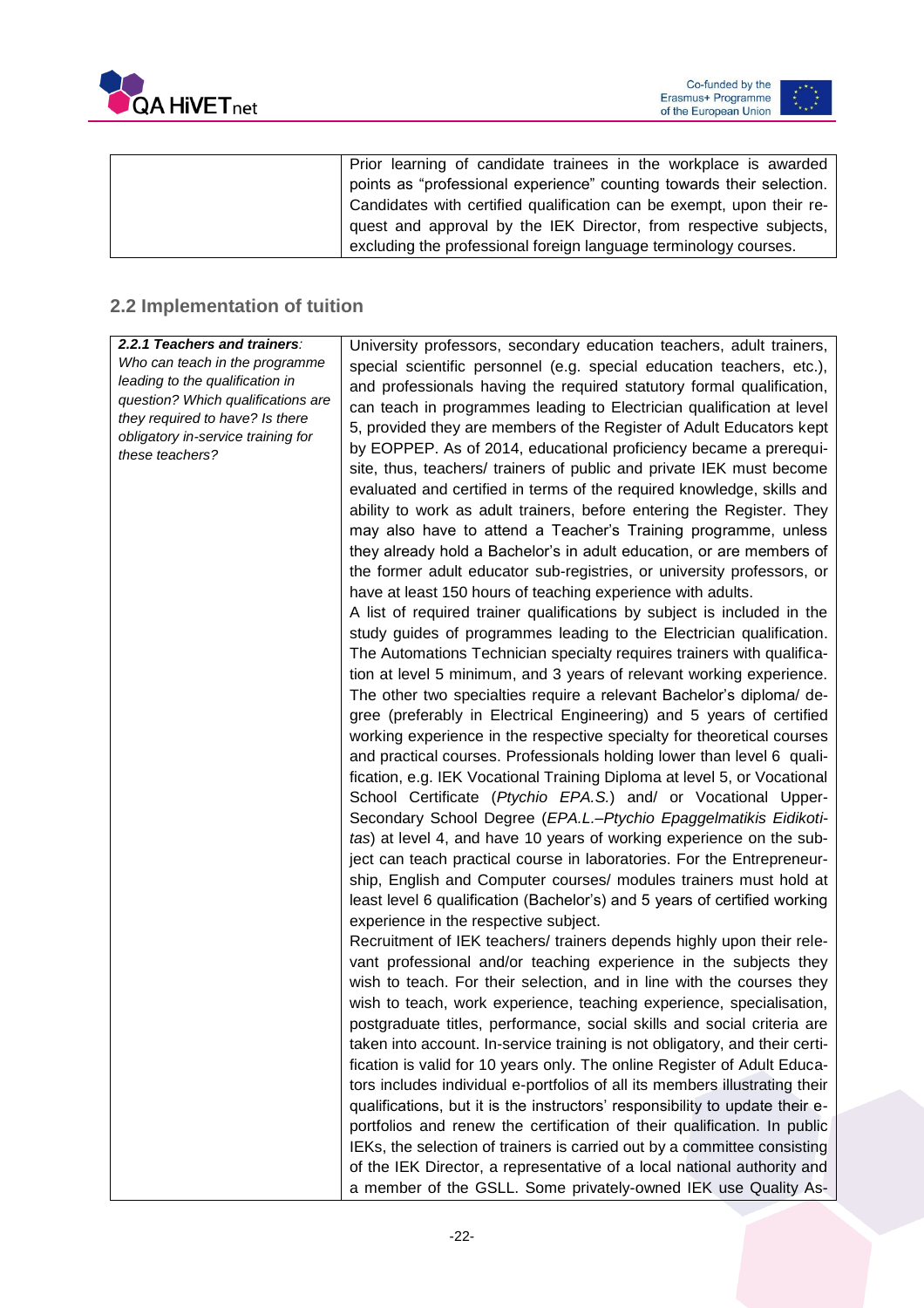



|                                                                                                                                                                    | surance Systems (ISO 9000) which describe their specific teacher/<br>trainer selection processes and procedures in detail.                                                                                                                                                                                                                                                                                                                                                                                                                                                                                                                                                                                                                                                                                                                                                                                                                                                                                                                                                                                                                                                                                                                                    |
|--------------------------------------------------------------------------------------------------------------------------------------------------------------------|---------------------------------------------------------------------------------------------------------------------------------------------------------------------------------------------------------------------------------------------------------------------------------------------------------------------------------------------------------------------------------------------------------------------------------------------------------------------------------------------------------------------------------------------------------------------------------------------------------------------------------------------------------------------------------------------------------------------------------------------------------------------------------------------------------------------------------------------------------------------------------------------------------------------------------------------------------------------------------------------------------------------------------------------------------------------------------------------------------------------------------------------------------------------------------------------------------------------------------------------------------------|
| 2.2.2 Equipment and tools:<br>Is there special equipment<br>required for the tuition?                                                                              | The study guides of programmes leading to Electrician qualification,<br>per speciality, include an indicative list of the minimum special re-<br>quirements in terms of educational means and tools, i.e. required<br>electrical infrastructure, tools and equipment, educational methodolo-<br>gies, as well as any additional educational materials (i.e. internship<br>materials) for the theoretical, laboratory and mixed courses. For the<br>theoretical courses video projectors, slide projectors etc. are used as<br>educational tools and highly-specialized courses may be carried out<br>with innovative methods (e-learning, simulations, case studies, role<br>playing etc.), while laboratory and part of mixed subjects are taught in<br>the Laboratory Centres which are fully equipped with electrical and<br>mechanical equipment. They are also equipped with electrical sup-<br>plies (cables, terminal blocks, electrical tape, fuses, etc.) and meas-<br>uring instruments (ammeters, voltmeters, watt meters, multimeters,<br>power factor meters/cos meters, etc.), electrical tools, electrical ma-<br>chinery, power tables, computers, lamps of various types with all<br>necessary components, and automation programs with PLC. |
| 2.2.3 Teaching and training<br>materials:<br>Who compiles these materials?<br>Who guarantees that the contents<br>are relevant and up-to-date?                     | Neither certified teaching materials nor textbooks are used in IEKs,<br>due to the nature of the training provided. IEK teachers/ trainers are<br>independent and autonomous in finding, preparing, updating and<br>distributing teaching materials to the trainees. They are, however,<br>guided by the relevant curricula, syllabus and suggested training<br>content of all the theoretical/ laboratory modules which are tailored to<br>the intended LOs of each course and are outlined in the respective<br>study guides per Electrician specialty. The GSLL supervises the im-<br>plementation of the curricula, evaluates, reassesses and updates<br>them at least every six years, and their certification is conducted by<br>EOPPEP. IEK instructors are assisted in compiling their teach-<br>ing/training materials, as well as in all their duties by the Director of<br>each IEK who provides guidelines, and also by their colleagues<br>through teamwork, which is highly encouraged.                                                                                                                                                                                                                                                         |
| 2.2.4 Pedagogy:<br>Which teaching methods are<br>used? How much practical training<br>(in companies, but also in<br>laboratories, workshops, etc.) is<br>foreseen? | The use of appropriate teaching methods and adult education tech-<br>niques, as well as the suitability and regular updating of the instruc-<br>tors' teaching skills, constitute required conditions for ensuring the<br>quality of training. For this reason, the respective curricula (shown in<br>the study guides per specialty) include clear instructions regarding<br>the qualifications of instructors for each course and the educational<br>means, methodologies and tools. Nevertheless, the selection of the<br>most appropriate training methods and their proper implementation<br>remains at the discretion of the IEK teachers/ trainers.<br>Hours of practical training, within the framework of laboratory cours-<br>es, fluctuate according to the specialization of each Electrician quali-<br>fication programme, but in every, and all cases, it is above 50% of the<br>total hours of training provided, and it can even reach as high as<br>above 80% of total training. In addition to that, a mandatory period of<br>six months (up to one year) of internship/ apprenticeship in private<br>companies/ public organisations is foreseen.                                                                                          |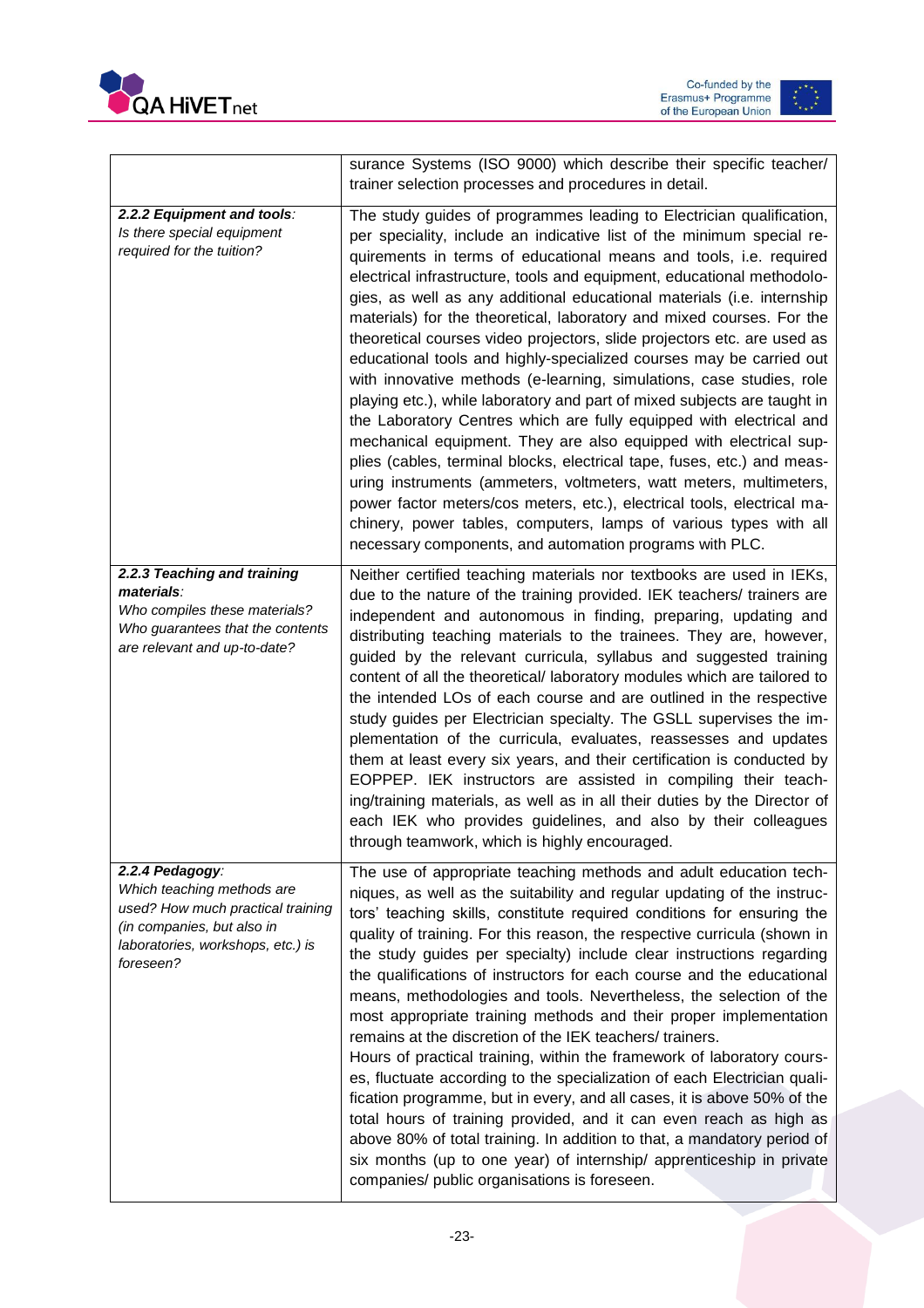



| 2.2.5 Learners' support:          | In terms of support measures, tuition in public IEK is offered free of           |
|-----------------------------------|----------------------------------------------------------------------------------|
| Are career guidance and/or        | charge. Other measures include the incentives offered to trainees on             |
| individualised and target-group   | accessing/ continuing their training, according to geographical, in-             |
| oriented counselling services     | come, social and other criteria, and the honours/ awards provided                |
| offered? What support service for | upon performance criteria. There are career guidance/ support offices            |
| potential drop-outs is foreseen?  | in every private IEK which connect the training centre with enterpris-           |
|                                   | es and inform the students about labour market needs/ demands.                   |
|                                   | Within public IEK, hitherto, the Director assigns the vocational guid-           |
|                                   | ance programs to the teaching staff members <sup>39</sup> . Therefore, the re-   |
|                                   | sponsibility for career guidance, counselling services and/ or support           |
|                                   | services belongs to the teacher who assumes this role under the                  |
|                                   | supervision of the IEK Director. In public IEK, these services are usu-          |
|                                   | ally offered only on a needs basis and upon request.                             |
|                                   | EOPPEP <sup>40</sup> , as the National Authority for Vocational Guidance, offers |
|                                   | considerable support in lifelong career development for youngsters               |
|                                   | and adults. Through the Lifelong Career Development Portal <sup>41</sup> on      |
|                                   | EOPPEP's website, students/graduates can: access useful infor-                   |
|                                   | mation about the labour market and education/training opportunities              |
|                                   | in Greece and Europe, chat with career guidance counsellors, com-                |
|                                   | plete tests on their interests, values and professional decisions and            |
|                                   | develop e-Portfolios. Nevertheless, accessing and benefiting from                |
|                                   | these services remains the learners' responsibility.                             |

### <span id="page-24-0"></span>**2.3 Assessment for certification**

| 2.3.1 Examiners:                                                | EOPPEP creates and maintains a Register (i.e. a database) of quali-       |
|-----------------------------------------------------------------|---------------------------------------------------------------------------|
| Who is involved in the exam                                     | fied Assessors for the certification of IEK graduates. Candidates qual-   |
| (single examiners/group of                                      | ify for entry in the Register based on their relevant educational back-   |
| examiners)? What                                                | ground, and/or professional license and appropriate working experi-       |
| qualifications/which (professional)                             | ence, and only after they have been successful tested, in terms of        |
| background are examiners                                        | their theoretical and/or practical assessment skills. Professionals, IEK  |
| required to have? Are they<br>allowed to teach as well? How are | trainers and public school teachers with Electrician qualification rele-  |
| they selected? How is their work                                | vant to the specializations, have the right to participate as evaluators/ |
| assessed/monitored?                                             | examiners, unless there is case of incompatibility (e.g. if they were     |
|                                                                 | the teachers/trainers of the candidates examined, etc.). EOPPEP           |
|                                                                 | nominates the examiners from the respective Register. In the theoret-     |
|                                                                 | ical part, 2 examiners are assigned to each paper, and in cases of        |
|                                                                 | substantial score deviations, the paper advances automatically to re-     |
|                                                                 | grading from a third assessor. In the practical part, candidates are      |
|                                                                 | assessed by a group of 3 examiners who are named according to             |
|                                                                 | their specialization. In order to succeed in this part, they have to re-  |
|                                                                 | ceive at least two passing grades. The examiners' work is monitored       |
|                                                                 |                                                                           |
|                                                                 | and assessed during the exams, by two auditors, who conduct on-           |

 $\overline{\phantom{a}}$ <sup>39</sup> Ministerial Decision 5954/2-7-2014 (Gazette 1807/issue Β΄/2-7-2014): "Regulation of Operation of Vocational Training Institutes (IEK) falling under the General Secretariat of Lifelong Learning". Since 30/06/2013, responsibility for the organisation/ operation of public IEK was transferred from the General Secretariat for Lifelong Learning (GSLL) to the Regional Authorities. The GSLL keeps the authority to formulate/ supervise their educational framework (Law 3879/2010).

<sup>40</sup> National Euroguidance Centre: [http://www.eoppep.gr/index.php/en/counseling-a-vocational-guidance-en/euro](http://www.eoppep.gr/index.php/en/counseling-a-vocational-guidance-en/euroguidance-national-centre)[guidance-national-centre](http://www.eoppep.gr/index.php/en/counseling-a-vocational-guidance-en/euroguidance-national-centre)

<sup>41</sup> Lifelong Career Development Portal:<http://e-stadiodromia.eoppep.gr/>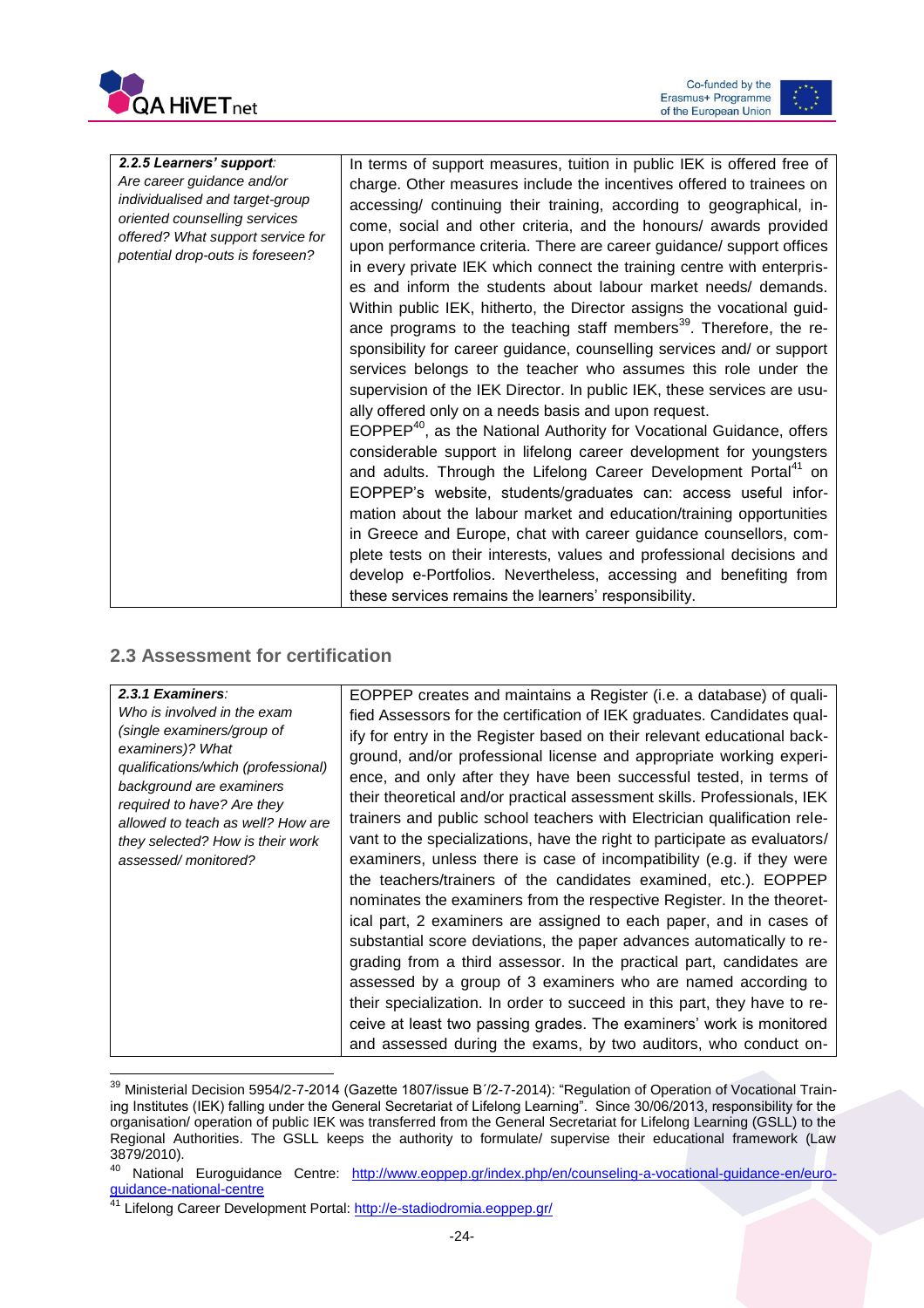



|                                                                                                                                                                                                                                                   | the-spot checks in 50% of the total number of examination centres<br>(via random sampling).                                                                                                                                                                                                                                                                                                                                                                                                                                                                                                                                                                                                                                                                                                                                                                                                                                                                                                                                                                                                                                                                                                                                                 |
|---------------------------------------------------------------------------------------------------------------------------------------------------------------------------------------------------------------------------------------------------|---------------------------------------------------------------------------------------------------------------------------------------------------------------------------------------------------------------------------------------------------------------------------------------------------------------------------------------------------------------------------------------------------------------------------------------------------------------------------------------------------------------------------------------------------------------------------------------------------------------------------------------------------------------------------------------------------------------------------------------------------------------------------------------------------------------------------------------------------------------------------------------------------------------------------------------------------------------------------------------------------------------------------------------------------------------------------------------------------------------------------------------------------------------------------------------------------------------------------------------------|
| 2.3.2 Entry requirement:<br>Who has access to the exam? Do<br>candidates have to fulfil certain<br>requirements (e.g. age, pre-<br>qualification, etc.)? Is prior<br>learning recognised?                                                         | EOPPEP organises common examinations for public and private IEK<br>graduates of all specialities, at national/regional level, according to<br>the exam regulations per speciality <sup>42</sup> . Every candidate holding a Vo-<br>cational Training Certificate (V.E.K.) after the successful completion<br>of theoretical and practical training (5 or 4 semesters of study) at an<br>IEK, has access to the certification exams. However, in order to com-<br>plete their training, learners have to attend at least 85% of their pro-<br>gramme and individual courses, and also fulfil the 6-month internship<br>requirement. The scope of the exams is the certification of the gradu-<br>ates' qualifications, i.e. the outputs or results of their vocational train-<br>ing. Prior learning, however, is not recognised in terms of credit<br>awards for the exams. Registration to the examinations includes an<br>online subscription to the candidates' register for participation in the<br>exams, an application, and proof of identity. Upon successful exami-<br>nation results, IEK graduates are awarded the Vocational Training<br>Diploma at EQF level 5, which is recognised both in Greece and in<br>EU member states. |
| 2.3.3 Standards (KSC):<br>Who defines the standards? How<br>are they linked to the LOs? How<br>are they linked to the labour<br>market? Are assessment criteria<br>based on LOs and to what extent<br>are they used in the assessment<br>process? | EOPPEP is responsible for defining the LOs (learning outcomes) in<br>the respective job profiles and curricula, which take into account the<br>labour market needs of each sector. All the above form the basis for<br>the KSC (knowledge, skills and competencies) standards definition.<br>The national examinations for the certification of the IEK graduates<br>and the accreditation of their vocational training are based on the<br>respective occupational profiles and curricula which are designed in<br>terms of LOs. As a result, the assessment criteria for both the theo-<br>retical and practical part of the exams are also based on LOs which<br>are expressed in KSC standards.                                                                                                                                                                                                                                                                                                                                                                                                                                                                                                                                         |
| 2.3.4 Transparency of<br>processes, assessment<br>instruments, evaluation criteria:<br>Is it necessary to make this<br>information public?                                                                                                        | The examination regulations (Rules of Certification of Vocational<br>Training for each specialty) and the evaluation process/ procedures,<br>including information on exam registration/ certificate applications,<br>exam schedules and results, as well as a list of exam questions/ sub-<br>jects/ cases for each speciality, are available via EOPPEP's website<br>and are openly accessible to the public <sup>43</sup> . The examinations per say<br>are not public, but two auditors are assigned to inspect them via ran-<br>dom on-the-spot-checks for quality assurance purposes.                                                                                                                                                                                                                                                                                                                                                                                                                                                                                                                                                                                                                                                 |
| 2.3.5 Appropriateness of<br>assessment procedures:<br>Which/How many assessment<br>methods/instruments are used?<br>Do they correspond to real work-<br>life situations?                                                                          | For the theoretical part, candidates are required to answer a number<br>of questions in writing (or orally for candidates with special assess-<br>ment needs), assessing their knowledge of the cognitive aspects of<br>their training, and establishing whether they are able to use the<br>knowledge acquired to exercise their profession in real work-life.<br>These questions are part of the list of subjects included in the Rules<br>of Certification per specialty, which are notified to the public at least<br>20 days before the tests via EOPPEP's website. The topics of the<br>theoretical exams are selected by the Central Examination Commit-                                                                                                                                                                                                                                                                                                                                                                                                                                                                                                                                                                             |

 $\overline{a}$  $42$  A new Certification System has been established for the graduates of Vocational Training Institutes (IEK) and Vocational Training Schools (SEK) with the Joint Ministerial Decision 2944 (Gazette B 1098/30-04-2014). Access at: [http://www.eoppep.gr/index.php/el/qualification-certificate/certificate-of-qualifications/certificate](http://www.eoppep.gr/index.php/el/qualification-certificate/certificate-of-qualifications/certificate-graduates)[graduates](http://www.eoppep.gr/index.php/el/qualification-certificate/certificate-of-qualifications/certificate-graduates)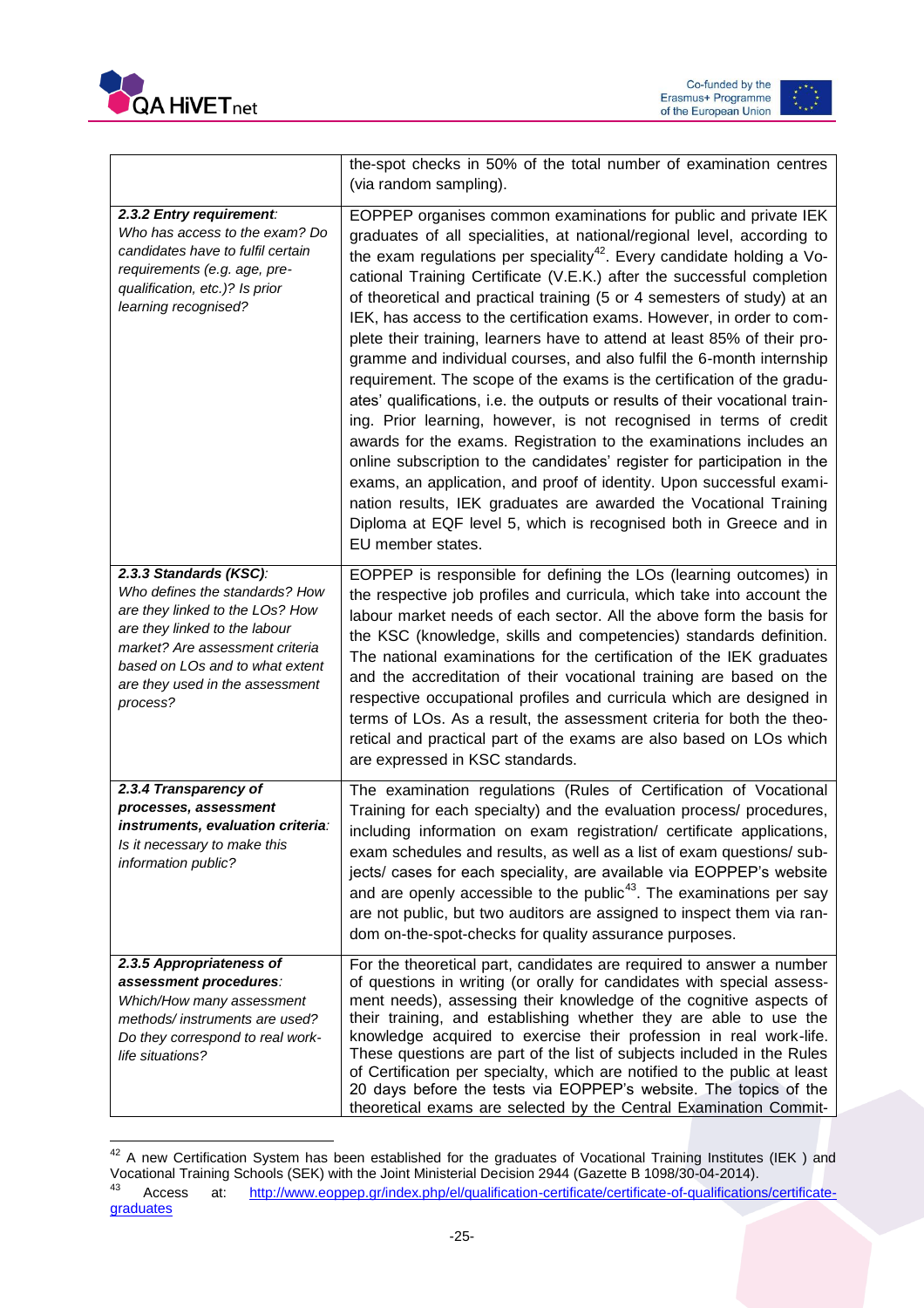



| 2.3.6 Competent institution:<br>Who is in charge of the<br>assessment? What rights does<br>this institution have?                                     | tee for the Certification of Vocational Training (KEEPEK) of EOPPEP,<br>via electronic ballot, on the day of the exams. In the practical part,<br>trainees are examined on topics selected by their group of assessors,<br>based on a list of target skills and competencies, as described in the<br>respective job profiles, curricula and Rules of Certification for each<br>specialty. Practical examinations take place in laboratories and/or<br>real workplaces which are selected by EOPPEP. The assessment<br>methods/instruments correspond to real work-life situations, since<br>the trainees' skills/competencies are assessed against the successful<br>completion of work-based tasks relevant to their professional duties.<br>EOPPEP is the body responsible for assessing IEK graduates and<br>awarding Vocational Training Diplomas. A Central Examination<br>Committee for the Certification of Vocational Training (K.E.E.P.E.K.)<br>is established by decree of the Board of EOPPEP in order to conduct<br>the certification exams, which are final examinations of the graduates<br>in a theoretical and a practical part, in accordance with the Rules of<br>Certification of Vocational Training for each specialty. K.E.E.P.E.K. is<br>comprised of representatives of EOPPEP, social partners (employer<br>and employee associations), and the Ministry of Education. In more<br>detail, EOPPEP is in charge for the following: a) certification proce-<br>dures; b) selection of examination centres/premises for the exams; c)<br>grading participants; d) organization and operation of the examination<br>centres; e) quality assurance of the certification process; f) placement<br>of candidates as exam participants and appointment of examiners; g) |
|-------------------------------------------------------------------------------------------------------------------------------------------------------|-----------------------------------------------------------------------------------------------------------------------------------------------------------------------------------------------------------------------------------------------------------------------------------------------------------------------------------------------------------------------------------------------------------------------------------------------------------------------------------------------------------------------------------------------------------------------------------------------------------------------------------------------------------------------------------------------------------------------------------------------------------------------------------------------------------------------------------------------------------------------------------------------------------------------------------------------------------------------------------------------------------------------------------------------------------------------------------------------------------------------------------------------------------------------------------------------------------------------------------------------------------------------------------------------------------------------------------------------------------------------------------------------------------------------------------------------------------------------------------------------------------------------------------------------------------------------------------------------------------------------------------------------------------------------------------------------------------------------------------------------------------------------------------------|
|                                                                                                                                                       | exam fees; h) announcement of the exam results and awarding titles.                                                                                                                                                                                                                                                                                                                                                                                                                                                                                                                                                                                                                                                                                                                                                                                                                                                                                                                                                                                                                                                                                                                                                                                                                                                                                                                                                                                                                                                                                                                                                                                                                                                                                                                     |
| 2.3.7 Complaint management:<br>Is it possible to view the<br>assessment results? What can<br>learners do if they do not agree<br>with the assessment? | The assessment results are announced on EOPPEP's website and<br>also posted outside the examination centres as written announce-<br>ments. No review or appeal process is provided by the legislative<br>framework. Candidates can only request to view their theoretical ex-<br>amination papers within one month after the announcement of re-<br>sults, but, the announced scores are final and no changes are stipu-<br>lated by the legislative framework of the certification process. If can-<br>didates are successful in either the theoretical or the practical part of<br>the exams, then they can keep their successful scores for the follow-<br>ing six consecutive exam periods, during which they will only partici-<br>pate in the part in which they failed.                                                                                                                                                                                                                                                                                                                                                                                                                                                                                                                                                                                                                                                                                                                                                                                                                                                                                                                                                                                                          |

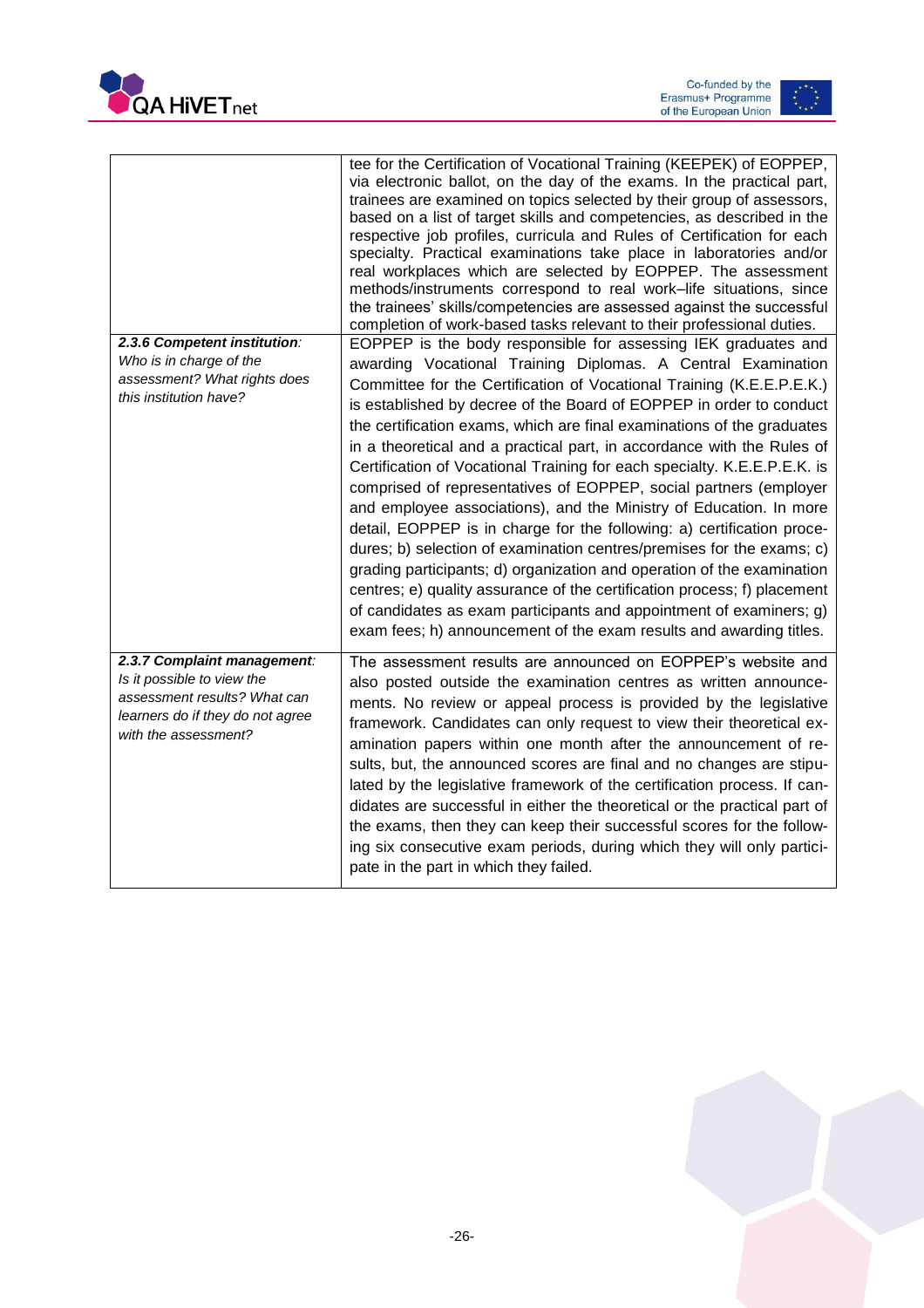



# <span id="page-27-0"></span>**3. EVALUATION**

### <span id="page-27-1"></span>**Monitoring process**

 $\overline{\phantom{a}}$ 

| 1. Internal evaluation:                                                 | According to the newly reactivated National Quality Assurance                                                                        |
|-------------------------------------------------------------------------|--------------------------------------------------------------------------------------------------------------------------------------|
| Statistical data on drop-outs and                                       | Framework <sup>44</sup> , namely the $p^3$ , an annual self-assessment is mandato-                                                   |
| failure/success rates in the exam,                                      | ry for all public IEK. This includes an evaluation in terms of compli-                                                               |
| satisfaction rate of individuals and                                    | ance with the $p^3$ fundamental principles of quality, and alignment                                                                 |
| employers with programme, the                                           | improvements. The internal evaluation of IEK is based on formative                                                                   |
| examination and the acquired                                            | (on-going) evaluations of their policies/ procedures and management,                                                                 |
| skills/competences; results of                                          |                                                                                                                                      |
| complaint management. Are the                                           | by the GSLL/ executive management authorities, and measurable                                                                        |
| results of internal evaluation                                          | performance results against the quality indicators of $p^3$ , i.e. trainers'/                                                        |
| measure made public?                                                    | learners' performance, participation/ placement/ completion/ satisfac-                                                               |
|                                                                         | tion rates in VET programmes, use of support services/ innovative                                                                    |
|                                                                         | teaching methods, certification/ recognition of qualification by the                                                                 |
|                                                                         | labour market, utilisation of acquired skills at the workplace, and                                                                  |
|                                                                         | graduate unemployment rates, based on trainee/ trainer/ graduate/                                                                    |
|                                                                         | employer surveys. Results are to be documented regularly in a spe-                                                                   |
|                                                                         | cial database, in order to create benchmarks and support the contin-                                                                 |
|                                                                         | uous improvement of the services provided. They are also notified to                                                                 |
|                                                                         | the GSLL, for the overall annual report on LLL. IEK implementing                                                                     |
|                                                                         |                                                                                                                                      |
|                                                                         | self-assessment and improvement measures based on the identified                                                                     |
|                                                                         | areas for improvement and in accordance with the Cycle of Quality,                                                                   |
|                                                                         | can apply to obtain the $p^3$ mark (license) which is valid for 2 years.                                                             |
|                                                                         | The $p^3$ framework was reactivated as of recently, thus the afore-                                                                  |
|                                                                         | mentioned procedures haven't been implemented yet.                                                                                   |
|                                                                         |                                                                                                                                      |
|                                                                         |                                                                                                                                      |
| 2. External evaluation:                                                 | Graduate and employer surveys, including labour market feedback                                                                      |
| Information on occupation                                               | and information on type/ rates of employment after training, as well                                                                 |
| obtained by individuals after                                           | as managerial reviews by the GSLL and management authorities, are                                                                    |
| completion of training, according<br>to type of training and individual | to be conducted systematically at provider level, as part of the annual                                                              |
| criteria (transition), type of                                          | self-assessment of IEK. Their results and materials documenting the                                                                  |
| employment. Are the results of                                          | findings are evaluated externally by a team of specially trained as-                                                                 |
| external evaluation measure                                             | sessors, assigned by EOPPEP. Surveys may be conducted also at                                                                        |
| made public?                                                            | national level, the results of which are notified to local IEKs, in order                                                            |
| On which level is external                                              | to take measures for improvement. Moreover, in compliance with the                                                                   |
| evaluation carried out                                                  | applicable provisions for IEK licencing/ operation requirements, GSLL                                                                |
| (national/regional/provider)? Is                                        | may conduct or delegate regular/ unannounced inspections during                                                                      |
| external evaluation carried out                                         |                                                                                                                                      |
| systematically? Are graduate                                            | the implementation of the programmes, and charge penalties based                                                                     |
| surveys made? How is the                                                | on the result reports, which are notified to the Regional Authorities                                                                |
| feedback of the labour market                                           | and published on the official website of the GSLL within 30 days.                                                                    |
| taken into account? To what                                             | During inspections, class schedules are assessed according to the                                                                    |
| extent and how are LOs used in                                          | curriculum, and in accordance with the intended LOs of each course,                                                                  |
| this process?                                                           | as are also the qualifications of instructors, and the teaching means/                                                               |
|                                                                         | methods/ equipment. $P^3$ was reactivated as of recently, thus the<br>afore-mentioned procedures haven't been fully implemented yet. |

 $^{44}$  The p $^3$  (π $^3$ ) framework for quality assurance in lifelong learning denotes "quality, always and everywhere". The "π" stands for quality (*poiótita*) in educational inputs, processes and outputs: (a) Quality of inputs, i.e. human/financial natural resources used in education/training provision, infrastructure, teaching materials, programs, and teachers; (b) Quality procedures, i.e. selection of trainees/ trainers, teaching methods, vocational guidance counselling services, implementation; (c) Quality of outputs, i.e. outcomes of learning, knowledge/skills/competencies acquired after completion of training, labour market integration, etc.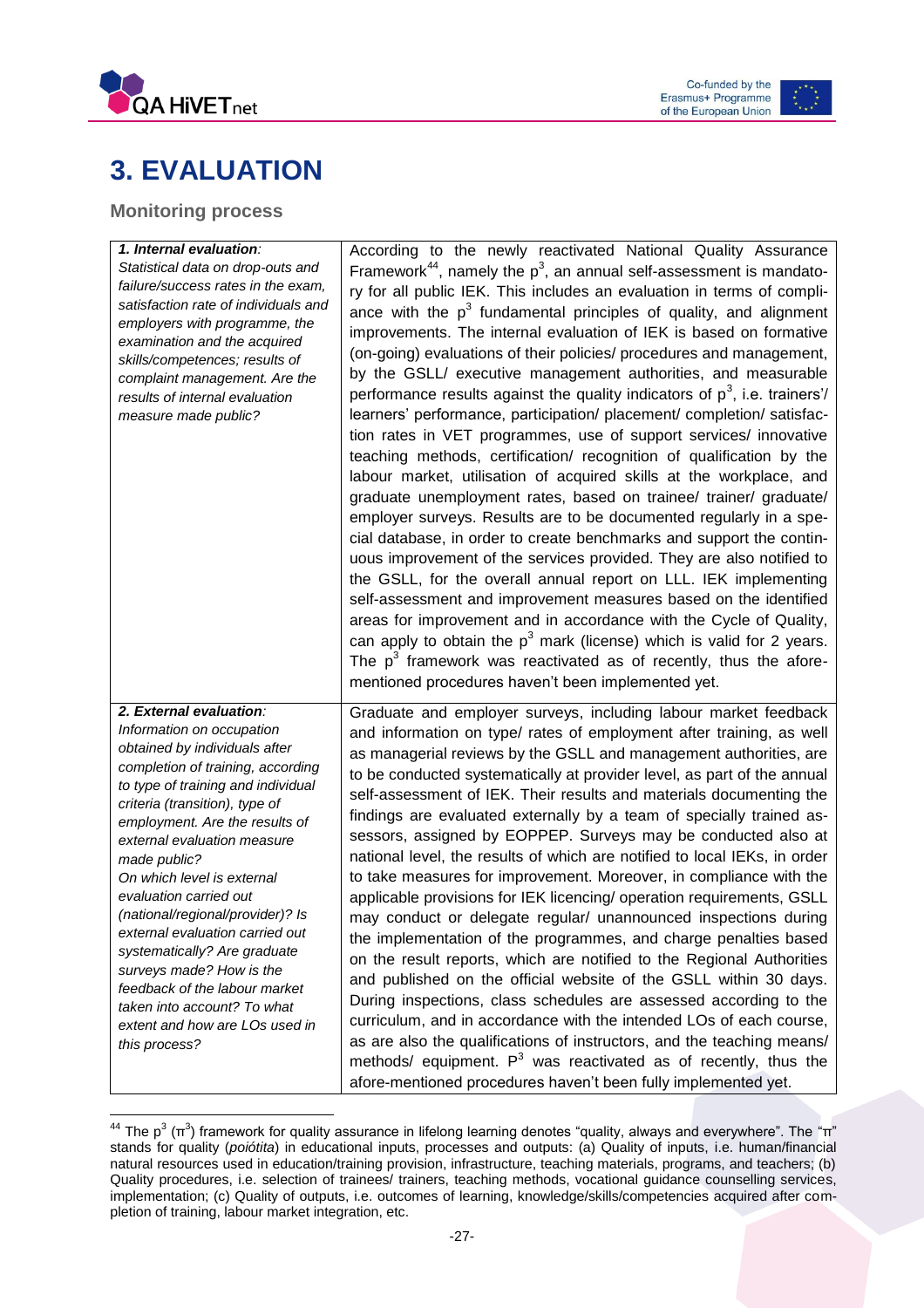



# <span id="page-28-0"></span>**4. REVIEW**

### <span id="page-28-1"></span>**Conclusions**

Although the implementation of the annual self-assessments of the Vocational Training Institutes (IEK) is still incomplete, since the National Quality Assurance Framework (P<sup>3</sup>) was re-activated just recently, its pilot implementation<sup>45</sup> has already led to the creation and implementation of general regulations on the operation of IEK<sup>46</sup> which stipulate continuous monitoring, evaluation and improvement of the qualification cycle. Pursuant to these rules, IEK are expected to refine their quality indicators and apply measurement and evaluation in order to form plans for improvement, by using the Cycle of Quality (with its 5 stages: planning, implementation, measurement, evaluation and review) and the  $P<sup>3</sup>$  scoring tool that assists in prioritizing improvements. These processes of self-assessment together with the external inspections/ evaluations and the national benchmarking, as well as the re-assessment of their structures and student performance will lead to the improvement of IEK systems/ procedures, including the alignment of course timetables with the certified Electrician curricula and intended LOs, trainer qualification, training means/ methods/ equipment.

For the purpose of ensuring responsiveness to the changing needs of the economy, the effectiveness of the training programmes is to be evaluated against the degree of certification of the qualification acquired and the degree of usefulness of the acquired skills at the workplace, in order to lead to their review. Feedback from the labour market is to be collected systematically not only in the planning phase of the development of job profiles and curricula, but since the labour market actors are members of the Governing Board of EOPPEP and the advisory committees, their feedback is requested and included in the revision/ updating of programmes during the whole development cycle of qualifications. Certified programmes leading to Electrician qualification at level 5 are to be adjusted to the specific job profiles within the specialties that are in demand in the labour market and their respective curricula are to be reassessed, evaluated and, if deemed necessary, renewed at least every six years. Currently, the Ministry of Education, in collaboration with the stakeholders, is creating a new system for early identification of labour market needs and skill demands in order to improve their matching with the qualification acquired by vocational training.

Another outcome of the pilot implementation and evaluation of the  $p^3$  quality assurance framework was the creation and implementation of a uniform selection and evaluation system for IEK trainers (Register of Educators of non-formal Adult Education), with requirements of teaching competence (Educational Attainment certification process of Adult Educators) and a common point system (criteria) for all IEK in Greece, which also provides for the establishment of a system for the continuous education, evaluation and skill updating of educators and staff involved in non-formal vocational education and training.

 $\overline{\phantom{a}}$ <sup>45</sup> The 1<sup>st</sup> pilot phase took place in 2011 and its results were evaluated in 2012; the 2<sup>nd</sup> pilot phase occurred in 2013, and lead to a revised edition of p<sup>3</sup> and an action plan for its establishment as of the end of 2015. <sup>46</sup> Ministerial Decision 5954/2-7-2014 (Gazette 1807/issue Β΄/2-7-2014): "Regulation of Operation of Vocational

Training Institutes (IEK) falling under the General Secretariat of Lifelong Learning".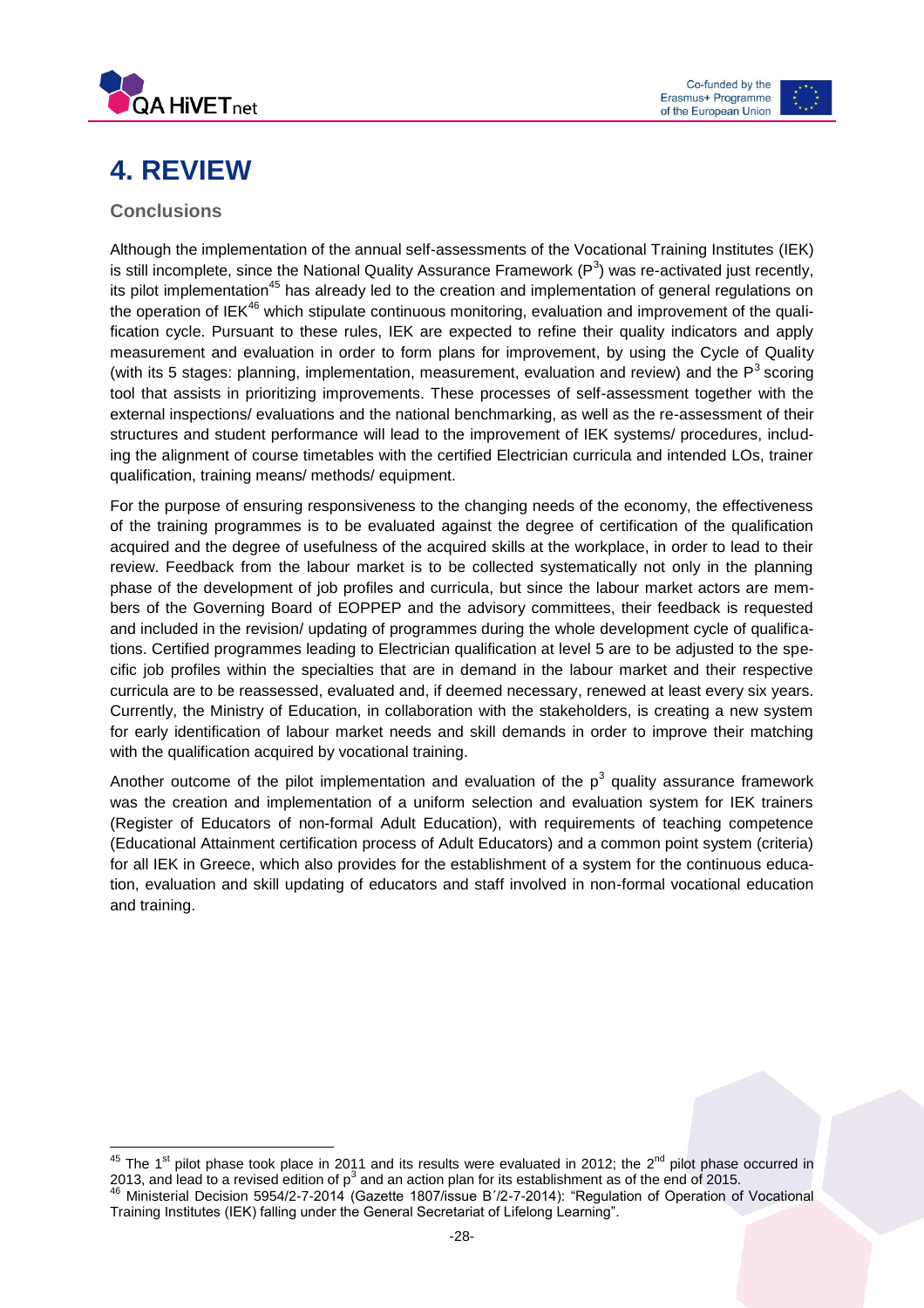

# <span id="page-29-0"></span>**Example 3: Automobile Repair qualification group**

| Qualification awarding<br>body | National Organisation for the Certification of Qualifications and Vocational<br>Guidance (EOPPEP)                                                                                                                                                                                                                                                                                                                                                             |
|--------------------------------|---------------------------------------------------------------------------------------------------------------------------------------------------------------------------------------------------------------------------------------------------------------------------------------------------------------------------------------------------------------------------------------------------------------------------------------------------------------|
| Legal basis                    | Law 2209/1992 on the National System of Vocational Education and<br>Training & Law 4186/2013 on the Restructure of Secondary Education                                                                                                                                                                                                                                                                                                                        |
| NQF-level / EQF-level          | NQF/EQF level 5                                                                                                                                                                                                                                                                                                                                                                                                                                               |
| <b>ISCED-2011</b>              | Post-secondary (non-tertiary) education at ISCED 4                                                                                                                                                                                                                                                                                                                                                                                                            |
| Qualification focus            | Basic training on specialized technical IVET qualification; acquisition of<br>automobile mechanics/engineering/electronics/automation/ systems, ma-<br>chine technology/craft applications, and green subject-specific skills, as<br>well as entrepreneurial <sup>47</sup> competencies.                                                                                                                                                                      |
| Entitlements                   | Setting up a company and training apprentices; may work either as self-<br>employed, or, as employees in automobile service/ car repair and mainte-<br>nance companies, in spare parts marketing companies, in garages for car<br>assembly and accessory placement, or in power units using internal com-<br>bustion engines, in public/ private vehicle control services and organisa-<br>tions, as well as in car industries, according to their specialty. |

The qualification group "Automobile Repair" **in a nutshell**:

The "Automobile Repair" qualification group is a considerably widespread group of technical qualifications in Greece, related with the following specialities/ professions: [Automobile Technician,](http://europass.eoppep.gr/images/IEKSupplementsEN/texnikos-aftokiniton-oximaton-en.pdf) [Automobile](http://europass.eoppep.gr/images/IEKSupplementsEN/texnikos-ilektrologos-aftokiniton-oxim-en.pdf)  [Electrical Technician,](http://europass.eoppep.gr/images/IEKSupplementsEN/texnikos-ilektrologos-aftokiniton-oxim-en.pdf) and [Automobile Paint and Body Repair Technician.](http://europass.eoppep.gr/images/IEKSupplementsEN/texnikos-fanop_vafi-aftok-en.pdf) Training for these 3 specialities is provided by the Vocational Training Institutes (IEK), and comprises of 4 semesters of theoretical/ laboratory training and one semester of apprenticeship, leading to the certification of the relevant qualifications (Level 5). Qualifications of this type are acquired only via validation of training through certification exams. The automobile repair sector is a prevailing economic sector of Greece, in which, more than 10.000 enterprises are active, and about 25.000 employees and self-employed professionals are occupied.

The main tasks/functions of the Automobile Repair qualification group at level 5 are: a) car diagnostics and damage discovery b) check control c) repair and maintenance of all mechanical and electrical systems of the car d) automobile body repair and painting. According to national legislation, holders of the Automobile Repair qualification certification are entitled to work as sector licensed professionals. In the past few years several automobile service/ car repair and maintenance companies have closed down as a result of the economic crisis and the inability to adapt to the demands of the new economic environment. Most of the professionals in this sector are self-employed, and the low adaptability rate keeps reducing the number of auto repair companies. Nonetheless, prospects for the aforementioned professionals are relatively good if they demonstrate the required knowledge, skills and competencies.

The presentation of the quality assurance (QA) mechanism follows the **lifecycle of qualification**, i.e. from needs analysis to review of qualification. In order to structure the information herein, we use the four phases of the **European Quality Assurance Reference Framework (EQARF)<sup>48</sup>**:

Phase 1: planning Phase 2: implementation Phase 3: evaluation Phase 4: review

 $\overline{a}$ 

 $47$  i.e. operate with autonomy in their field of work, supervise others, develop initiatives in fields of their specialty, collaborate/ communicate effectively with others, operate according to professional ethics, etc.

 $^{48}$  The EQARF is a reference instrument to help Member States and VET providers to promote and monitor continuous improvement of their VET systems and/or VET provision based on common European references (cf. [http://www.eqavet.eu/gns/policy-context/european-quality-assurance-reference-framework.aspx\)](http://www.eqavet.eu/gns/policy-context/european-quality-assurance-reference-framework.aspx).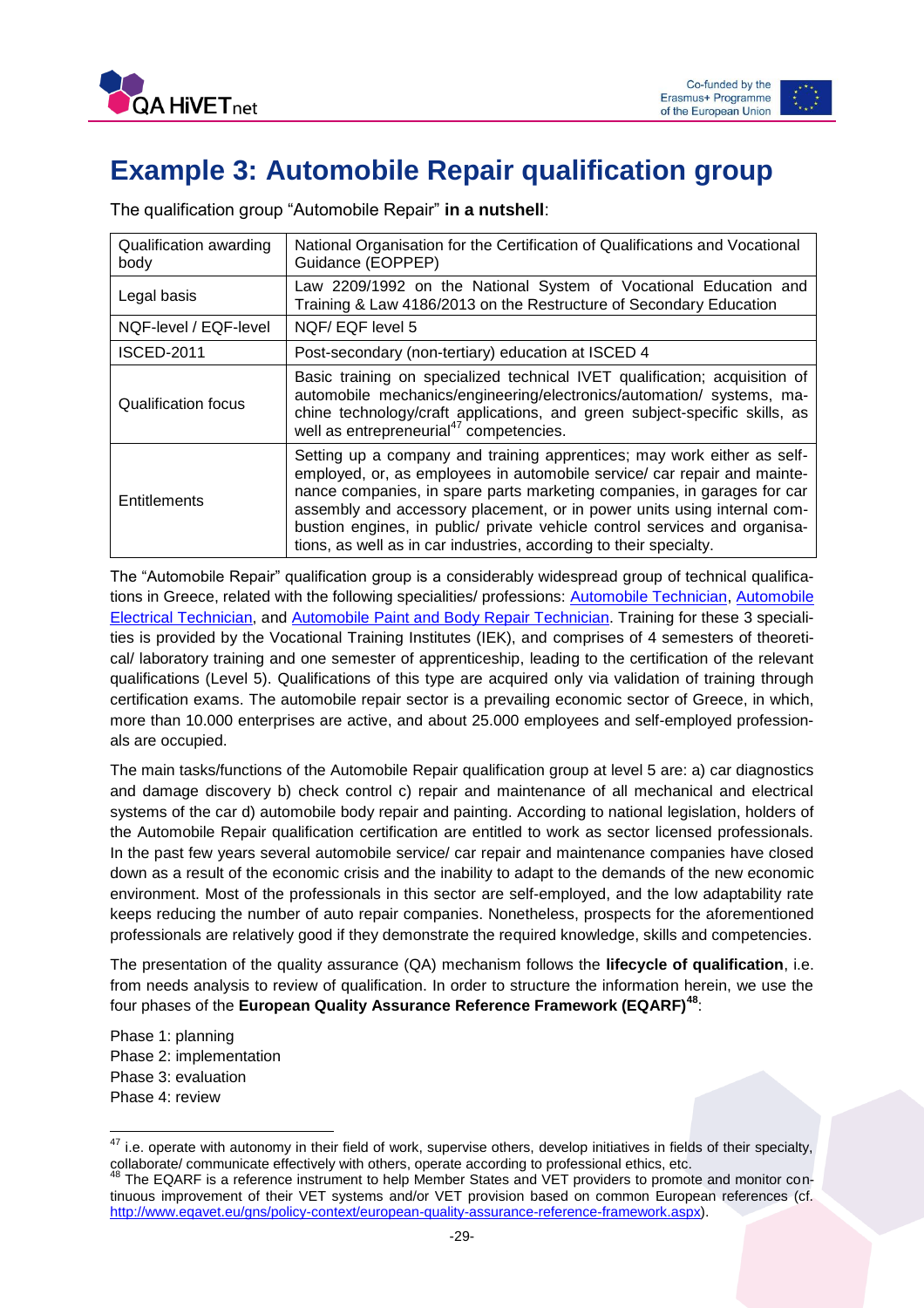



# <span id="page-30-0"></span>**1. PLANNING**

### <span id="page-30-1"></span>**Needs analysis**

| 1. Labour market information:<br>Do you collect data at this stage of<br>the qualification development<br>process? If so which data? How<br>do you collect data? Who is in<br>charge of collecting data? Are<br>stakeholders involved? What are<br>the roles of companies and of<br>business organisations? | In view of assisting labour market accession, public and private Voca-<br>tional Training Institutes ("IEK") in Greece, are tasked with providing<br>high-level qualifications. This is achieved by a long qualification de-<br>velopment process corresponding to specific job profiles <sup>49</sup> based on<br>specialties with high labour market demand that reflect the needs of<br>the economy and the proposals of stakeholders. The National Organ-<br>isation for the Certification of Qualifications & Vocational Guidance <sup>50</sup><br>("EOPPEP"), which accredits and licences all VET providers in<br>Greece, is responsible for the development of job profiles, upon<br>which the study programmes and the curricula are based. These job<br>profiles are developed with the input of the stakeholders and are later<br>certified by EOPPEP. The moderators of the relevant working-<br>groups, set-up by the Education Ministry, are responsible for the re-<br>search. Labour market information is collected via: a) Desk research<br>(literature review, sectoral studies, vocational monographs, and data<br>from stakeholders and the National Statistical Service); b) A variation<br>of the expert-based "Delphi surveys" with semi-structured question-<br>naires; c) Interviews with professionals in the Automobile Repair<br>qualification group; d) Review/ feedback from relevant professional<br>organizations of Employers and Employees. The whole process is<br>developed after consultation with advisory committees of experts,<br>representatives of chambers, employers/ employees associations,<br>etc. The major social partners that co-sign the National General Col-<br>lective Agreement are highly involved in this phase, as their repre- |
|-------------------------------------------------------------------------------------------------------------------------------------------------------------------------------------------------------------------------------------------------------------------------------------------------------------|----------------------------------------------------------------------------------------------------------------------------------------------------------------------------------------------------------------------------------------------------------------------------------------------------------------------------------------------------------------------------------------------------------------------------------------------------------------------------------------------------------------------------------------------------------------------------------------------------------------------------------------------------------------------------------------------------------------------------------------------------------------------------------------------------------------------------------------------------------------------------------------------------------------------------------------------------------------------------------------------------------------------------------------------------------------------------------------------------------------------------------------------------------------------------------------------------------------------------------------------------------------------------------------------------------------------------------------------------------------------------------------------------------------------------------------------------------------------------------------------------------------------------------------------------------------------------------------------------------------------------------------------------------------------------------------------------------------------------------------------------------------------------------------------|
|                                                                                                                                                                                                                                                                                                             | sentatives sit on the committees and the board of EOPPEP.                                                                                                                                                                                                                                                                                                                                                                                                                                                                                                                                                                                                                                                                                                                                                                                                                                                                                                                                                                                                                                                                                                                                                                                                                                                                                                                                                                                                                                                                                                                                                                                                                                                                                                                                    |
| 2. Justification:<br>Is it necessary to justify the<br>introduction of a new programme/<br>qualification or update an existing<br>one? Who is in charge of the<br>justification/motivation report? Are<br>stakeholders involved?                                                                            | The job profiles related to the Automobile Repair qualification group<br>are novel; thus, their introduction or update doesn't require any justi-<br>fication. By and large, EOPPEP is in charge of the justification report<br>every six years, with the active contribution of the relevant stakehold-<br>ers. It is included in the qualification report developed by EOPPEP,<br>which describes the updating process.                                                                                                                                                                                                                                                                                                                                                                                                                                                                                                                                                                                                                                                                                                                                                                                                                                                                                                                                                                                                                                                                                                                                                                                                                                                                                                                                                                    |
| 3. Piloting / pre-testing:<br>Is there a pilot stage before the<br>qualification is "formally"<br>introduced? If so, who is involved<br>in this phase? How is the<br>qualification tested/piloted/<br>evaluated? What does this pilot                                                                       | No pilot stage and/ or pre-testing is foreseen when a new Automobile<br>Repair qualification is formally introduced.                                                                                                                                                                                                                                                                                                                                                                                                                                                                                                                                                                                                                                                                                                                                                                                                                                                                                                                                                                                                                                                                                                                                                                                                                                                                                                                                                                                                                                                                                                                                                                                                                                                                         |

 <sup>49</sup> An occupational (or job) profile in Greece includes, inter alia, the definition of the job and/or speciality, background history, current legal framework, job functions and the required knowledge, skills and competencies for exercising the occupation or speciality, as well as proposed pathways for acquiring the qualification and indicative ways of accessing them.

<sup>&</sup>lt;sup>50</sup> EOPPEP is the national authority for the accreditation of VET and the certification of qualifications. It aims at linking VET with labour market needs, upgrading people's occupational qualifications and enhancing their employment perspectives. EOPPEP is also the statutory body for the development and implementation of the Hellenic Qualifications Framework (NQF) in alignment with the European Qualifications Framework (EQF). [http://www.eoppep.gr/index.php-](http://www.eoppep.gr/index.php/en/eoppep-en) [/en/eoppep-en](http://www.eoppep.gr/index.php/en/eoppep-en)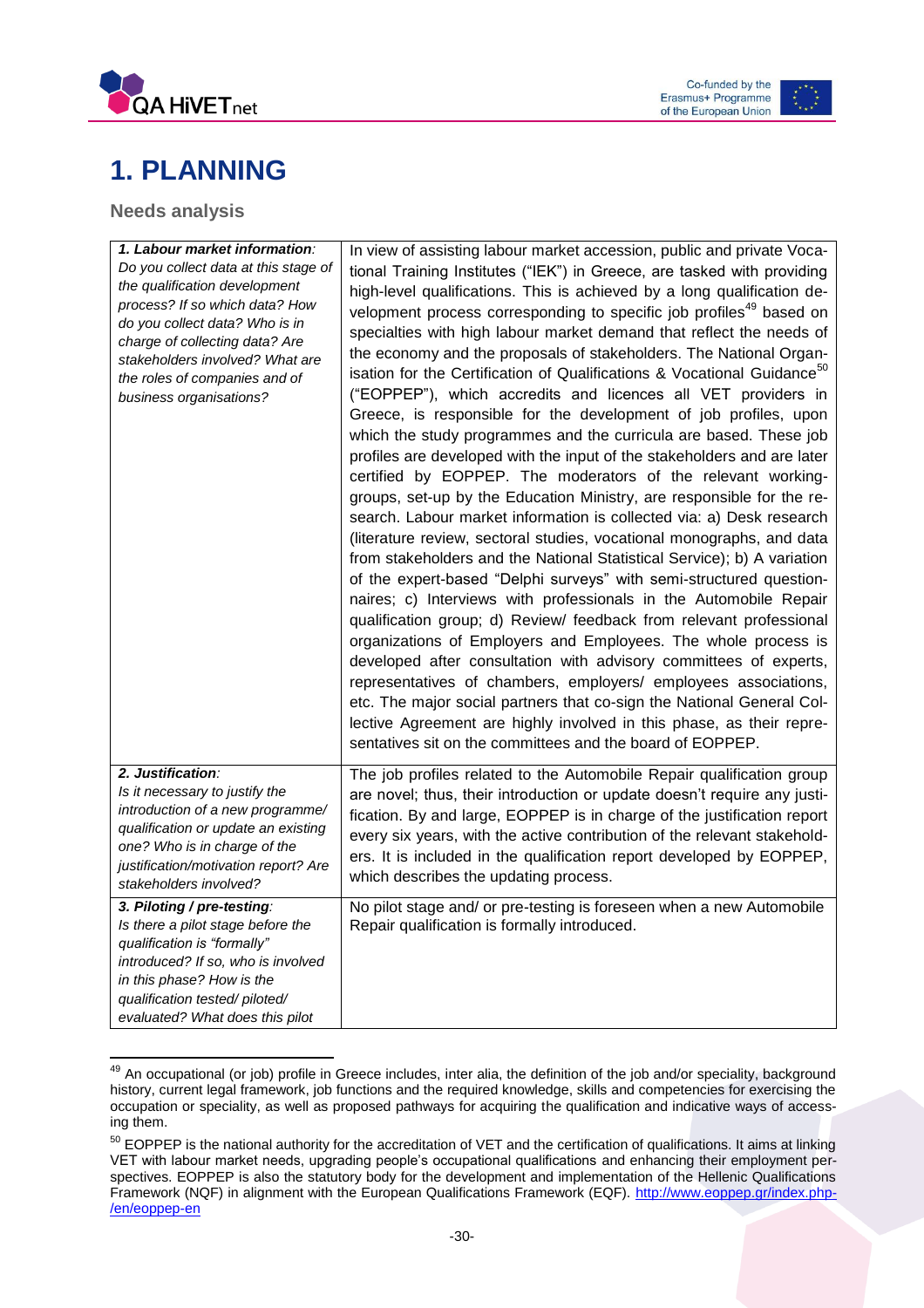

 $\overline{a}$ 

Co-funded by the Erasmus+ Programme of the European Union



*phase involve? What consequences does this have?*

# <span id="page-31-0"></span>**2. IMPLEMENTATION**

<span id="page-31-1"></span>**2.1 Design of new and updating of existing curricula and trainings regulations**

| 2.1.1 Legal basis / competent<br>authority:<br>Who is responsible for the design<br>of the curriculum/training<br>regulation? What exactly is legally<br>regulated (examination areas,<br>KSC standards, etc.)? | The detailed curricula of each Automobile Repair qualification spe-<br>cialty are developed by the General Secretariat for Lifelong Learning<br>(hereinafter referred to as the "GSLL") which also supervises their<br>implementation, and are later certified by EOPPEP. The GSLL is also<br>responsible for drawing up the training regulation and the Minister of<br>Education for their approval. The training regulation concerns the<br>following: the organisation of all aspects of education/training, intern-<br>ships/ apprenticeships, the quality assurance procedures/ criteria and<br>the internal/ external evaluation. Based on the training regulation per<br>specialty, EOPPEP is responsible for the training accreditation exam-<br>inations and the certification of the Vocational Training Institutes<br>(hereinafter referred to as "IEK") graduates.                                                                                                                                                                                                                                                                                                                                                |
|-----------------------------------------------------------------------------------------------------------------------------------------------------------------------------------------------------------------|-------------------------------------------------------------------------------------------------------------------------------------------------------------------------------------------------------------------------------------------------------------------------------------------------------------------------------------------------------------------------------------------------------------------------------------------------------------------------------------------------------------------------------------------------------------------------------------------------------------------------------------------------------------------------------------------------------------------------------------------------------------------------------------------------------------------------------------------------------------------------------------------------------------------------------------------------------------------------------------------------------------------------------------------------------------------------------------------------------------------------------------------------------------------------------------------------------------------------------|
| 2.1.2 Standards for the process<br>of designing of curricular and<br>training regulations:<br>Are there standard procedures for<br>the development of qualifications?<br>Are there templates to be used?        | The GSLL is responsible for the training curricula/regulation design<br>process. Curricula are drawn up by GSLL taking into account any<br>existing job profile and/or the required vocational standards, in ac-<br>cordance with the ECVET <sup>51</sup> guidelines. There are Curricular Tem-<br>plates and Training Regulation Templates for each specialty. The law<br>specifies the standard procedures for designing curricula/ regulations<br>in terms of: (a) All matters of organizing the students' educa-<br>tion/training, i.e. study programmes, internships/ apprenticeships etc.<br>(b) Quality assurance, i.e. responsible bodies, procedures, criteria;<br>(c) Transparency of administrative/ teaching processes and deci-<br>sions; (d) Processes of internal evaluation and improvement, forma-<br>tive/ student assessment (i.e. research and external evaluation).<br>EOPPEP, within its competence of accrediting job profiles and curric-<br>ula standards, is planning to develop standards/ specifications for<br>modularised curricula with credits, based upon the accredited occu-<br>pational profiles. These procedures are relatively new, thus they ha-<br>ven't been fully implemented yet. |
| 2.1.3 Review and update of<br>curricula:<br>Are curricula regularly assessed<br>and reviewed?                                                                                                                   | According to Greek law <sup>52</sup> , all curricula are to be regularly assessed,<br>revised and updated, at least once every six years, by the GSLL and<br>EOPPEP. This process is relatively new and given the challenge of<br>restructuring the Greek VET system and improving its quality assur-<br>ance, it has not been fully implemented yet (e.g. updating the learn-<br>ing outcomes in the job profiles remains pending).                                                                                                                                                                                                                                                                                                                                                                                                                                                                                                                                                                                                                                                                                                                                                                                          |

 $51$  The European Credit System for Vocational Education and Training (ECVET) is a "technical framework for the transfer, recognition and, where appropriate, accumulation of individuals' learning outcomes with a view to achieving a qualification." More information at[: http://ec.europa.eu/education/policy/vocational-policy/ecvet\\_en.htm](http://ec.europa.eu/education/policy/vocational-policy/ecvet_en.htm)

<sup>52</sup> Law 4186/2013 (Government Gazette 193/issue Α΄/17-9-2013): "Restructuring of Secondary Education and other regulations". It contains regulations regarding Upper Secondary Schools, Vocational Upper Secondary Schools, the National Organisation of Examinations, the organisation and operation of bodies in non-formal education, the certificates of vocational education and training and the professional rights, the organisation of the regional bodies of nonformal education of the Ministry of Education and Religious Affairs.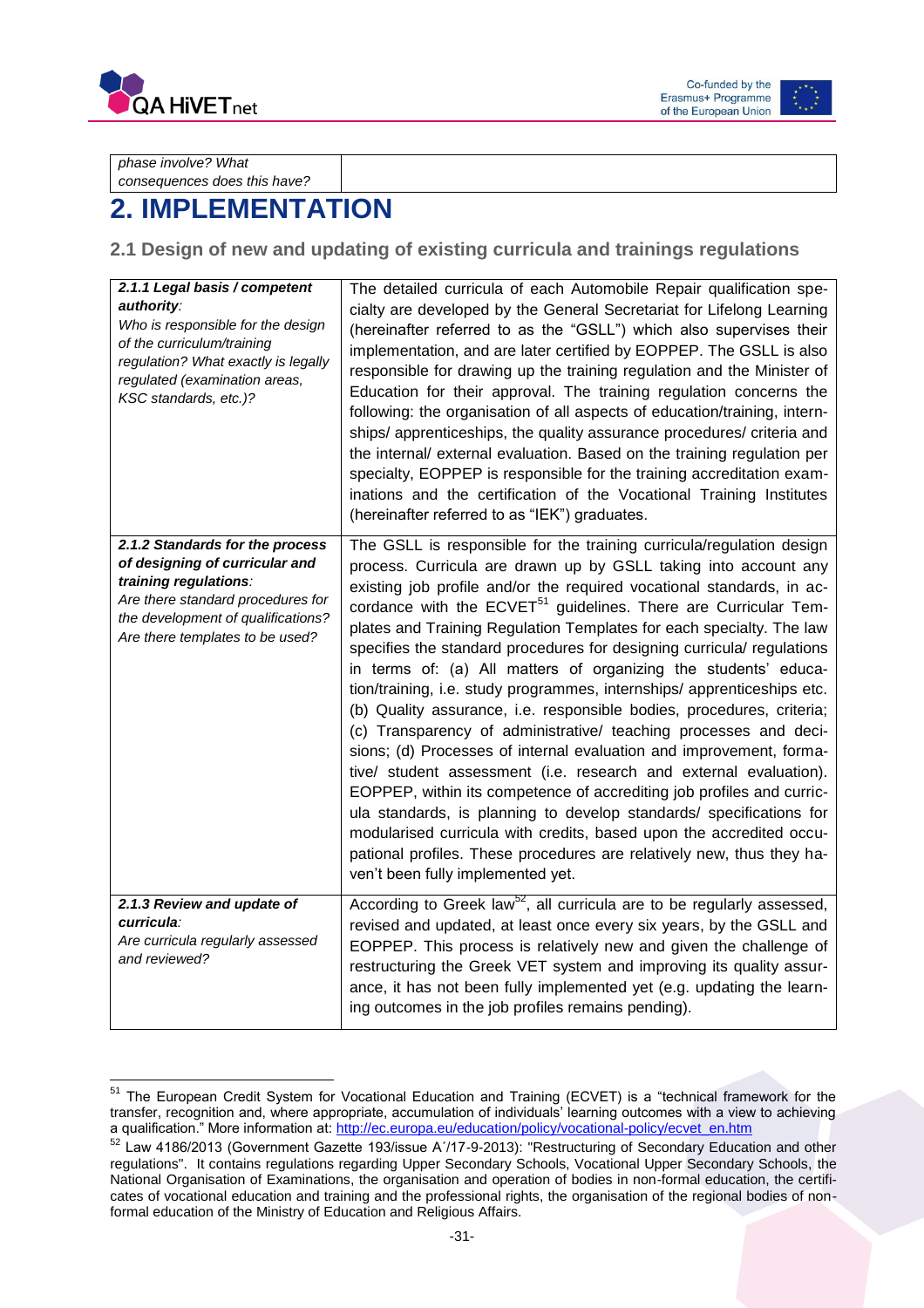

 $\overline{\phantom{a}}$ 

Co-funded by the Erasmus+ Programme<br>of the European Union



| 2.1.4 Involvement of key stake-                                                                                                                                                                                                                                                                                                                                         | The involvement and engagement of all key stakeholders is a matter                                                                                                                                                                                                                                                                                                                                                                                                                                                                                                                                                                                                                                                                                                                                                                                                      |
|-------------------------------------------------------------------------------------------------------------------------------------------------------------------------------------------------------------------------------------------------------------------------------------------------------------------------------------------------------------------------|-------------------------------------------------------------------------------------------------------------------------------------------------------------------------------------------------------------------------------------------------------------------------------------------------------------------------------------------------------------------------------------------------------------------------------------------------------------------------------------------------------------------------------------------------------------------------------------------------------------------------------------------------------------------------------------------------------------------------------------------------------------------------------------------------------------------------------------------------------------------------|
| holders:<br>Are stakeholders (social partners,<br>companies, sector organisations,<br>pedagogical experts, VET<br>providers, etc.) involved in the<br>design of new / in the update of<br>existing curricula/training<br>regulations? Note: If you refer to<br>stakeholder involvement in each<br>criterion, there is no need to have<br>a separate criterion for this. | of high priority in Greece. All major social partners from the Employ-<br>ers' and Employees' side, in partnership with their scientific or/ and<br>VET centres, pedagogical experts and representatives of EOPPEP,<br>the Ministry of Education and all the other competent authorities, are<br>involved in the development of curricula for IVET qualification attain-<br>ment. Furthermore, representatives of the social partners are regular<br>members of the Governing Board of EOPPEP, which is the national<br>organisation for the accreditation of VET and the certification of quali-<br>fications.                                                                                                                                                                                                                                                         |
| 2.1.5 Link to the labour market:<br>How is the curriculum linked to<br>labour market needs? How is it<br>guaranteed that the curriculum<br>complies with labour market and<br>company needs?                                                                                                                                                                            | Relevance to labour market needs is assured via the involvement of<br>labour market actors in the development of job profiles, based upon<br>which the curricula are shaped, and via the emphasis on work-based<br>training and compulsory apprenticeships/internships, and via regular<br>updating of the curricula, as needed, and at least once every six<br>years. The GSLL nominates experts and organises expert working<br>groups for each specialty. These working groups review the curricu-<br>lum with the active participation of the social partners and other rele-<br>vant stakeholders. Furthermore, in response to the skill matching<br>challenge, the Ministry of Education is establishing a new system for<br>early identification of labour market needs and skill demands, in<br>which the social partners will play an important advisory role. |
| 2.1.6 Application of learning<br>outcome concept:<br>Are LOs used in curricula/training<br>regulations? How are they<br>defined? Which domains of<br>learning are used? Who is<br>involved in the definition and what<br>role do they have? Who is<br>involved in the design of<br>curricula/training regulations?<br>How is the cooperation<br>coordinated?            | In an effort to upgrade VET provision, by increasing transparency and<br>strengthening accountability of qualifications, all new and/or updated<br>vocational education and training curricula, are to be designed based<br>on Learning Outcomes (LOs). A methodology <sup>53</sup> was developed in<br>2006 for analysing job profiles (in functions) by incorporating the LO<br>approach, which lead to 202 detailed job profiles based on learning<br>outcomes, as of yet. LOs are used also when describing qualifica-<br>tions in the national qualification levels (classified in knowledge, skills<br>and competencies) <sup>54</sup> , new curricula, and/ or when designing assess-<br>ment approaches.                                                                                                                                                        |
| 2.1.7 Information in curricula<br>and training regulations: What<br>information is provided in<br>curricula/training regulations (e.g.<br>title, duration, entry requirements,<br>learning contents, costs, etc.)?                                                                                                                                                      | The Automobile Repair qualification curricula and training regulation<br>are illustrated in the respective 'study guide' per specialty. Each study<br>guide includes a distinct job profile, matching of specialties with voca-<br>tional classifications, a detailed curriculum, the LOs expressed as<br>knowledge, skills and competencies for each subject, a timetable for<br>the teaching materials in line with the LOs, information on credits,<br>costs, duration of study and teacher qualification, instructions for<br>teachers/ trainers on knowledge assessment, teaching methods and<br>learning tools, as well as specifications for the exams and the as-<br>sessment of knowledge and guidelines for the certification of the LOs.                                                                                                                     |

 $^{53}$  Ministerial Decree 110998/19-04-2006 (Gazette 566/B'/02-05-2006) "On the Accreditation of Occupational Profiles" <sup>54</sup> EOPPEP has developed a methodology for designing LOs based on KSC standards, using EQF definitions. The LOs constitute the qualifications of each level of the National Quality Framework (N.Q.F.) which includes a set of skills, competences and knowledge. Thus, LOs are used for describing qualifications and referring national qualification levels to the EQF.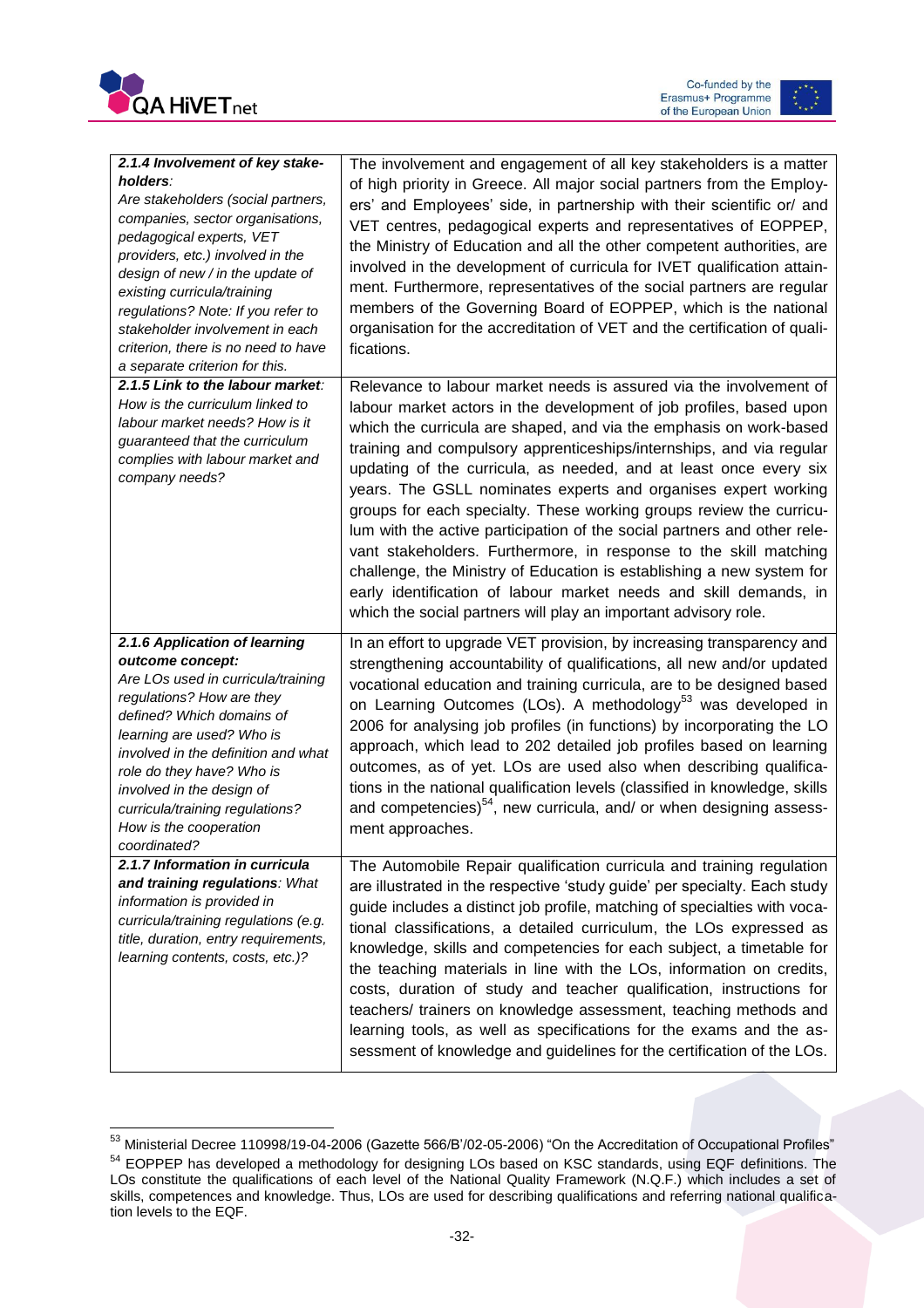



| 2.1.8 Pathways, progression<br>and bridges (permeability):<br>What does this certificate entitle<br>its holder to do (on the labour<br>market and within the education<br>system)?                                                                                                    | Holders of the 'Vocational Training Diploma' (Diploma Epaggelmatikis<br>Eidikotitas I.E.K.) <sup>55</sup> in specializations within the Automobile Repair<br>qualification group at level 5, may work in their own specialty, as self-<br>employed or as employees in the private or public <sup>56</sup> sector. According<br>to national legislation, qualification holders are entitled to work as<br>legally licensed professionals in the automobile industry. They can<br>start and run their own business in their respective profession and<br>train apprentices, e.g. 'Automobile Technicians' in car service/ repair/<br>maintenance, power units using internal combustion engines, vehicle<br>control, car industries, 'Automobile Paint & Body Repair Technicians'<br>in car maintenance/ repair/ paint and 'Automobile Electrical Techni-<br>cians' in car repair/ assembly, accessory placement (garages), spare<br>parts marketing, etc. In accordance with the Hellenic NQF <sup>57</sup> , holders<br>of this type of qualification do not have access to upper levels of edu-<br>cation/ training such as tertiary academic education at levels 6-8.                                  |
|---------------------------------------------------------------------------------------------------------------------------------------------------------------------------------------------------------------------------------------------------------------------------------------|----------------------------------------------------------------------------------------------------------------------------------------------------------------------------------------------------------------------------------------------------------------------------------------------------------------------------------------------------------------------------------------------------------------------------------------------------------------------------------------------------------------------------------------------------------------------------------------------------------------------------------------------------------------------------------------------------------------------------------------------------------------------------------------------------------------------------------------------------------------------------------------------------------------------------------------------------------------------------------------------------------------------------------------------------------------------------------------------------------------------------------------------------------------------------------------------------------|
| 2.1.9 Entrepreneurial attitude<br>and skills:<br>Do they play a role in the<br>curriculum? In what way are they<br>imparted?                                                                                                                                                          | Teaching is organized in specialties and each Automobile Repair<br>specialty offers its own distinct package of subjects/ courses. Within<br>all specializations leading to Automobile Repair qualifications, specif-<br>ic courses/ modules are included in the curricula, aiming to cultivate<br>an entrepreneurial mind-set and develop entrepreneurial skills (e.g.<br>Business Dexterity, Communication Techniques, Car Shop Organisa-<br>tion and Operation, etc.), as well as the instruction of English and<br>new technologies which is considered a pre-requisite for success in<br>the new economy. Capacity building approaches combine theoretical<br>knowledge with practical training.                                                                                                                                                                                                                                                                                                                                                                                                                                                                                                    |
| 2.1.10 Companies as learning<br>sites:<br>What is the share of practical<br>learning (work-based, work-place<br>learning)? How is it organised?<br>How are practical learning phases<br>quality assured? How are they<br>assessed? How are they linked to<br>the theoretical tuition? | Training includes 4 semesters of theoretical, laboratory and mixed<br>courses, as well as 1 semester of apprenticeship or internship which<br>is counted for the obtainment of professional rights. Learning is<br>shared in 1200 hours of specialized theoretical, practical laboratory<br>and mixed training, and six months (960 hours, i.e. $6 - 8$ hours per<br>day/ 5 days per week) of apprenticeship/ internship, which is manda-<br>tory and can be subsidised by national and/or EU funds. Only train-<br>ees, who have completed 120 daily wages in the specialization they<br>are enrolled in, can be exempted from the $5th$ semester of appren-<br>ticeship, if they choose to. In this way, the programmes help trainees<br>gain initial working experience in the Automobile Repair sector, rele-<br>vant to their training, and ease their transition to work. Practical learn-<br>ing occurs in appropriately equipped laboratories and during the Ap-<br>prenticeship/Internship, which takes place either in parallel with the<br>final (2) semesters of study, or in a fifth semester, following the com-<br>pletion of study; it can extend maximum to 1 year. Hitherto, theoreti- |

 $\overline{\phantom{a}}$ <sup>55</sup> The Vocational Training Diploma can be acquired after the completion of 4/5 semesters of study (depending on whether the Apprenticeship/ Internship will take place in parallel or after the 4 semesters of training) at a public/private Vocational Training Institute (I.E.K.) attested by a Vocational Training Certificate (V.E.K.), and success in the theoretical and practical parts of the vocational training accreditation examinations organised and operated by EOPPEP.

<sup>&</sup>lt;sup>56</sup> The 'Vocational Training Diploma' is recognised as qualification for appointment in the public sector falling in the category 'secondary education' according to the Presidential Decree no.50/2001 (Greek Official Gazette 39/vol. A/ 5- 3-2001).

<sup>57</sup> Hellenic Qualification Framework (H.Q.F.):<http://en.nqf.gov.gr/index.php/en/> | The Greek Qualification Register: <http://proson.eoppep.gr/en>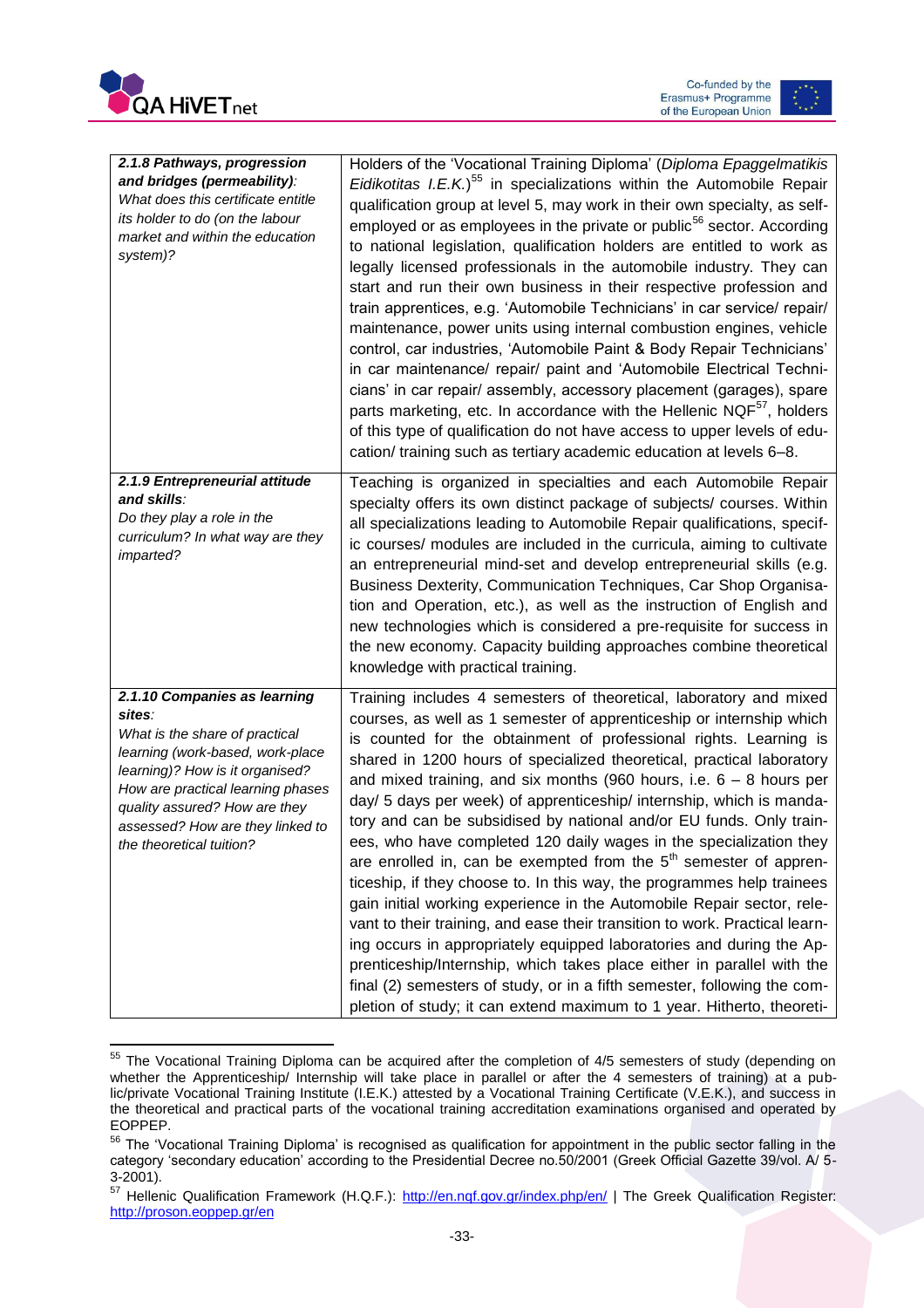



|                                                                                                                                                                                                        | cal subjects are taught only in classrooms and laboratory courses<br>exclusively in laboratory centres, while mixed courses combine both<br>(theoretical training and skills acquisition). Since 2013, public IEKs<br>may also offer distance learning curricula <sup>58</sup> .<br>The ratio of theoretical, laboratory and mixed hours of training, as<br>provided by the study guides, must be completed upon the end of<br>each semester. <sup>59</sup> Work-based learning takes place during the intern-<br>ship/ apprenticeship (at a workplace, i.e. private company, relevant<br>departments of the public sector, etc.) where the trainees can acquire<br>professional experience relevant to their Automobile Repair speciali-<br>zation. Quality assurance, and supervision, coordination and evalua-<br>tion of internships fall under the responsibility of the IEK Directors or<br>the 'Internship Coordinators' who are designated members of the IEK<br>teaching staff. The Internship Coordinator is responsible for monitor-<br>ing the work of the trainees, ensuring the quality of the working envi-                                                                                                                                                                                                                                                                                                                                                                                                                                                                                                                                                                                                                                                                                                                                                                                                                               |
|--------------------------------------------------------------------------------------------------------------------------------------------------------------------------------------------------------|----------------------------------------------------------------------------------------------------------------------------------------------------------------------------------------------------------------------------------------------------------------------------------------------------------------------------------------------------------------------------------------------------------------------------------------------------------------------------------------------------------------------------------------------------------------------------------------------------------------------------------------------------------------------------------------------------------------------------------------------------------------------------------------------------------------------------------------------------------------------------------------------------------------------------------------------------------------------------------------------------------------------------------------------------------------------------------------------------------------------------------------------------------------------------------------------------------------------------------------------------------------------------------------------------------------------------------------------------------------------------------------------------------------------------------------------------------------------------------------------------------------------------------------------------------------------------------------------------------------------------------------------------------------------------------------------------------------------------------------------------------------------------------------------------------------------------------------------------------------------------------------------------------------------------------------------------------|
|                                                                                                                                                                                                        | ronment and the physical attendance of the trainee, documenting and<br>filing relevant monthly progress reports.                                                                                                                                                                                                                                                                                                                                                                                                                                                                                                                                                                                                                                                                                                                                                                                                                                                                                                                                                                                                                                                                                                                                                                                                                                                                                                                                                                                                                                                                                                                                                                                                                                                                                                                                                                                                                                         |
| 2.1.11 Entry requirements:<br>Who is accepted to the<br>programme/qualifications? What<br>criteria do learners have to fulfil<br>(e.g. age, pre-qualification, etc.)?<br>Is prior learning recognised? | Access to programmes leading to Automobile Repair qualifications at<br>level 5 can be granted to everyone who is at least 18 years old, and a<br>graduate of formal (non-compulsory) upper secondary education,<br>general and/or vocational. Graduates of the General Upper-<br>Secondary Schools (GEL-Geniko Lykeio) are entitled to enrol in the<br>Automobile Repair programmes of IEK, in order to acquire initial<br>training, while graduates of Vocational Upper-Secondary Schools<br>Vocational<br>(EPAL-Epaggelmatiko<br>Lykeio),<br>Schools<br>(EPA.S-<br>Epagelmatiki Sholi) and Vocational Training Schools (SEK-Sholi Ep-<br>agelmatikis Katartisis) <sup>60</sup> , in order to complete their vocational training.<br>Admission requirements include an upper-secondary school certifi-<br>cate (or a university degree) and a duly submitted application with the<br>candidate's specialization preference accompanied with the required<br>supporting documents. Prior vocational training certified by an EPA.S<br>or EPAL school degree, in a specialty related to the one applied for,<br>may grant admission to the $3rd$ semester of study (e.g. IEK operated<br>by OAED - the Manpower Employment Organisation). Several criteria<br>are taken into account for the selection of candidates such as: a) the<br>grade of the upper-secondary school degree/ certificate; b) relevant<br>work experience; c) social criteria (e.g. age, large family members,<br>single parents, etc.), d) date of graduation from upper-secondary<br>General or Vocational school.<br>Prior learning of candidate trainees in the workplace is awarded<br>points as "professional experience" counting towards their selection.<br>Candidates with certified qualification can be exempt, upon their re-<br>quest and approval by the IEK Director, from respective subjects,<br>excluding the professional foreign language terminology courses. |

 $\overline{\phantom{a}}$ <sup>58</sup> According to Law 4186/2013, IEK may offer distance learning courses for Automobile Repair qualification, upon the development and accreditation of appropriate study programmes/ educational materials which fall under the jurisdiction of the GSLL.

<sup>59</sup> Upon Ministerial Decision 5954/23-6-2014

 $^{60}$  The three-year long alternance programmes (Vocational Training Schools, SEK) leading to qualifications EQF level 3, which were introduced and offered by the Ministry of Education at upper secondary level in 2013-14, have been discontinued.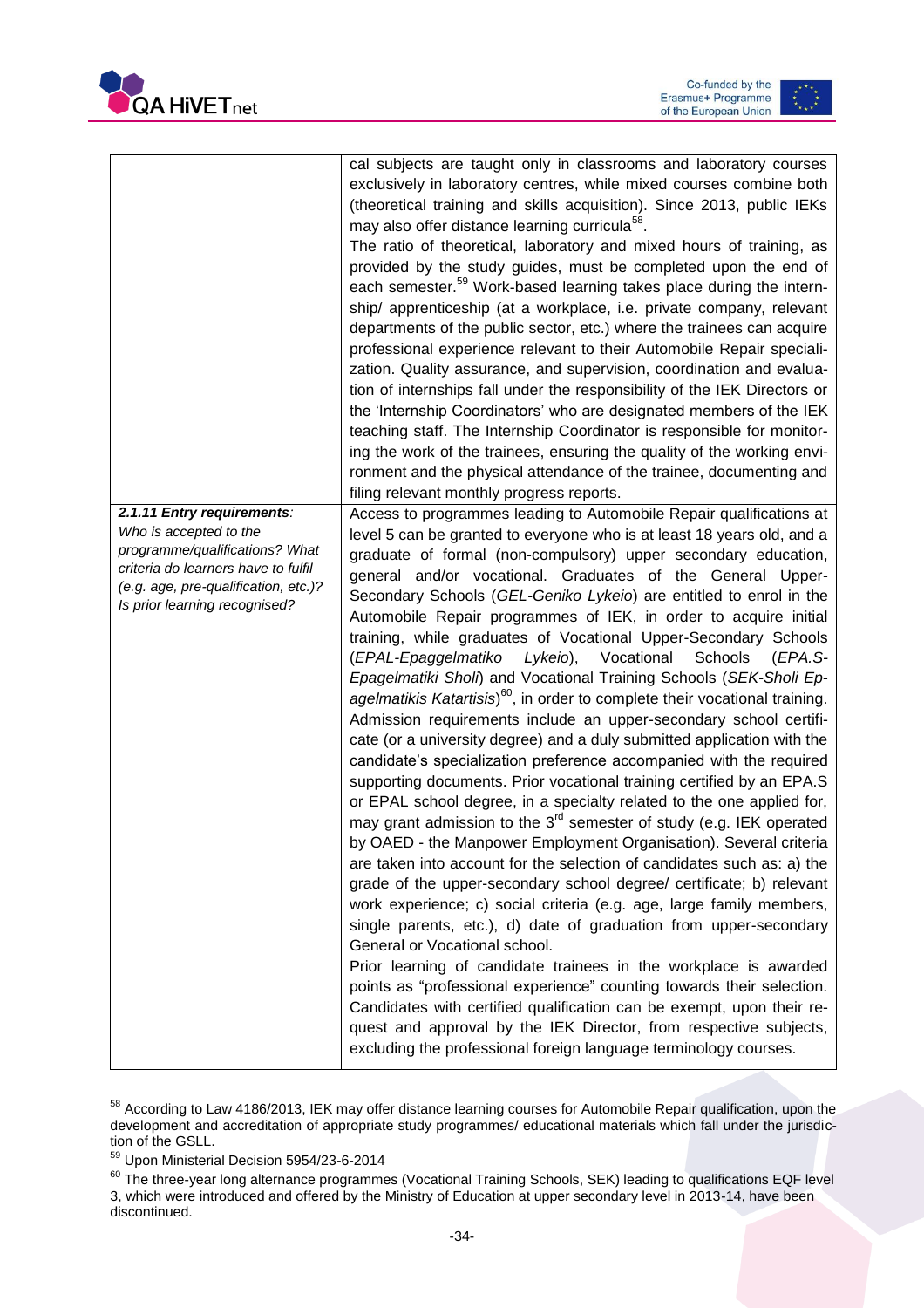



### <span id="page-35-0"></span>**2.2 Implementation of tuition**

| 2.2.1 Teachers and trainers:<br>Who can teach in the programme<br>leading to the qualification in<br>question? Which qualifications are<br>they required to have? Is there<br>obligatory in-service training for<br>these teachers? | University professors, secondary education teachers, adult trainers,<br>special scientific personnel (e.g. special education teachers, etc.),<br>and professionals having the required statutory formal qualification,<br>can teach in programmes leading to Automobile Repair qualification<br>at level 5, provided they are members of the Register of Adult Educa-<br>tors kept by EOPPEP. As of 2014, educational proficiency became a<br>prerequisite, thus, instructors of public and private IEK must become<br>evaluated and certified in terms of the required knowledge, skills and<br>ability to work as adult trainers, before entering the Register. They<br>may also have to attend a Teacher's Training programme, unless<br>they already hold a Bachelor's in adult education, or are members of<br>the former adult educator sub-registries, or university professors, or<br>have at least 150 hours of teaching experience with adults.<br>A list of required trainer qualifications by subject is included in the<br>study guides of the programmes leading to Automobile Repair qualifi-<br>cation at level 5. A relevant Bachelor's diploma/ degree in Engineer-<br>ing or other related specialties (e.g. Automobile Engineering, Electri-<br>cal Engineering, etc.) at EQF level 6, and 3 years of certified teaching<br>or working experience in the respective subject/ specialty of the Au-<br>tomobile industry is mandatory for teaching theoretical courses. Sec-<br>ondary education teachers in vocational schools (EPAL/EPA.S.) and<br>professionals who hold qualification at level 4 or 5 (graduates of sec-<br>ondary vocational education and/or IEK) may teach practical subjects<br>in laboratories or become trainer assistants, provided that they have<br>minimum 5 or 10 years relevant working experience respectively.<br>Courses/ modules of Entrepreneurship, English and Computers can<br>only be taught by trainers who hold qualification at level 6 (Bache-<br>lor's) and 3 years of relevant teaching or working experience.<br>Recruitment of IEK teachers/ trainers depends highly upon their rele-<br>vant professional and/or teaching experience in the subjects they<br>wish to teach. For their selection, and in line with the courses they<br>wish to teach, work experience, teaching experience, specialisation,<br>postgraduate titles, performance, social skills and social criteria are<br>taken into account. In-service training is not obligatory, and their certi-<br>fication is valid for 10 years only. The online Register of Adult Educa-<br>tors includes individual e-portfolios of all its members illustrating their<br>qualifications, but it is the instructors' responsibility to update their e-<br>portfolios and renew the certification of their qualification. In public<br>IEKs, the selection of trainers is carried out by a committee consisting |
|-------------------------------------------------------------------------------------------------------------------------------------------------------------------------------------------------------------------------------------|---------------------------------------------------------------------------------------------------------------------------------------------------------------------------------------------------------------------------------------------------------------------------------------------------------------------------------------------------------------------------------------------------------------------------------------------------------------------------------------------------------------------------------------------------------------------------------------------------------------------------------------------------------------------------------------------------------------------------------------------------------------------------------------------------------------------------------------------------------------------------------------------------------------------------------------------------------------------------------------------------------------------------------------------------------------------------------------------------------------------------------------------------------------------------------------------------------------------------------------------------------------------------------------------------------------------------------------------------------------------------------------------------------------------------------------------------------------------------------------------------------------------------------------------------------------------------------------------------------------------------------------------------------------------------------------------------------------------------------------------------------------------------------------------------------------------------------------------------------------------------------------------------------------------------------------------------------------------------------------------------------------------------------------------------------------------------------------------------------------------------------------------------------------------------------------------------------------------------------------------------------------------------------------------------------------------------------------------------------------------------------------------------------------------------------------------------------------------------------------------------------------------------------------------------------------------------------------------------------------------------------------------------------------------------------------------------------------------------------------------------------------------------------------------------------------------------------------------------------------------------------------------------------------------------------------------|
|                                                                                                                                                                                                                                     | of the IEK Director, a representative of a local national authority and<br>a member of the GSLL. Some privately-owned IEK use Quality As-<br>surance Systems (ISO 9000) which describe their specific teacher/<br>trainer selection processes and procedures in detail.                                                                                                                                                                                                                                                                                                                                                                                                                                                                                                                                                                                                                                                                                                                                                                                                                                                                                                                                                                                                                                                                                                                                                                                                                                                                                                                                                                                                                                                                                                                                                                                                                                                                                                                                                                                                                                                                                                                                                                                                                                                                                                                                                                                                                                                                                                                                                                                                                                                                                                                                                                                                                                                                     |
| 2.2.2 Equipment and tools:<br>Is there special equipment<br>required for the tuition?                                                                                                                                               | The study guides of programmes leading to Automobile Repair quali-<br>fication, per speciality, include an indicative list of the minimum spe-<br>cial requirements in terms of educational means and tools, i.e. re-<br>quired infrastructure, tools and equipment, educational methodolo-<br>gies, as well as any additional educational materials (i.e. internship<br>materials) for the theoretical, laboratory and mixed courses. For the                                                                                                                                                                                                                                                                                                                                                                                                                                                                                                                                                                                                                                                                                                                                                                                                                                                                                                                                                                                                                                                                                                                                                                                                                                                                                                                                                                                                                                                                                                                                                                                                                                                                                                                                                                                                                                                                                                                                                                                                                                                                                                                                                                                                                                                                                                                                                                                                                                                                                              |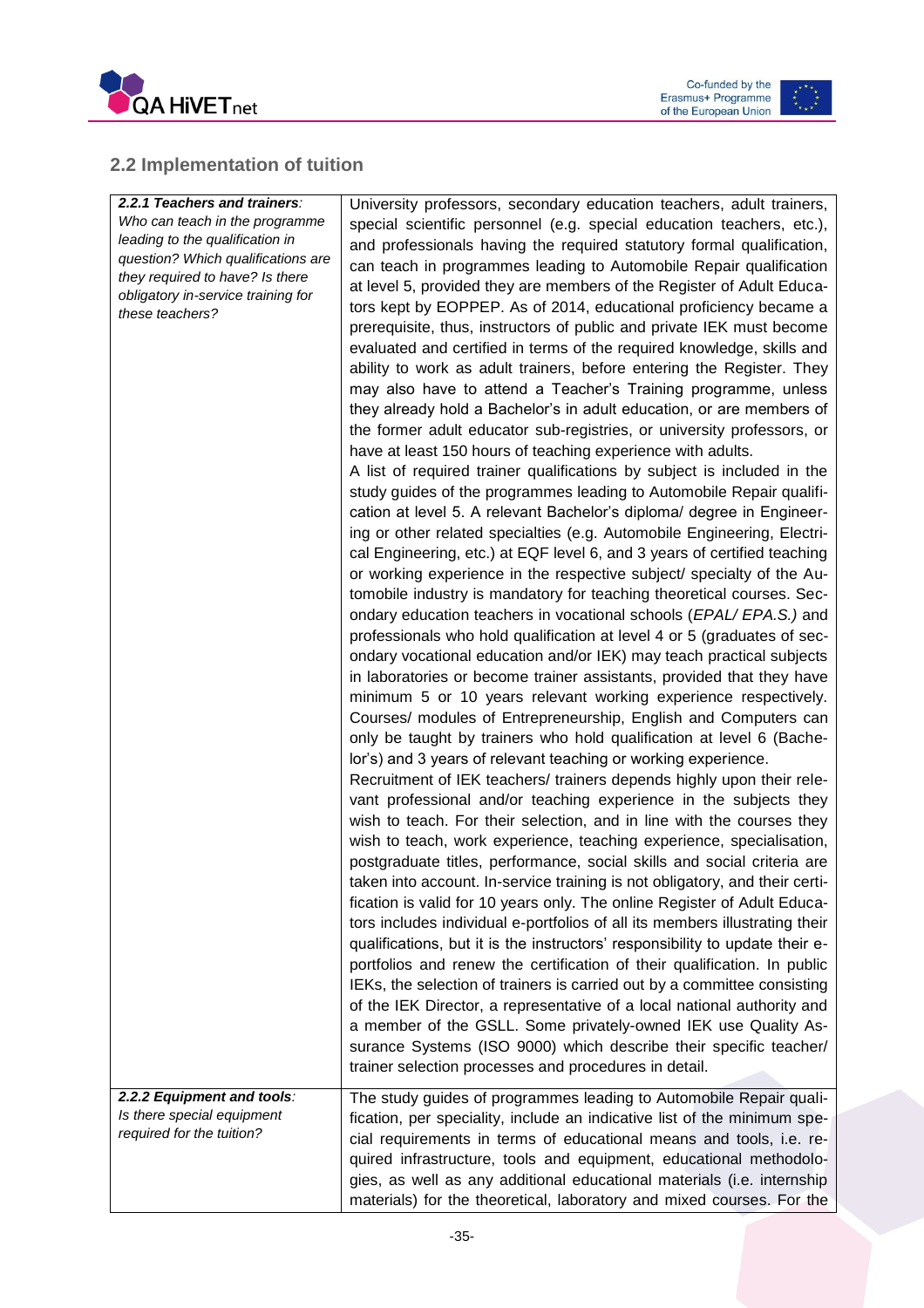



|                                                                                                                                                                                                     | theoretical part video projector, slide projector etc. are used as edu-<br>cational tools and specialized courses may be carried out with inno-<br>vative methods (e-learning, simulations, case studies, role playing<br>etc.), while laboratory and part of mixed subjects are taught in the<br>Laboratory Centres which are fully equipped with mechanical equip-<br>ment and tools (garage tools, measuring and regulation instruments).<br>Furthermore, laboratories must be equipped with cars (in working<br>condition), car engines and car parts sections, petrol engines, diesel<br>engines, operating systems simulators, training dashboards, tech-<br>nical books, repair and maintenance books (manuals), diagnostic<br>equipment and tools, control devices, fault diagnosis devices, etc.                                                                                                                                                                                                                                                                                                                                                                  |
|-----------------------------------------------------------------------------------------------------------------------------------------------------------------------------------------------------|----------------------------------------------------------------------------------------------------------------------------------------------------------------------------------------------------------------------------------------------------------------------------------------------------------------------------------------------------------------------------------------------------------------------------------------------------------------------------------------------------------------------------------------------------------------------------------------------------------------------------------------------------------------------------------------------------------------------------------------------------------------------------------------------------------------------------------------------------------------------------------------------------------------------------------------------------------------------------------------------------------------------------------------------------------------------------------------------------------------------------------------------------------------------------|
| 2.2.3 Teaching and training<br>materials:<br>Who compiles these materials?<br>Who guarantees that the contents<br>are relevant and up-to-date?                                                      | Neither certified teaching materials nor textbooks are used in IEKs,<br>due to the nature of the training provided. IEK teachers/ trainers are<br>independent and autonomous in finding, preparing, updating and<br>distributing teaching materials to the trainees. They are, however,<br>guided by the relevant curricula, syllabus and suggested training<br>content of all the theoretical/ laboratory modules which are tailored to<br>the intended LOs of each course and are outlined in the respective<br>study guides per Automobile Repair specialty. The GSLL supervises<br>the implementation of the curricula, evaluates, reassesses and up-<br>dates them at least every six years, and their certification is conduct-<br>ed by EOPPEP. IEK instructors are assisted in compiling their teach-<br>ing/training materials, as well as in all their duties by the Director of<br>each IEK who provides guidelines, and also by their colleagues<br>through teamwork, which is highly encouraged.                                                                                                                                                              |
| 2.2.4 Pedagogy:<br>Which teaching methods are<br>used? How much practical training<br>(in companies, but also in<br>laboratories, workshops, etc.) is<br>foreseen?                                  | The use of appropriate teaching methods and adult education tech-<br>niques, as well as the suitability and regular updating of the instruc-<br>tors' teaching skills, constitute required conditions for ensuring the<br>quality of training. For this reason, the respective curricula (shown in<br>the study guides per specialty) include clear instructions regarding<br>the qualifications of instructors for each course and the educational<br>means, methodologies and tools. Nevertheless, the selection of the<br>most appropriate training methods and their proper implementation<br>remains at the discretion of the IEK teachers/ trainers.<br>Hours of practical training, within the framework of laboratory cours-<br>es, fluctuate according to the specialization of each Automobile Re-<br>pair qualification programme, but in every, and all cases, it is above<br>50% of the total hours of training provided, and it can even reach as<br>high as above 80% of total training. In addition to that, a mandatory<br>period of six months (up to one year) of internship/ apprenticeship in<br>private companies/ public organisations is foreseen. |
| 2.2.5 Learners' support:<br>Are career guidance and/or<br>individualised and target-group<br>oriented counselling services<br>offered? What support service for<br>potential drop-outs is foreseen? | In terms of support measures, tuition in public IEK is offered free of<br>charge. Other measures include the incentives offered to trainees on<br>accessing/ continuing their training, according to geographical, in-<br>come, social and other criteria, and the honours/ awards provided<br>upon performance criteria. There are career guidance/ support offices<br>in every private IEK which connect the training centre with enterpris-<br>es and inform the students about labour market needs/ demands.                                                                                                                                                                                                                                                                                                                                                                                                                                                                                                                                                                                                                                                           |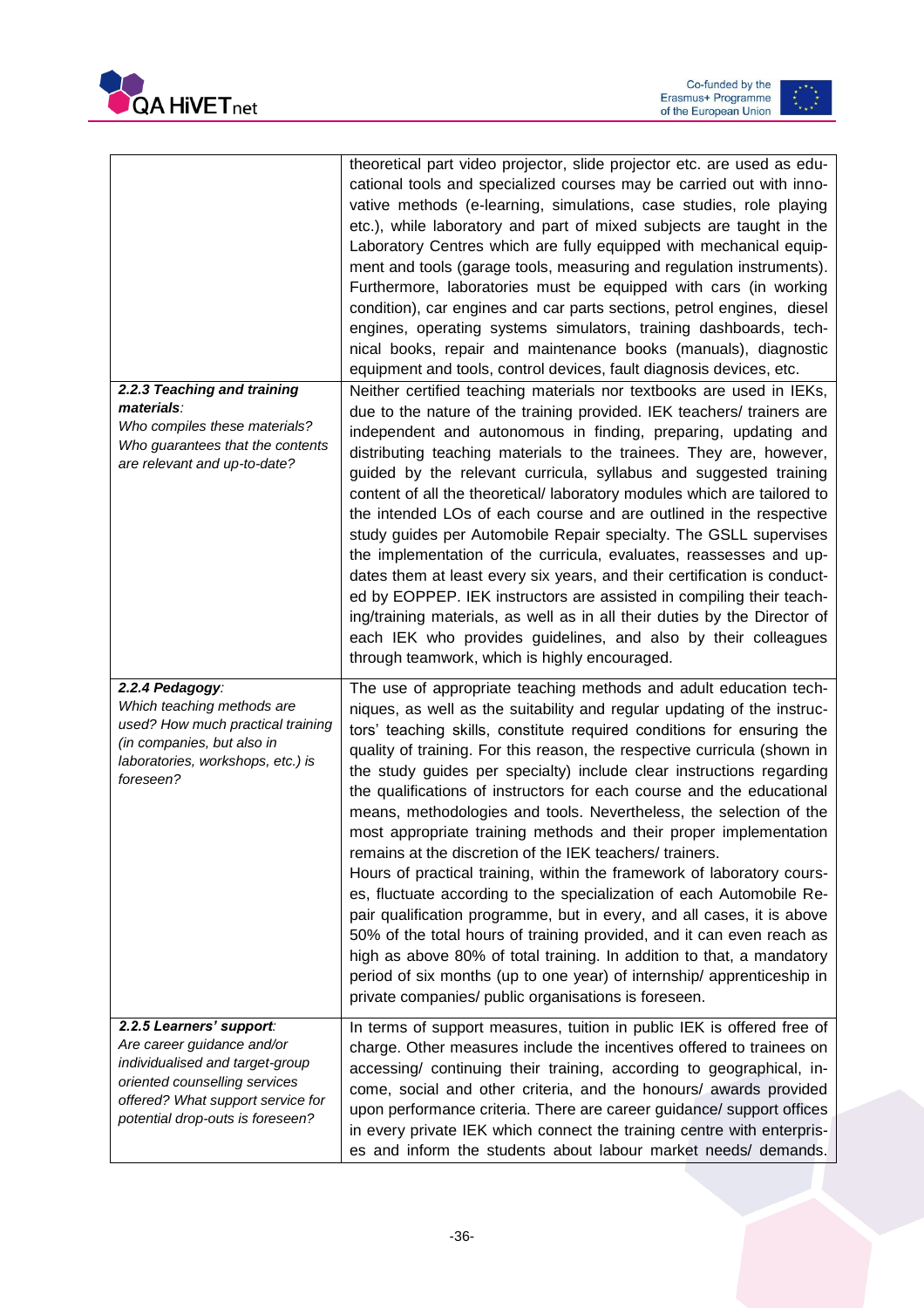



### <span id="page-37-0"></span>**2.3 Assessment for certification**

 $\overline{\phantom{a}}$ 

| 2.3.1 Examiners:<br>Who is involved in the exam<br>(single examiners/group of<br>examiners)? What qualifications/<br>which (professional) background<br>are examiners required to have?<br>Are they allowed to teach as well?<br>How are they selected? How is<br>their work assessed/monitored? | EOPPEP creates and maintains a Register (i.e. a database) of quali-<br>fied Assessors for the certification of IEK graduates. Candidates qual-<br>ify for entry in the Register based on their relevant educational back-<br>ground, and/or professional license and appropriate working experi-<br>ence, and only after they have been successful tested, in terms of<br>their theoretical and/or practical assessment skills. Professionals, IEK<br>trainers and public school teachers with Automobile Repair qualifica-<br>tion relevant to the specializations, have the right to participate as<br>evaluators/ examiners, unless there is case of incompatibility (e.g. if<br>they were the teachers/trainers of the candidates examined, etc.).<br>EOPPEP nominates the examiners from the respective Register. In<br>the theoretical part, 2 examiners are assigned to each paper, and in<br>cases of substantial score deviations, the paper advances automati-<br>cally to re-grading from a third assessor. In the practical part, candi-<br>dates are assessed by a group of 3 examiners who are named ac-<br>cording to their specialization. In order to succeed in this part, they<br>have to receive at least two passing grades. The examiners' work is<br>monitored and assessed during the exams, by two auditors, who<br>conduct on-the-spot checks in 50% of the total number of examina-<br>tion centres (via random sampling). |
|--------------------------------------------------------------------------------------------------------------------------------------------------------------------------------------------------------------------------------------------------------------------------------------------------|-------------------------------------------------------------------------------------------------------------------------------------------------------------------------------------------------------------------------------------------------------------------------------------------------------------------------------------------------------------------------------------------------------------------------------------------------------------------------------------------------------------------------------------------------------------------------------------------------------------------------------------------------------------------------------------------------------------------------------------------------------------------------------------------------------------------------------------------------------------------------------------------------------------------------------------------------------------------------------------------------------------------------------------------------------------------------------------------------------------------------------------------------------------------------------------------------------------------------------------------------------------------------------------------------------------------------------------------------------------------------------------------------------------------------------------------------------|
| 2.3.2 Entry requirement:<br>Who has access to the exam? Do<br>candidates have to fulfil certain                                                                                                                                                                                                  | EOPPEP organises common examinations for public and private IEK<br>graduates of all specialities, at national/regional level, according to<br>the exam regulations per speciality <sup>64</sup> . Every candidate holding a Vo-                                                                                                                                                                                                                                                                                                                                                                                                                                                                                                                                                                                                                                                                                                                                                                                                                                                                                                                                                                                                                                                                                                                                                                                                                       |

<sup>&</sup>lt;sup>61</sup> Ministerial Decision 5954/2-7-2014 (Gazette 1807/issue Β΄/2-7-2014): "Regulation of Operation of Vocational Training Institutes (IEK) falling under the General Secretariat of Lifelong Learning". Since 30/06/2013, responsibility for the organisation/ operation of public IEK was transferred from the General Secretariat for Lifelong Learning (GSLL) to the Regional Authorities. The GSLL keeps the authority to formulate/ supervise their educational framework (Law 3879/2010).

<sup>&</sup>lt;sup>62</sup> National Euroguidance Centre: [http://www.eoppep.gr/index.php/en/counseling-a-vocational-guidance-en/eurogui](http://www.eoppep.gr/index.php/en/counseling-a-vocational-guidance-en/euroguidance-national-centre)[dance-national-centre](http://www.eoppep.gr/index.php/en/counseling-a-vocational-guidance-en/euroguidance-national-centre)

<sup>&</sup>lt;sup>63</sup> Lifelong Career Development Portal:<http://e-stadiodromia.eoppep.gr/>

<sup>&</sup>lt;sup>64</sup> A new Certification System has been established for the graduates of Vocational Training Institutes (IEK ) and Vocational Training Schools (SEK) with the Joint Ministerial Decision 2944 (Gazette B 1098/30-04-2014).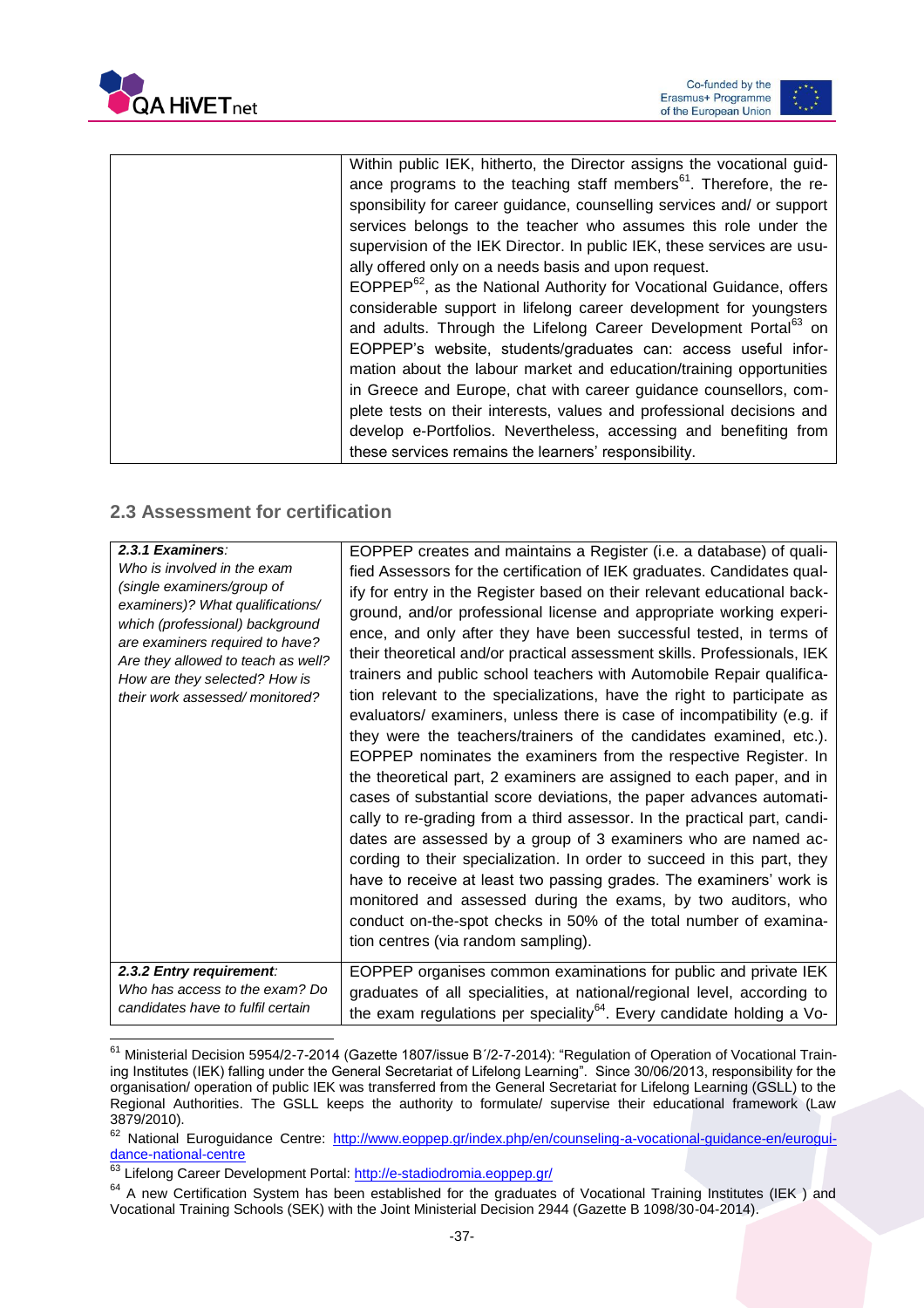



| requirements (e.g. age, pre-<br>qualification, etc.)? Is prior<br>learning recognised?                                                                                                                                                            | cational Training Certificate (V.E.K.) after the successful completion<br>of theoretical and practical training (5 or 4 semesters of study) at an<br>IEK, has access to the certification exams. However, in order to com-<br>plete their training, learners have to attend at least 85% of their pro-<br>gramme and individual courses, and also fulfil the 6-month internship<br>requirement. The scope of the exams is the certification of the gradu-<br>ates' qualifications, i.e. the outputs or results of their vocational train-<br>ing. Prior learning, however, is not recognised in terms of credit<br>awards for the exams. Registration to the examinations includes an<br>online subscription to the candidates' register for participation in the<br>exams, an application, and proof of identity. Upon successful exami-<br>nation results, IEK graduates are awarded the Vocational Training<br>Diploma at EQF level 5, which is recognised both in Greece and in<br>EU member states.                                                                                                              |
|---------------------------------------------------------------------------------------------------------------------------------------------------------------------------------------------------------------------------------------------------|-----------------------------------------------------------------------------------------------------------------------------------------------------------------------------------------------------------------------------------------------------------------------------------------------------------------------------------------------------------------------------------------------------------------------------------------------------------------------------------------------------------------------------------------------------------------------------------------------------------------------------------------------------------------------------------------------------------------------------------------------------------------------------------------------------------------------------------------------------------------------------------------------------------------------------------------------------------------------------------------------------------------------------------------------------------------------------------------------------------------------|
| 2.3.3 Standards (KSC):<br>Who defines the standards? How<br>are they linked to the LOs? How<br>are they linked to the labour<br>market? Are assessment criteria<br>based on LOs and to what extent<br>are they used in the assessment<br>process? | EOPPEP is responsible for defining the LOs (learning outcomes) in<br>the respective job profiles and curricula, which take into account the<br>labour market needs of each sector. All the above form the basis for<br>the KSC (knowledge, skills and competencies) standards definition.<br>The national examinations for the certification of the IEK graduates<br>and the accreditation of their vocational training are based on the<br>respective occupational profiles and curricula which are designed in<br>terms of LOs. As a result, the assessment criteria for both the theo-<br>retical and practical part of the exams are also based on LOs which<br>are expressed in KSC standards.                                                                                                                                                                                                                                                                                                                                                                                                                   |
| 2.3.4 Transparency of<br>processes, assessment<br>instruments, evaluation criteria:<br>Is it necessary to make this<br>information public?                                                                                                        | The examination regulations (Rules of Certification of Vocational<br>Training for each specialty) and the evaluation process/ procedures,<br>including information on exam registration/ certificate applications,<br>exam schedules and results, as well as a list of exam questions/ sub-<br>jects/ cases for each speciality, are available via EOPPEP's website<br>and are openly accessible to the public <sup>65</sup> . The examinations per say<br>are not public, but two auditors are assigned to inspect them via ran-<br>dom on-the-spot-checks for quality assurance purposes.                                                                                                                                                                                                                                                                                                                                                                                                                                                                                                                           |
| 2.3.5 Appropriateness of<br>assessment procedures:<br>Which/How many assessment<br>methods/instruments are used?<br>Do they correspond to real work-<br>life situations?                                                                          | For the theoretical part, candidates are required to answer a number<br>of questions in writing (or orally for candidates with special assess-<br>ment needs), assessing their knowledge of the cognitive aspects of<br>their training, and establishing whether they are able to use the<br>knowledge acquired to exercise their profession in real work-life.<br>These questions are part of the list of subjects included in the Rules<br>of Certification per specialty, which are notified to the public at least<br>20 days before the tests via EOPPEP's website. The topics of the<br>theoretical exams are selected by the Central Examination Commit-<br>tee for the Certification of Vocational Training (KEEPEK) of EOPPEP,<br>via electronic ballot, on the day of the exams. In the practical part,<br>trainees are examined on topics selected by their group of assessors,<br>based on a list of target skills and competencies, as described in the<br>respective job profiles, curricula and Rules of Certification for each<br>specialty. Practical examinations take place in laboratories and/or |

<sup>65</sup> Access at: [http://www.eoppep.gr/index.php/el/qualification-certificate/certificate-of-qualifications/certificate](http://www.eoppep.gr/index.php/el/qualification-certificate/certificate-of-qualifications/certificate-graduates)[graduates](http://www.eoppep.gr/index.php/el/qualification-certificate/certificate-of-qualifications/certificate-graduates)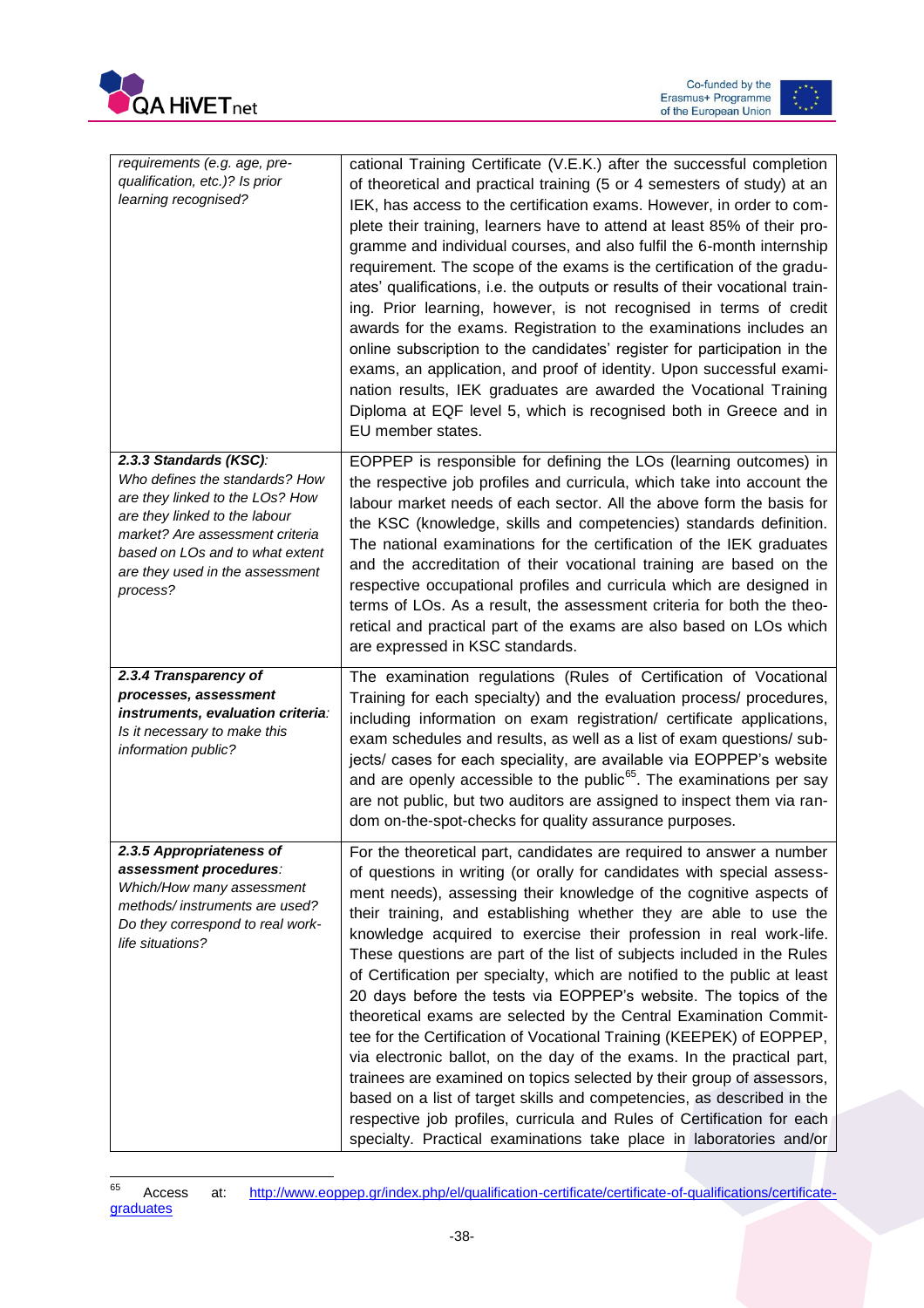



|                                                                                                                                                       | real workplaces which are selected by EOPPEP. The assessment<br>methods/instruments correspond to real work-life situations, since<br>the trainees' skills/competencies are assessed against the successful<br>completion of work-based tasks relevant to their professional duties.                                                                                                                                                                                                                                                                                                                                                                                                                                                                                                                                                                                                                                                                                                                                                                                                                             |
|-------------------------------------------------------------------------------------------------------------------------------------------------------|------------------------------------------------------------------------------------------------------------------------------------------------------------------------------------------------------------------------------------------------------------------------------------------------------------------------------------------------------------------------------------------------------------------------------------------------------------------------------------------------------------------------------------------------------------------------------------------------------------------------------------------------------------------------------------------------------------------------------------------------------------------------------------------------------------------------------------------------------------------------------------------------------------------------------------------------------------------------------------------------------------------------------------------------------------------------------------------------------------------|
| 2.3.6 Competent institution:<br>Who is in charge of the<br>assessment? What rights does<br>this institution have?                                     | EOPPEP is the body responsible for assessing IEK graduates and<br>awarding Vocational Training Diplomas. A Central Examination<br>Committee for the Certification of Vocational Training (K.E.E.P.E.K.)<br>is established by decree of the Board of EOPPEP in order to conduct<br>the certification exams, which are final examinations of the graduates<br>in a theoretical and a practical part, in accordance with the Rules of<br>Certification of Vocational Training for each specialty. K.E.E.P.E.K. is<br>comprised of representatives of EOPPEP, social partners (employer<br>and employee associations), and the Ministry of Education. In more<br>detail, EOPPEP is in charge for the following: a) certification proce-<br>dures; b) selection of examination centres/premises for the exams; c)<br>grading participants; d) organization and operation of the examination<br>centres; e) quality assurance of the certification process; f) placement<br>of candidates as exam participants and appointment of examiners; g)<br>exam fees; h) announcement of the exam results and awarding titles. |
| 2.3.7 Complaint management:<br>Is it possible to view the<br>assessment results? What can<br>learners do if they do not agree<br>with the assessment? | The assessment results are announced on EOPPEP's website and<br>also posted outside the examination centres as written announce-<br>ments. No review or appeal process is provided by the legislative<br>framework. Candidates can only request to view their theoretical ex-<br>amination papers within one month after the announcement of re-<br>sults, but, the announced scores are final and no changes are stipu-<br>lated by the legislative framework of the certification process. If can-<br>didates are successful in either the theoretical or the practical part of<br>the exams, then they can keep their successful scores for the follow-<br>ing six consecutive exam periods, during which they will only partici-<br>pate in the part in which they failed.                                                                                                                                                                                                                                                                                                                                   |

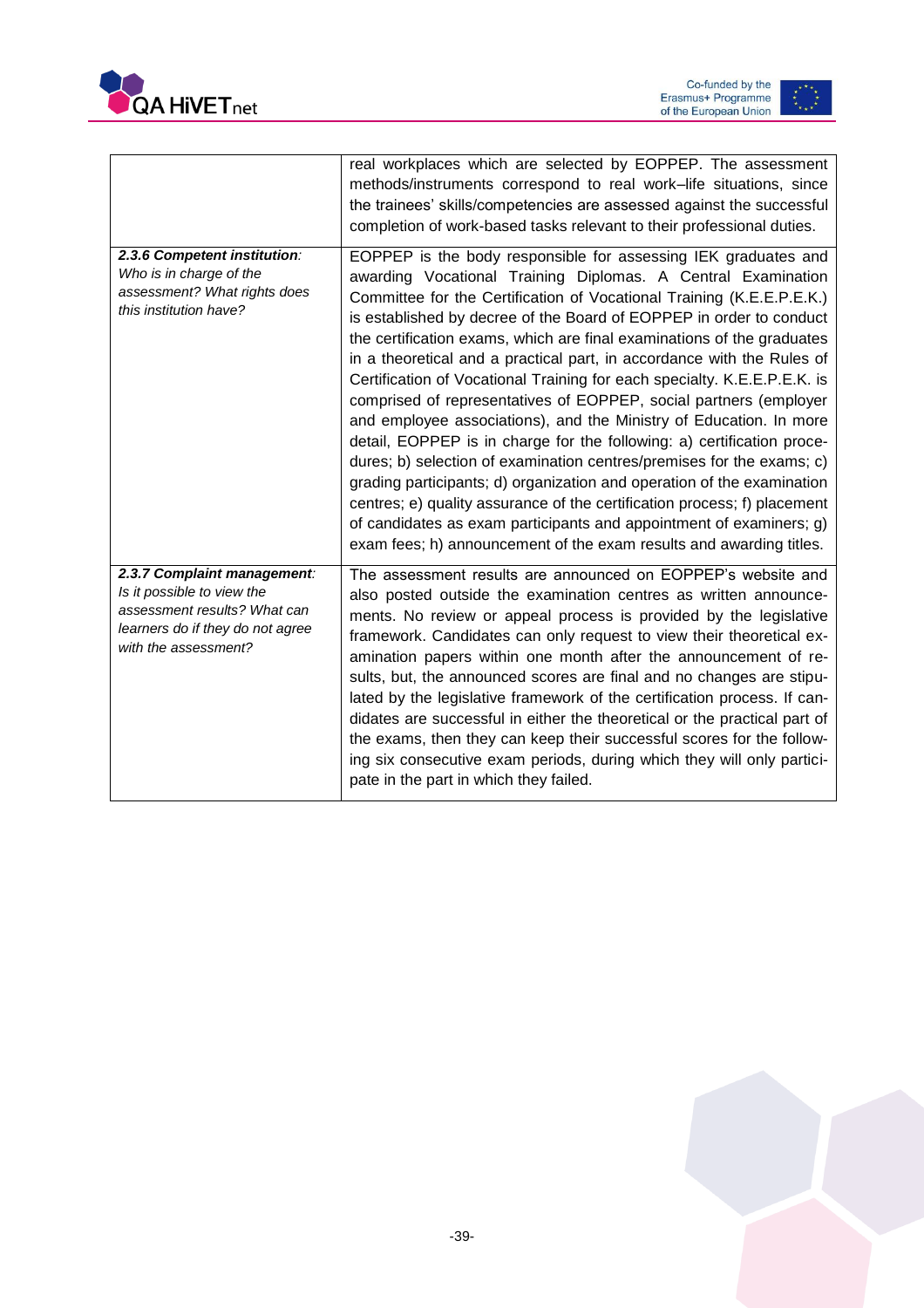



# <span id="page-40-0"></span>**3. EVALUATION**

### <span id="page-40-1"></span>**Monitoring process**

 $\overline{\phantom{a}}$ 

| 1. Internal evaluation:              | According to the newly reactivated National Quality Assurance                                                                        |
|--------------------------------------|--------------------------------------------------------------------------------------------------------------------------------------|
| Statistical data on drop-outs and    | Framework <sup>66</sup> , namely the $p^3$ , an annual self-assessment is mandato-                                                   |
| failure/success rates in the exam,   | ry for all public IEK. This includes an evaluation in terms of compli-                                                               |
| satisfaction rate of individuals and | ance with the $p3$ fundamental principles of quality, and alignment                                                                  |
| employers with programme, the        | improvements. The internal evaluation of IEK is based on formative                                                                   |
| examination and the acquired         |                                                                                                                                      |
| skills/competences; results of       | (on-going) evaluations of their policies/ procedures and management,                                                                 |
| complaint management. Are the        | by the GSLL/ executive management authorities, and measurable                                                                        |
| results of internal evaluation       | performance results against the quality indicators of $p^3$ , i.e. trainers'/                                                        |
| measure made public?                 | learners' performance, participation/ placement/ completion/ satisfac-                                                               |
|                                      | tion rates in VET programmes, use of support services/ innovative                                                                    |
|                                      | teaching methods, certification/ recognition of qualification by the                                                                 |
|                                      | labour market, utilisation of acquired skills at the workplace, and                                                                  |
|                                      | graduate unemployment rates, based on trainee/ trainer/ graduate/                                                                    |
|                                      |                                                                                                                                      |
|                                      | employer surveys. Results are to be documented regularly in a spe-                                                                   |
|                                      | cial database, in order to create benchmarks and support the contin-                                                                 |
|                                      | uous improvement of the services provided. They are also notified to                                                                 |
|                                      | the GSLL, for the overall annual report on LLL. IEK implementing                                                                     |
|                                      | self-assessment and improvement measures based on the identified                                                                     |
|                                      | areas for improvement and in accordance with the Cycle of Quality,                                                                   |
|                                      | can apply to obtain the $p^3$ mark (license) which is valid for 2 years.                                                             |
|                                      | The $p3$ framework was reactivated as of recently, thus the afore-                                                                   |
|                                      | mentioned procedures haven't been implemented yet.                                                                                   |
|                                      |                                                                                                                                      |
|                                      |                                                                                                                                      |
| 2. External evaluation:              | Graduate and employer surveys, including labour market feedback                                                                      |
| Information on occupation            | and information on type/ rates of employment after training, as well                                                                 |
| obtained by individuals after        | as managerial reviews by the GSLL and management authorities, are                                                                    |
| completion of training, according    | to be conducted systematically at provider level, as part of the annual                                                              |
| to type of training and individual   |                                                                                                                                      |
| criteria (transition), type of       | self-assessment of IEK. Their results and materials documenting the                                                                  |
| employment. Are the results of       | findings are evaluated externally by a team of specially trained as-                                                                 |
| external evaluation measure          | sessors, assigned by EOPPEP. Surveys may be conducted also at                                                                        |
| made public?                         | national level, the results of which are notified to local IEKs, in order                                                            |
| On which level is external           | to take measures for improvement. Moreover, in compliance with the                                                                   |
| evaluation carried out               | applicable provisions for IEK licencing/ operation requirements, GSLL                                                                |
| (national/regional/provider)? Is     | may conduct or delegate regular/ unannounced inspections during                                                                      |
| external evaluation carried out      | the implementation of the programmes, and charge penalties based                                                                     |
| systematically? Are graduate         | on the result reports, which are notified to the Regional Authorities                                                                |
| surveys made? How is the             | and published on the official website of the GSLL within 30 days.                                                                    |
| feedback of the labour market        |                                                                                                                                      |
| taken into account? To what          | During inspections, class schedules are assessed according to the                                                                    |
| extent and how are LOs used in       | curriculum, and in accordance with the intended LOs of each course,                                                                  |
| this process?                        | as are also the qualifications of instructors, and the teaching means/                                                               |
|                                      | methods/ equipment. $P^3$ was reactivated as of recently, thus the<br>afore-mentioned procedures haven't been fully implemented yet. |

<sup>&</sup>lt;sup>66</sup> The p $^3$  (π $^3$ ) framework for quality assurance in lifelong learning denotes "quality, always and everywhere". The "π" stands for quality (*poiótita*) in educational inputs, processes and outputs: (a) Quality of inputs, i.e. human/financial natural resources used in education/training provision, infrastructure, teaching materials, programs, and teachers; (b) Quality procedures, i.e. selection of trainees/ trainers, teaching methods, vocational guidance counselling services, implementation; (c) Quality of outputs, i.e. outcomes of learning, knowledge/skills/competencies acquired after completion of training, labour market integration, etc.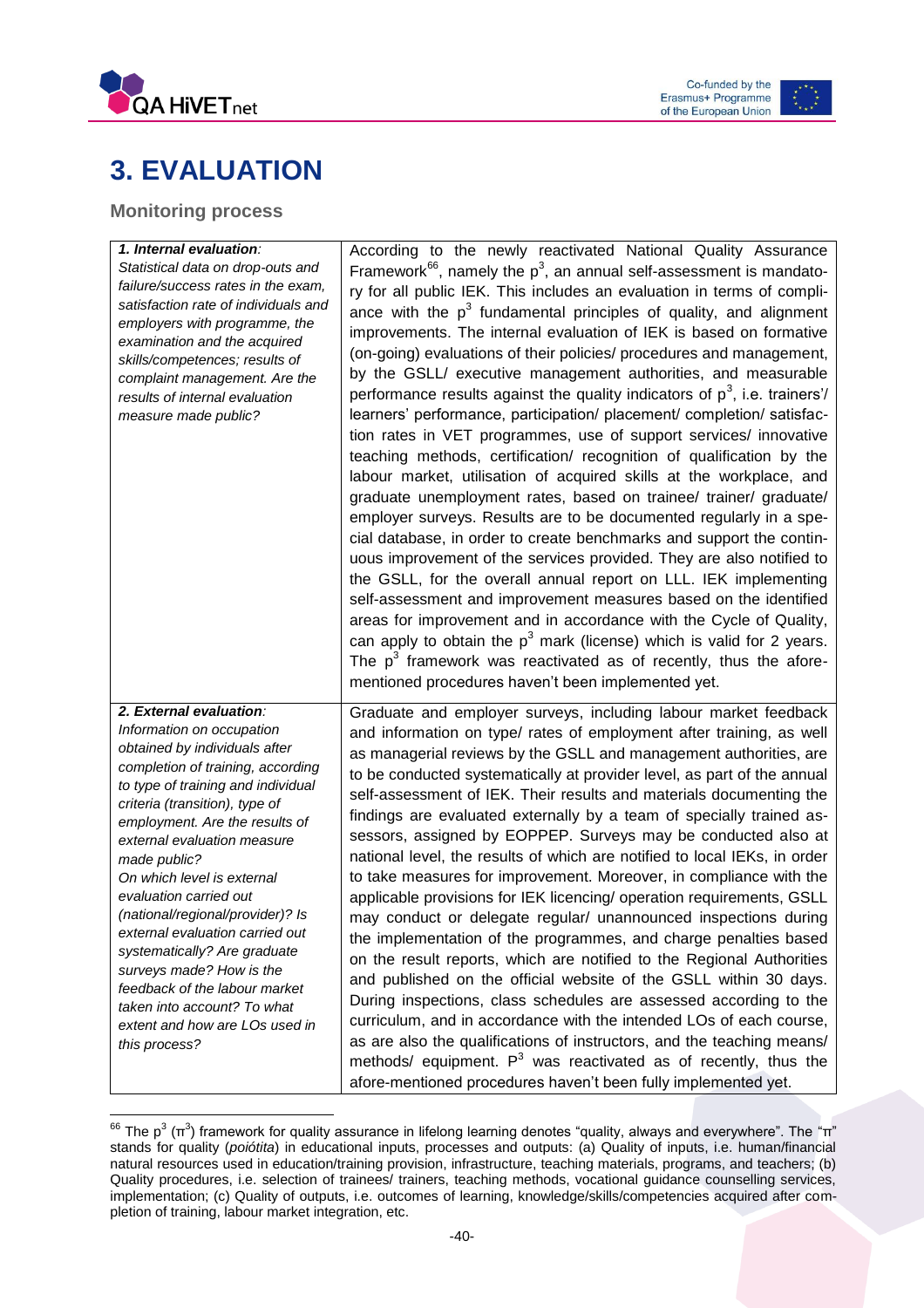



# <span id="page-41-0"></span>**4. REVIEW**

### <span id="page-41-1"></span>**Conclusions**

Although the implementation of the annual self-assessments of the Vocational Training Institutes (IEK) is still incomplete, since the National Quality Assurance Framework (P<sup>3</sup>) was re-activated just recently, its pilot implementation<sup>67</sup> has already led to the creation and implementation of general regulations on the operation of IEK $^{68}$  which stipulate continuous monitoring, evaluation and improvement of the qualification cycle. Pursuant to these rules, IEK are expected to refine their quality indicators and apply measurement and evaluation in order to form plans for improvement, by using the Cycle of Quality (with its 5 stages: planning, implementation, measurement, evaluation and review) and the  $P<sup>3</sup>$  scoring tool that assists in prioritizing improvements. These processes of self-assessment together with the external inspections/ evaluations and the national benchmarking, as well as the re-assessment of their structures and student performance will lead to the improvement of IEK systems/ procedures, including the alignment of course timetables with the certified Automobile Repair curricula and intended LOs, trainer qualification, training means/ methods/ equipment.

For the purpose of ensuring responsiveness to the changing needs of the economy, the effectiveness of the training programmes is to be evaluated against the degree of certification of the qualification acquired and the degree of usefulness of the acquired skills at the workplace, in order to lead to their review. Feedback from the labour market is to be collected systematically not only in the planning phase of the development of job profiles and curricula, but since the labour market actors are members of the Governing Board of EOPPEP and the advisory committees, their feedback is requested and included in the revision/ updating of programmes during the whole development cycle of qualifications. Certified programmes leading to Automobile Repair qualification at level 5 are to be adjusted to the specific job profiles within the specialties that are in demand in the labour market and their respective curricula are to be reassessed, evaluated and, if deemed necessary, renewed at least every six years. Currently, the Ministry of Education, in collaboration with the stakeholders, is creating a new system for early identification of labour market needs and skill demands in order to improve their matching with the qualification acquired by vocational training.

Another outcome of the pilot implementation and evaluation of the  $p^3$  quality assurance framework was the creation and implementation of a uniform selection and evaluation system for IEK trainers (Register of Educators of non-formal Adult Education), with requirements of teaching competence (Educational Attainment certification process of Adult Educators) and a common point system (criteria) for all IEK in Greece, which also provides for the establishment of a system for the continuous education, evaluation and skill updating of educators and staff involved in non-formal vocational education and training.

 $\overline{\phantom{a}}$  $^{67}$  The 1<sup>st</sup> pilot phase took place in 2011 and its results were evaluated in 2012; the 2<sup>nd</sup> pilot phase occurred in 2013, and lead to a revised edition of p<sup>3</sup> and an action plan for its establishment as of the end of 2015. <sup>68</sup> Ministerial Decision 5954/2-7-2014 (Gazette 1807/issue Β΄/2-7-2014): "Regulation of Operation of Vocational

Training Institutes (IEK) falling under the General Secretariat of Lifelong Learning".